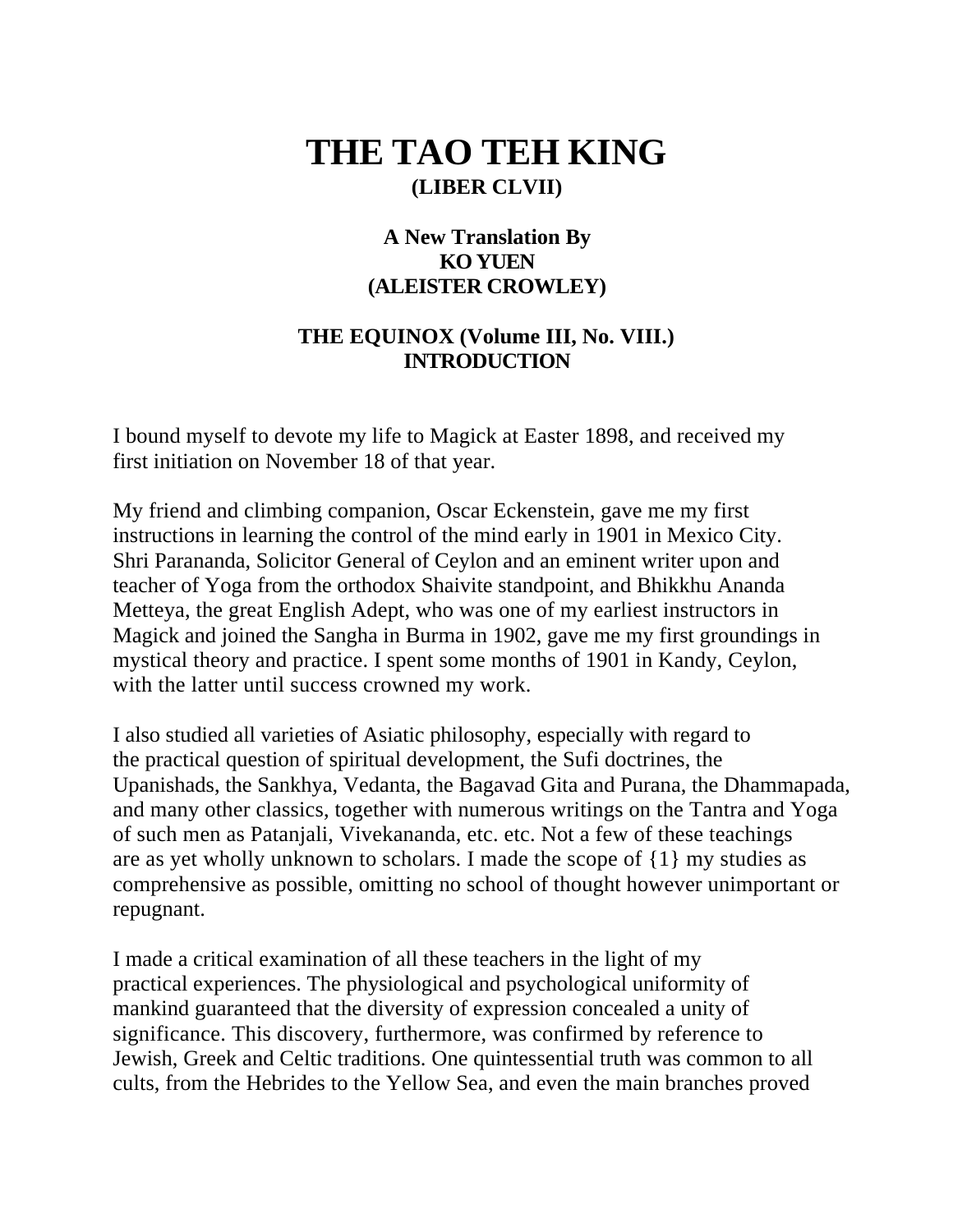essentially identical. It was only the foliage that exhibited incompatibility.

When I walked across China in 1905-6, I was fully armed and accoutred by the above qualifications to attack the till-then-insoluble problem of the Chinese conception of religious truth. Practical studies of the psychology of such Mongolians as I had met in my travels, had already suggested to me that their acentric conception of the universe might represent the correspondence in consciousness of their actual psychological characteristics. I was therefore prepared to examine the doctrines of their religious and {2} philosophical Masters without prejudice such as had always rendered nugatory the efforts of missionary sinologists and indeed all oriental scholars with the single exception of Rhys Davids. Until his time translators had invariably assumed, with absurd naivite, or more often arrogant bigotry, that a Chinese writer must either be putting forth a more or less distorted and degraded variation of some Christian conception, or utterly puerile absurdities. Even so great a man as Max Muller in his introduction to the Upanishads seems only half inclined to admit that the apparent triviality and folly of many passages in these so-called sacred writings might owe their appearance to our ignorance of the historical and religious circumstances, a knowledge of which would render them intelligible.

During my solitary wanderings among the mountainous wastes of Yun Nan, the spiritual atmosphere of China penetrated my consciousness, thanks to the absence of any intellectual impertinences from the organ of knowledge. The TAO TEH KING revealed its simplicity and sublimity to my soul, little by little, as the conditions of my physical life, no less than of my spiritual, penetrated the {3} sanctuaries of my spirit. The philosophy of Lao Tze communicated itself to me, in despite of the persistent efforts of my mind to compel it to conform with my preconceived notions of what the text must mean. This process, having thus taken root in my innermost intuition during those tremendous months of wandering across Yun Nan, grew continually throughout succeeding years. Whenever I found myself able once more to withdraw myself from the dissipations and distractions which contact with civilisation forces upon one, no matter how vigorously he may struggle against their insolence, to the sacred solitude of the desert, whether among the sierras of Spain, or the sands of the Sahara, I found that the philosophy of Lao Tze resumed its sway upon my soul, subtler and stronger on each successive occasion. But neither Europe nor Africa can show such desolation as America. The proudest, stubbornest, bitterest peasant of deserted Spain; the most primitive and superstitious Arab of the remotest oases, these are a little more than kin and never less than kind at their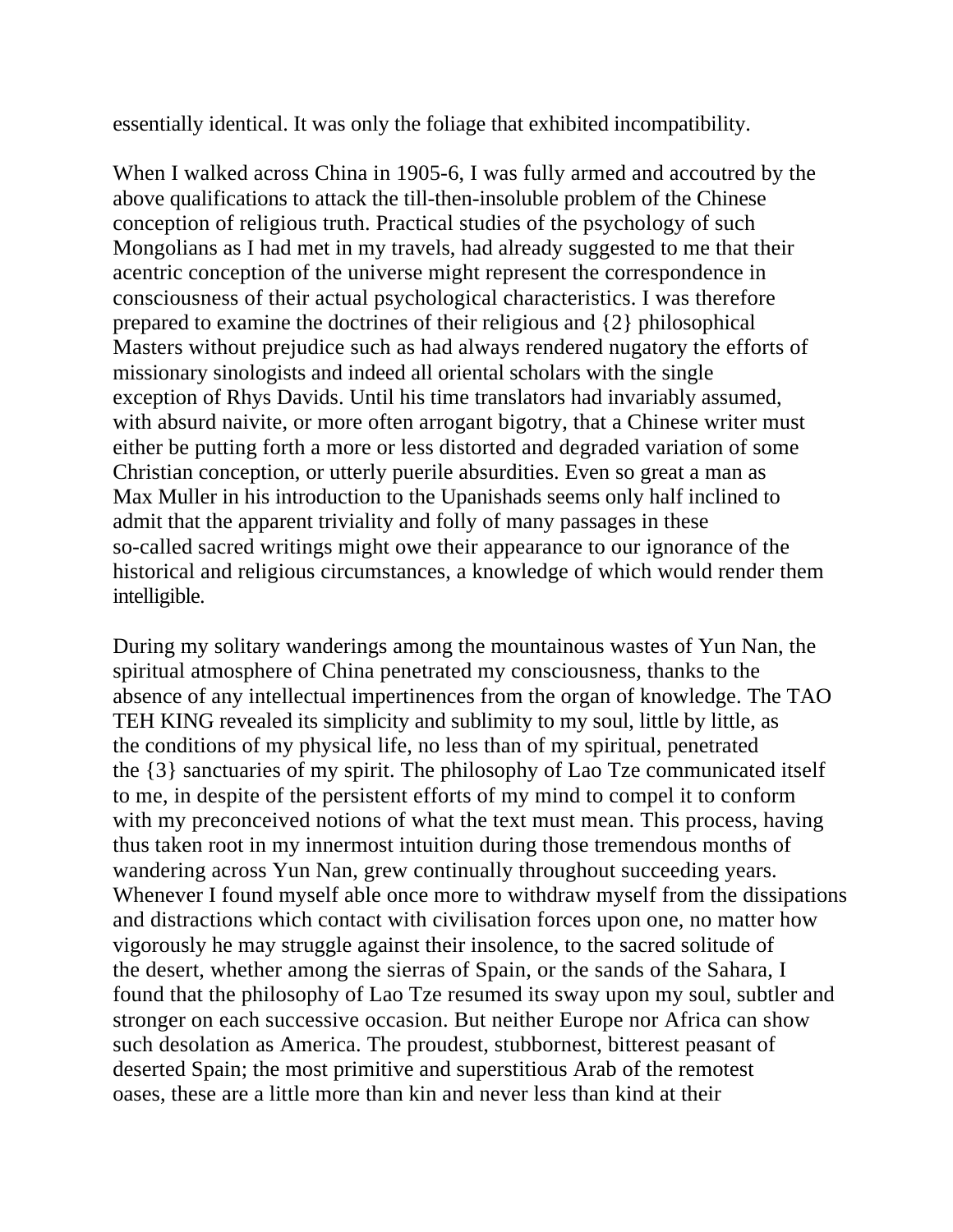worst; whereas in the United States one is almost always conscious of an instinctive lack of sympathy and understanding with even the {4} most charming and cultured people. It was therefore during my exile in America that the doctrines of Lao Tze developed most rapidly in my soul, even forcing their way outwards until I felt it imperious, nay inevitable, to express them in terms of conscious thought.

No sooner had this resolve taken possession of me than I realized that the task approximated to impossibility. His very simplest ideas, the primitive elements of his thought, had no true correspondences in any European terminology. The very first word 'Tao' presented a completely insoluble problem. It had been translated 'Reason,' the 'Way,' 'TO ON.' None of these covey the faintest conception of the Tao.

The Tao is 'Reason' in this sense, that the substance of things may be in part apprehended as being that necessary relation between the elements of thought which determines the laws of reason. In other words, the only reality is that which compels us to connect the various forms of illusion as we do. It is thus evidently unknowable, and expressible neither by speech nor by silence. All that we can know about it is that there is inherent in it a  $\{5\}$  power (which, however, is not itself) by virtue whereof all beings appear in forms congruous with the nature of necessity.

The Tao is also the Way -- in the following sense. Nothing exists except as a relation with other similarly postulated ideas. Nothing can be known in itself, but only as one of the participants in a series of events. Reality is therefore in the motion, not in the things moved. We cannot apprehend anything except as one postulated element of an observed impression of change. We may express this in other terms as follows. Our knowledge of anything is in reality the sum of our observations of its successive movements, that is to say, of its path from event to event. In this sense the Tao may be translated as the Way. It is not a thing in itself in the sense of being an object susceptible of apprehension by sense or mind. It is not the cause of any thing, but the category underlying all existence or event, and therefore true and real as they are illusory, being merely landmarks invented for convenience in describing our experiences. The Tao possesses no power to cause anything to exist or to take place. Yet our experience when analyzed tells {6} us that the only reality of which we may be sure is this path or Way which resumes the whole of our knowledge.

As for TO ON, which superficially might seem the best translation of Tao as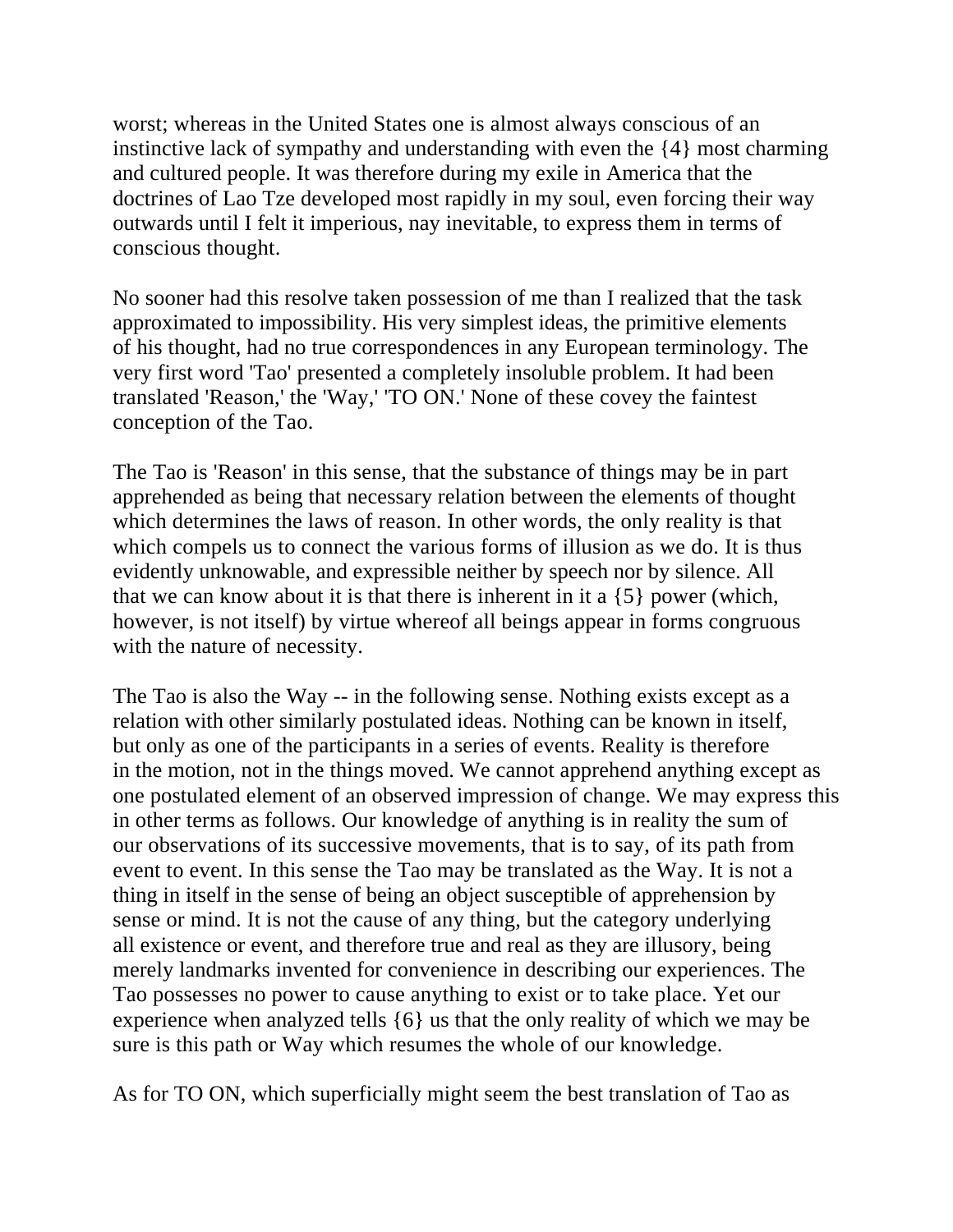described in the text, it is the most misleading of the three. For TO ON possesses an extensive connotation implying a whole system of Platonic concepts than which nothing can be more alien to the essential quality of the Tao. Tao is neither being nor not-being in any sense which Europe could understand. It is neither existence nor a condition or form of existence. At the same time, TO MH ON gives no idea of Tao. Tao is altogether alien to all that class of thought. From its connection with 'that principle which necessarily underlies the fact that events occur' one might suppose that the 'Becoming' of Heraclitus might assist us to describe the Tao. But the Tao is not a principle at all of that kind. To understand it requires an altogether different state of mind to any with which European thinkers in general are familiar. It is necessary to pursue unflinchingly the path of spiritual development on the lines indicated by the Sufis, the Hindus and the Buddhists; {7} and having reached the Trance called Nerodha-Sammapati, in which are destroyed all forms soever of consciousness, there appears in that abyss of annihilation the germ of an entirely new type of idea, whose principal characteristic is this: that the entire concatention of one's previous experiences and conceptions could not have happened at all, save by virtue of this indescribable necessity.

I am only too painfully aware that the above exposition is faulty in every respect. In particular it presupposes in the reader considerable familiarity with the substance, thus practically begging the question. It must also prove almost wholly unintelligible to the average reader, him in fact whom I especially aim to interest. For his sake I will try to elucidate the matter by an analogy. Consider electricity. It would be absurd to say that electricity is any of the phenomena by which we know it. We take refuge in the petitio principii of saying that electricity is that form of energy which is the principle cause of such and such phenomena. Suppose now that we eliminate this idea as evidently illogical. What remains? We must not hastily answer, 'Nothing {8} remains.' There is some thing inherent in the nature of consciousness, reason, perception, sensation, and of the universe of which they inform us, which is responsible for the fact that we observe these phenomena and not others; that we reflect upon them as we do, and not otherwise. But even deeper than this, part of the reality of the inscrutable energy which determines the form of our experience, consists in determining that experience should take place at all. It should be clear that this has nothing to do with any of the Platonic conceptions of the nature of things.

The least abject asset in the intellectual bankruptcy of European thought is the Hebrew Qabalah. Properly understood it is a system of symbolism infinitely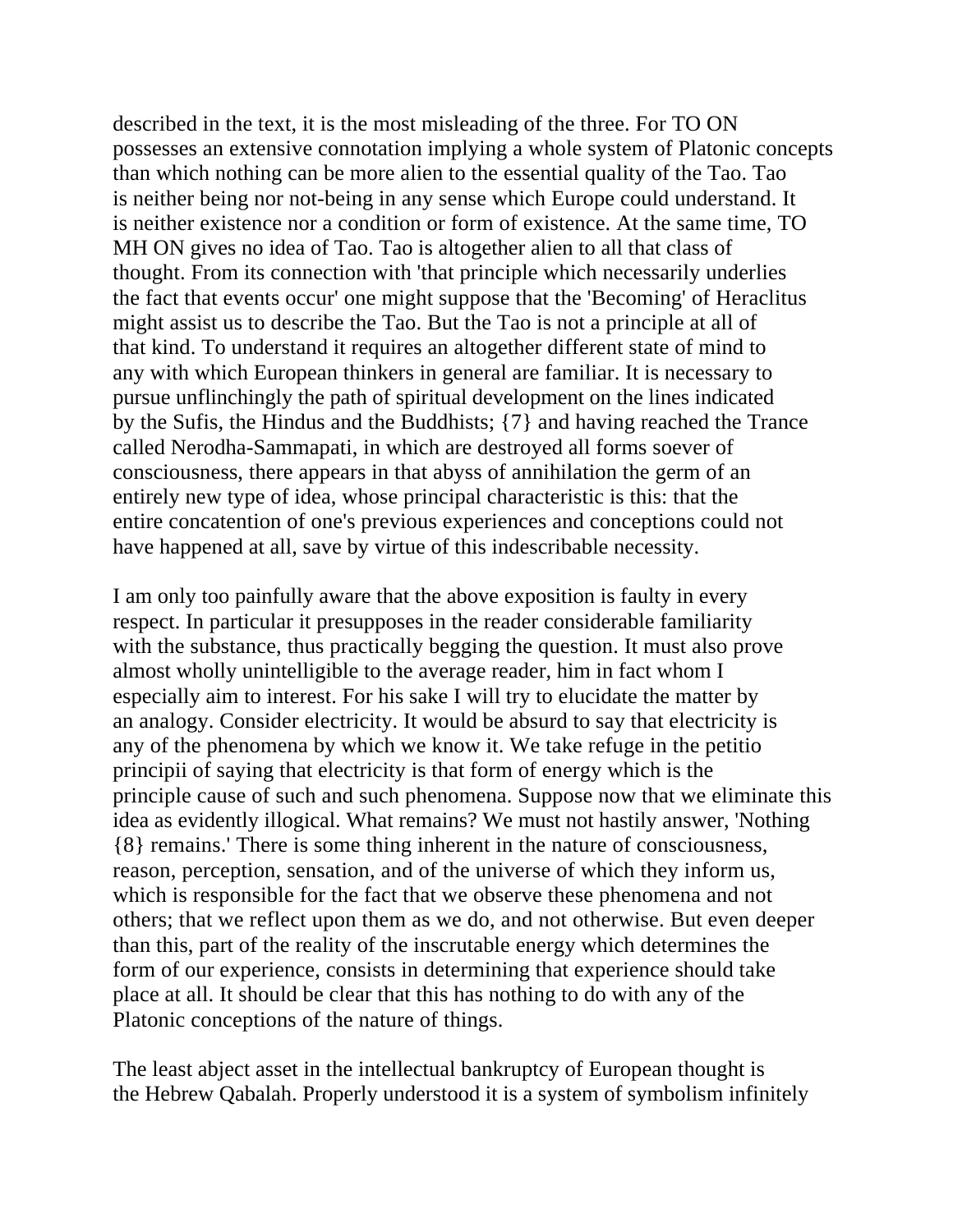elastic, assuming no axioms, postulating no principles, asserting no theorems, and therefore adaptable, if managed adroitly, to describe any conceivable doctrine. It has been my continual study since 1898, and I have found it of infinite value in the study of the Tao Teh King. By its aid I was able to attribute the ideas of Lao Tze to an order with which I was exceedingly familiar, and whose practical worth I had repeatedly proved by using {9} it as the basis of the analysis and classification of all Aryan and Semitic religions and philosophies. Despite the essential difficulty of correlating the ideas of Lao Tze with any others, the persistent application of the Qabalistic keys eventually unlocked his treasure-house. I was able to explain to myself his teachings in terms of familiar systems.

This achievement broke the back of my Sphinx. Having once reduce Lao Tze to Qabalistic form, it was easy to translate the result into the language of philosophy. I had already done much to create a new language based on English with the assistance of a few technical terms borrowed from Asia, and above all by the use of a novel conception of the idea of Number and algebraic and arithmetical proceedings, to convey the results of spiritual experience to intelligent students. It is therefore not altogether without confidence that I present this translation of the Tao Teh King to the public. I hope and believe that careful study of the text, as elucidated by my commentary, will enable serious aspirants to the hidden wisdom to understand with fair accuracy what Lao Tze taught. It must however be laid to {10} heart that the essence of his system will inevitably elude intellectual apprehension unless it be illuminated from above by actual living experience of the truth. Such experience is only to be attained by unswerving application to the practices which he advocates. Nor must the aspirant content himself with the mere attainment of spiritual enlightenment, however sublime. All such achievements are barren unless they be regarded as the means rather than the end of spiritual progress, and allowed to infiltrate every detail of the life, not only of the spirit, but of the senses. The Tao can never be known until it interpret the most trivial actions of everyday routine. It is a fatal mistake to discriminate between the spiritual importance of meditation and playing golf. To do so is to create an internal conflict. 'Let there be no difference made among you between any one thing and any other thing; for thereby there cometh hurt.'((WEH NOTE: Quote from AL I,22 corrected slightly.)) He who knows the Tao knows it to be the source of all things soever; the most exalted spiritual ecstasy and the most trivial internal impression are from our point of view equally illusions, worthless masks, which hide, with grotesque painted pasteboard false and lifeless, {11} the living face of truth. Yet, from another point of view, they are equally expressions of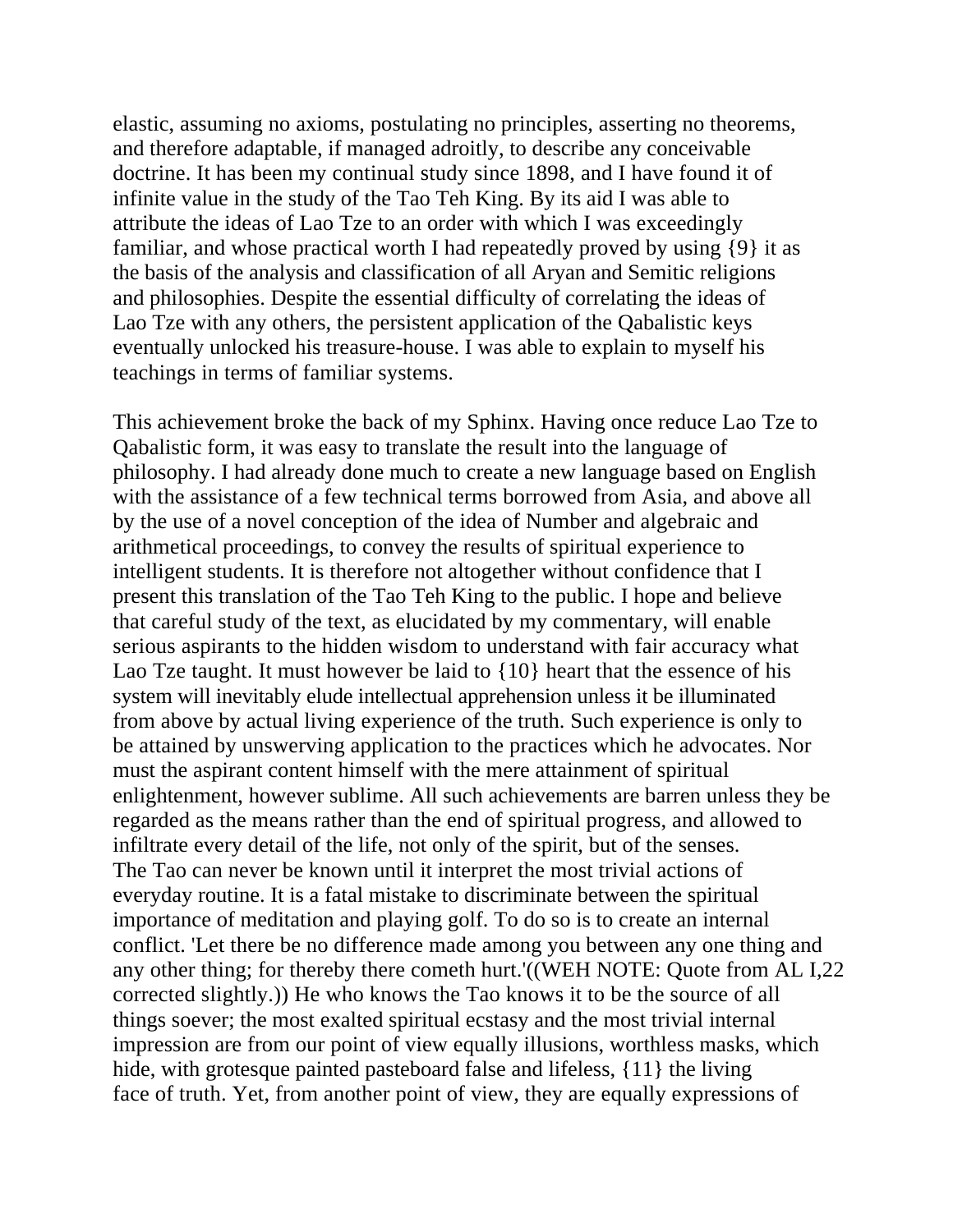the ecstatic genius of truth -- natural images of the reaction between the essence of onesself and one's particular environment at the moment of their occurrence. They are equally tokens of the Tao, by whom, in whom, and of whom, they are. To value them for themselves is deny the Tao and to be lost in delusion. To despise them is to deny the omnipresence of the Tao, and to suffer the illusion of sorrow. To discriminate between them is to set up the accursed dyad, to permit the insanity of intellect, to overwhelm the intuition of truth, and to create civil war in the consciousness.

From 1908 to 1918, the Tao Teh King was my continual study. I constantly recommended it to my friends as the supreme masterpiece of initiated wisdom, and I was as constantly disappointed when they declared that it did not impress them, especially as my preliminary descriptions of the book had aroused their keenest interest. I thus came to see that the fault lay with Legge's translation, and I felt myself impelled to undertake the {12} task of presenting Lao Tze in language informed by the sympathetic understanding which initiation and spiritual experience had conferred on me. During my Great Magical Retirement on Aesopus Island in the Hudson River during the summer of 1918, I set myself to this work, but I discovered immediately that I was totally incompetent. I therefore appealed to an Adept named Amalantrah, with whom I was at that time in almost daily communion.((WEH NOTE: Amalantrah appears to be an astral being. Crowley's Amalantrah working with Rodey Minor and others does not settle the question of Amalantrah being physical or incorporeal. This consultation took the form of ritual questioning of a spirit, and attendant visions of which the 'codex' would be one.)) He came readily to my aid and exhibited to me a codex of the original, which conveyed to me with absolute certitude the exact significance of the text. I was able to divine without hesitation or doubt the precise manner in which Legge had been deceived. He had translated the Chinese with singular fidelity, yet in almost every verse the interpretation was altogether misleading. There was no need to refer to the text from the point of view of scholarship. I had merely to paraphrase his translation in the light of actual knowledge of the true significance of the terms employed. Anyone who cares to take the trouble to compare the two versions will be astounded to see how slight a remodeling of a paragraph is sufficient to disperse the obstinate {13} obscurity of prejudice, and let loose a fountain and a flood of living light, to kindle the gnarled prose of stolid scholarship into the burgeoning blossom of lyrical flame.((WEH NOTE: In other words, Crowley used meditation and visions to attain a mental unity with the text and Lao Tzu's mind at the point of the original writing. This may account for Crowley's strange way of identifying Ko Yuen (Lao-Tzu) as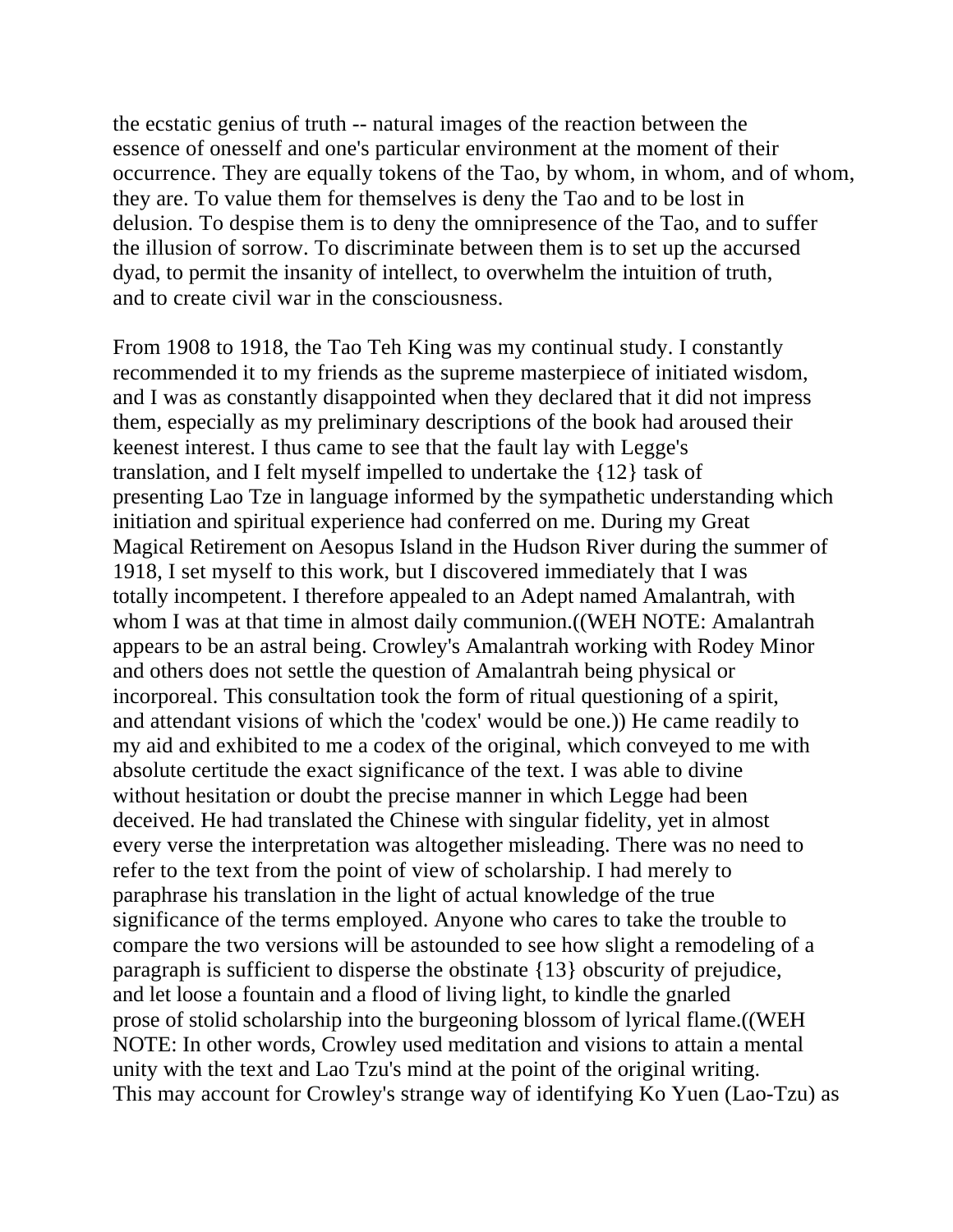himself in his Liber XXI and elsewhere. This also sheds light on Crowley's concept of incarnation from past lives -- not necessarily literally so, but incarnation of the spirit of the former living being. This state of mental unity with an author or sage is not uncommon in the case of students who hand copy works by others. One comes to feel what the next sentence will be. There is a natural sense of being the one writing it, and criticisms may arise in the mind of the form: 'Now why did I write that ... I should have written ...' -- this tendency is valuable for insight, but must be checked in making true copies. It is properly expressed by calligraphy and by careful notes and commentaries.))

I completed my translation within three days, but during the last five years I have constantly reconsidered every sentence. The manuscript has been lent to a number of friends((WEH NOTE: Lady Harris would be one of these. Hence, there may be other typescripts beside the one used for this proof- reading, with later alterations by Crowley.)), scholars who have commended my work, and aspirants who have appreciated its adequacy to present the spirit of the Master's teaching. Those who had been disappointed with Legge's version were enthusiastic about mine. This circumstance is in itself sufficient to assure me that Love's labour has not been lost, and to fill me with enthusiastic confidence that the present publication will abundantly contribute to the fulfillment of my True Will for which I came to earth, and wring labour and sorrow to the utmost of which humanity is capable, the Will to open the portals of spiritual attainment to my fellow men, and bring them to the enjoyment of that realisation of Truth, beneath all veils of temporal falsehood, which has enlightened mine eyes and filled my mouth with song.

> THE TAO **TEH** KING.

((WEH NOTE: Pagination re-starts from this point in the TS. The notes were collected to the back of the TS under the heading 'NOTES', beginning as page 88, but have been moved up to citation page in this version. Chapter numbers have been placed above chapter titles, but this positional distinction is not made in the TS.))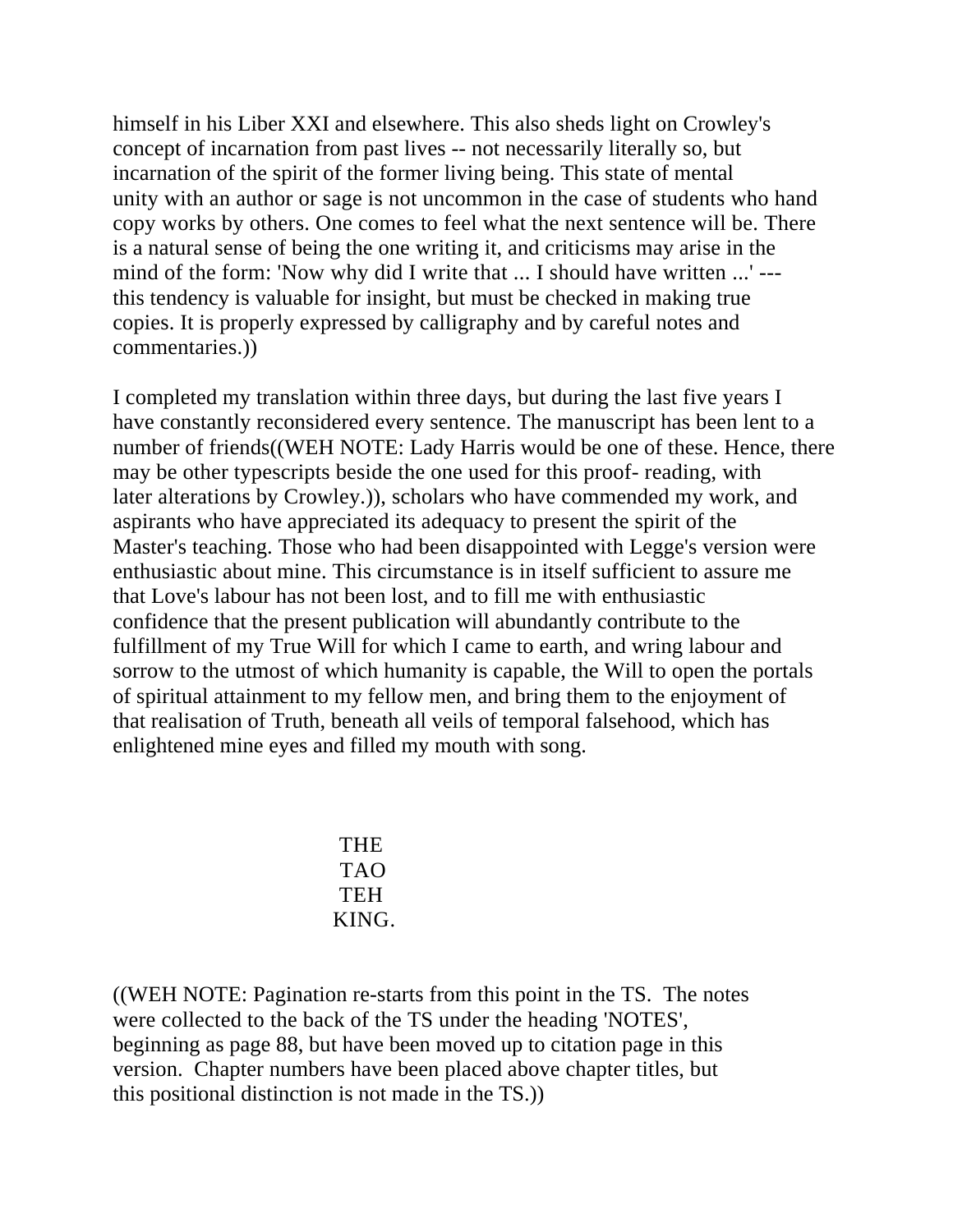#### LIBER LXXXI

#### THE TAO TEH KING a new translation by KO YUEN.

#### CHAPTER I THE NATURE OF THE TAO.

1. The Tao-Path is not the All-Tao. The Name is not the Thing named.((Tao parallels Pleroma, Shiva, Jod, etc. Teh parallels Logos, Sakti, He, etc. But the conception of Laotze unites all these at their highest. The best parallel is given in Liber CCXX, Caps. I. and II., where Hadit is Tao and Nuit, Teh -- (Yet these are in certain aspects interchanged!) The point of this paragraph is to make discrimination or definition, not to assert the superiority of either conception. The illusion of any such preference would depend on the Grade of Initiation of a Student. A Magus 9 Degree = 2 Square of A.'. A.'. would doubtless esteem the Path of 'Becoming' as his Absolute, for the law of his Grade is Change (see Liber I. vel Magi.) But -- who knows? -- an ipsissimus 10 Degree  $= 1$  Square might find a conception to transcend even this. For instance, one might interpret this first paragraph as saying that Becoming is not Tao, but that Tao is a Being whose nature is Becoming. Matter and Motion cannot exist separately. The reader should regard every verse of this Book as a text worth of the most intense and prolonged meditation. He will not understand the Book thoroughly until he has wrought his mind into its proper shape in the great Forge of Samadhi.))

2. Unmanifested, it is the Secret Father of ########## #### #### Heaven ########### and Earth #### ##### ########## #### ####;

manifested, it is their Mother.((This doctrine is the initiated teaching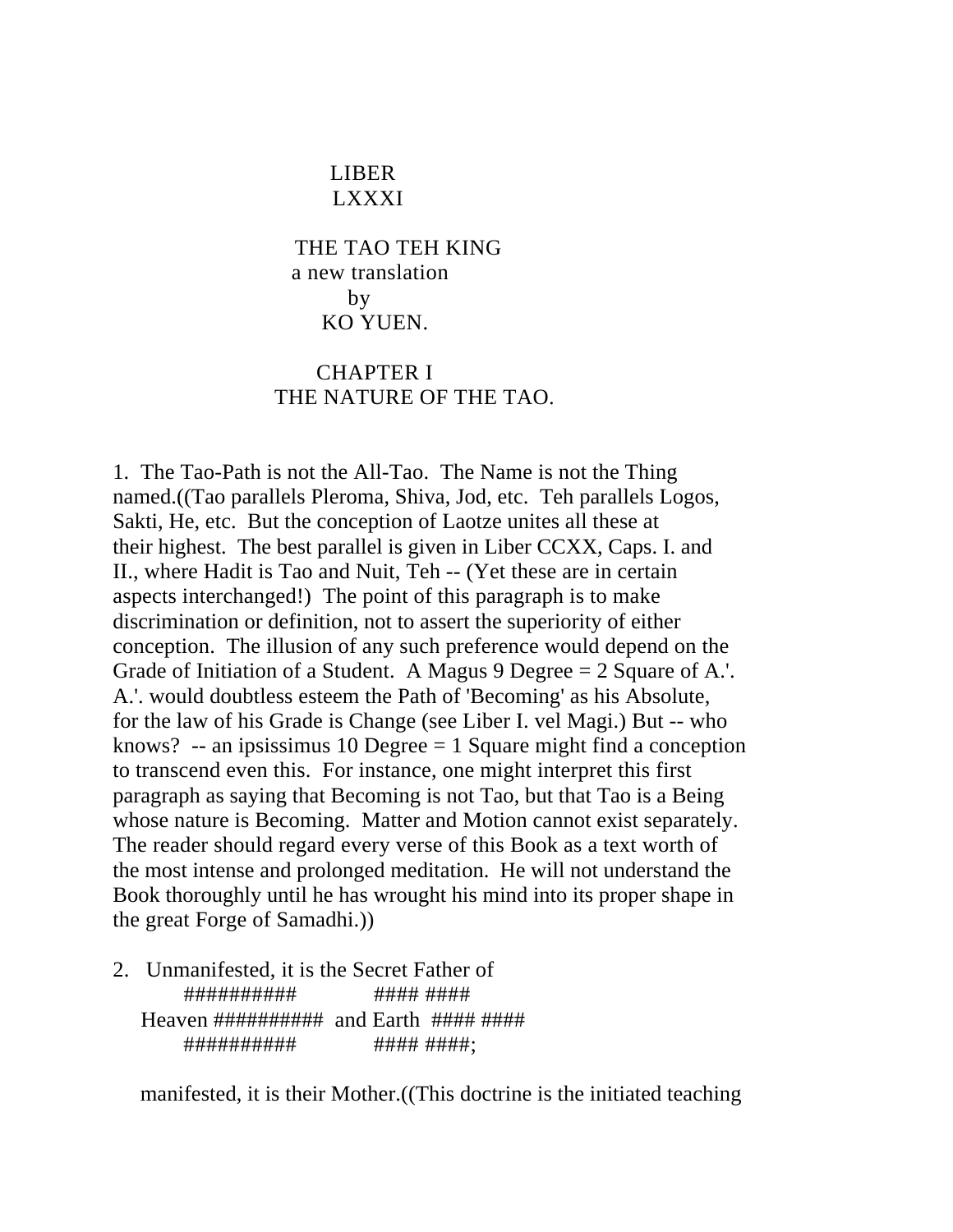to hint at which priests invented legends of parthenogenesis. ---{WEH NOTE: This footnote includes the diagram of the Trigrams on the Tree of Life, but the diagram has been moved to the next page for reasons of space.}))

- 3. To understand this Mystery, one must be fulfilling one's will,((In a moral state, therefore, without desire, frictionless.)) and if one is not thus free, one will but gain a smattering of it.
- 4. The Tao is one, and the Teh but a phase thereof. The abyss of this Mystery is the Portal of Serpent-Wonder.((Cf. Berashith for the identity of the phases of 'O Degree' and 'something.' Serpent-Wonder refers to the Magical Force called Kundalini.))

{WEH NOTE: Footnote #2 above, extended here. In the original each of the eleven places is enclosed in a circle for one of the ten Sephiroth and Da'at. This chart presents problems. Crowley did not properly draw the trigrams, but mostly with unbroken lines. He also appears to have written in the wrong names for some of the Trigrams. These difficulties have been corrected by reference to the diagram Crowley made on the blank page preceding the table of content in his copy of the Legge Yi King. See OTO NEWSLETTER, V. I, No. 3, p. 15.}

The Tao

The Teh, The Tao, source of the Mother source of the Father #### #### ##########

.

 Heaven ########## ########## ##########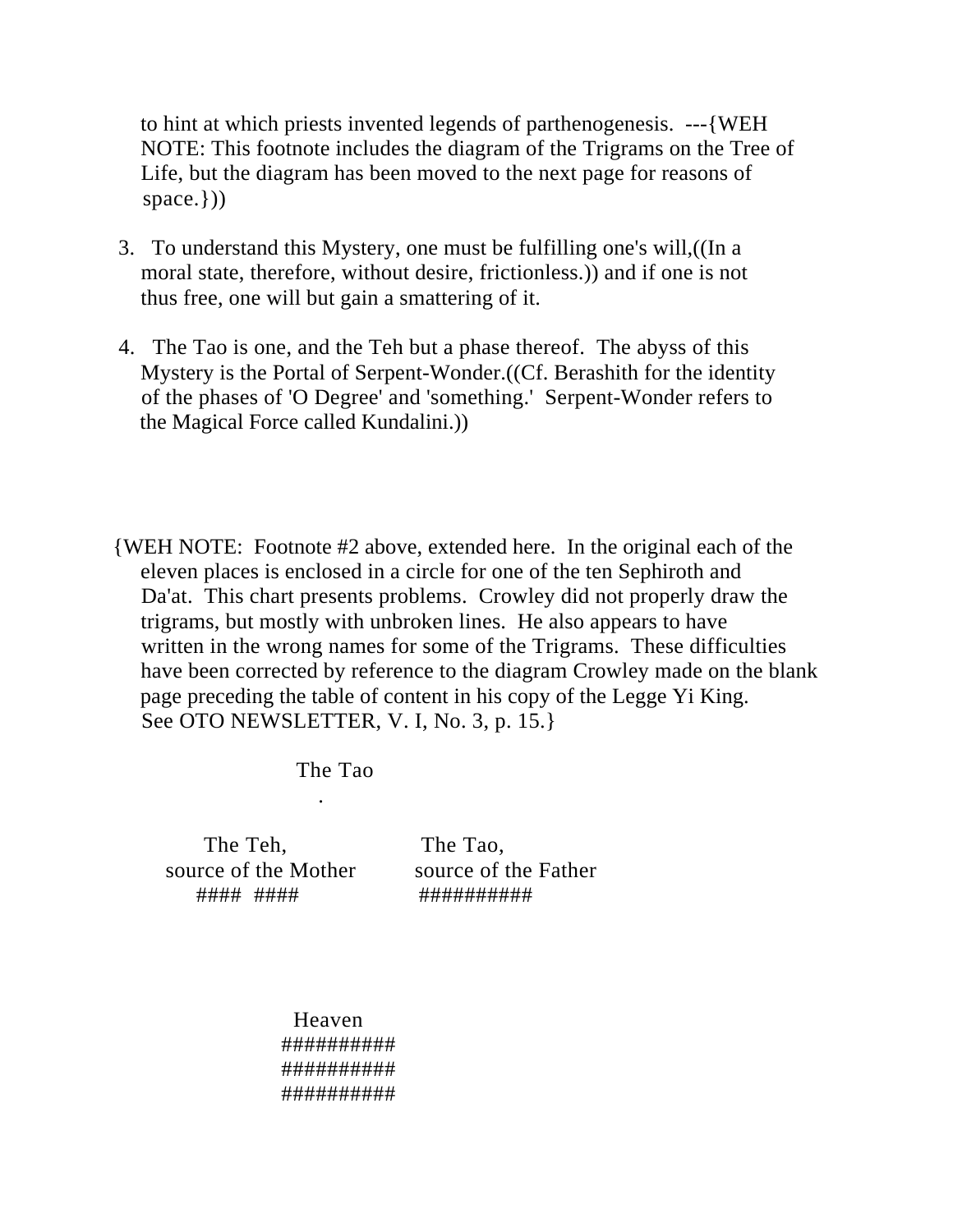#### Ch'ien

 #### #### {had #### #### Water Fire #### #### Li, this ########## Tui {water ########## is Chen} ########## usually is K'an}

Sun

 ########## {had Chen, #### #### this is Li} ##########

 ########## ########## Air ########## Sun #### #### Earth #### #### #### #### Ken

> Moon #### #### ########## K'an #### ####

 Earth #### #### #### #### K'un #### ####

{1}

#### CHAPTER II

#### THE ENERGY - SOURCE OF THE SELF.

1. All men know that beauty and ugliness are correlatives, as are skill and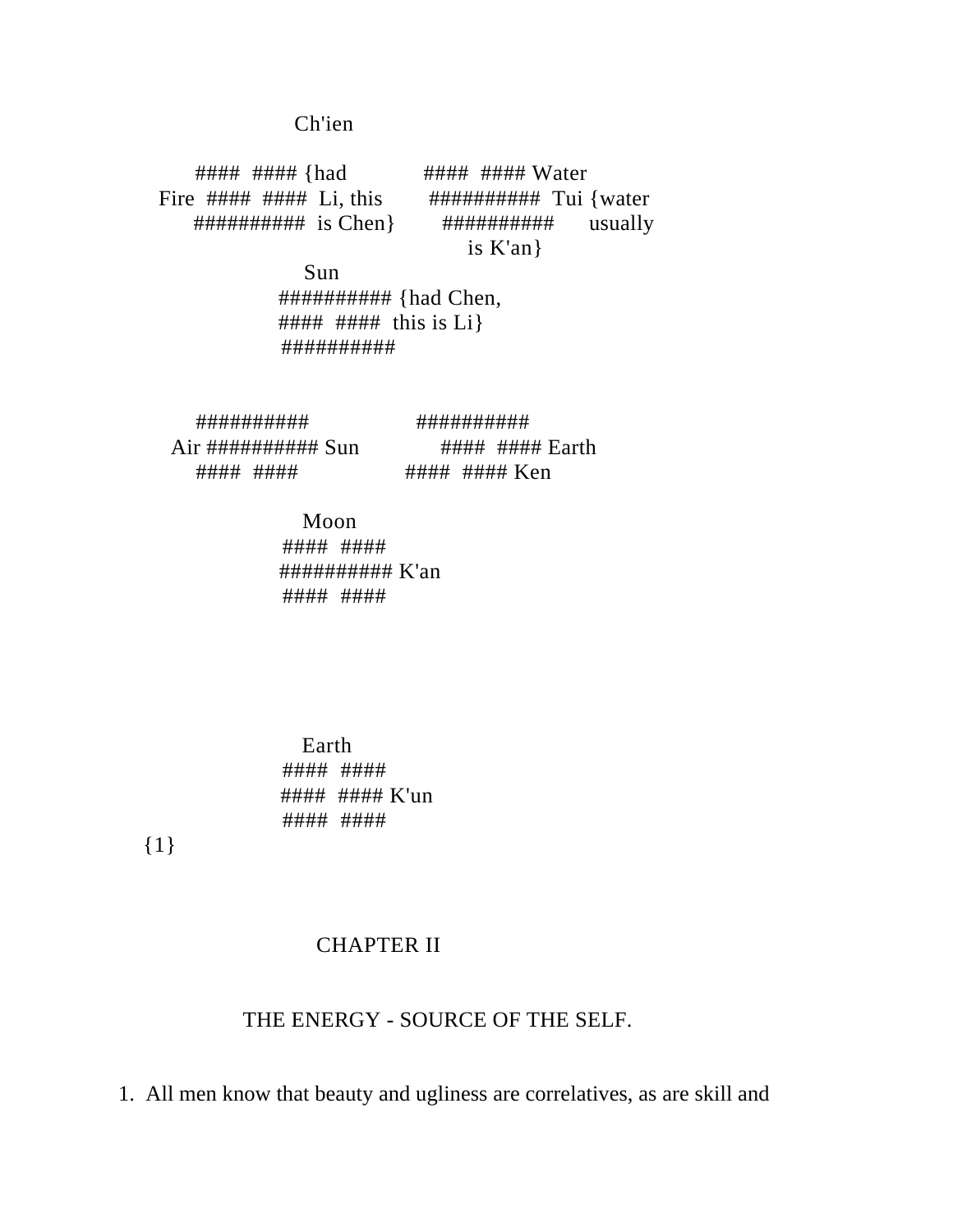clumsiness; one implies and suggests the other.

- 2. So also existence and non-existence pose the one the other;((I.e., the thought of either implies its opposite.)) so also is it with ease and difficulty, length and shortness; height and lowness. Also Musick exists through harmony of opposites;((nay, even. This shows how the Tao realizes itself through its projection in correlative phases, expressing  $0$  as  $+1+(-1)$ ; to speak like a Qabalist or an electrician.)) time and space depend upon contraposition.
- 3. By the use of this method, the sage can fulfil his will without action, and utter his word without speech.((Our activity is due to the incompleteness of the summing-up of Forces. Thus a man proceeds to walk East at four miles an hour, though he is already traveling in that direction at over 1,000 miles and hour! The end of the Meditation on Action is the realization of Hadit; wherefore any action would be a disturbance of that perfection. This being understood of the True Self, the Mind and Body proceed untrammeled in their natural path without desire on the part of the Self.))
- 4. All things arise without diffidence; they grow, and none interferes; they change according to their natural order, without lust of result. The work is accomplished; yet continueth in its orbit, without goal. This work is done unconsciously; this is {2} why its energy is indefatigable. {3}

## CHAPTER III

## QUIETING FOLK.

- 1. To reward merit is to stir up emulation; to prize rarities is to encourage robbery; to display desirable things is to excite the disorder of covetousness.
- 2. Therefore, the sage governeth men by keeping their minds and their bodies at rest, contenting the one by emptiness, the other by fullness. He satisfieth their desires, thus fulfilling their wills, and making them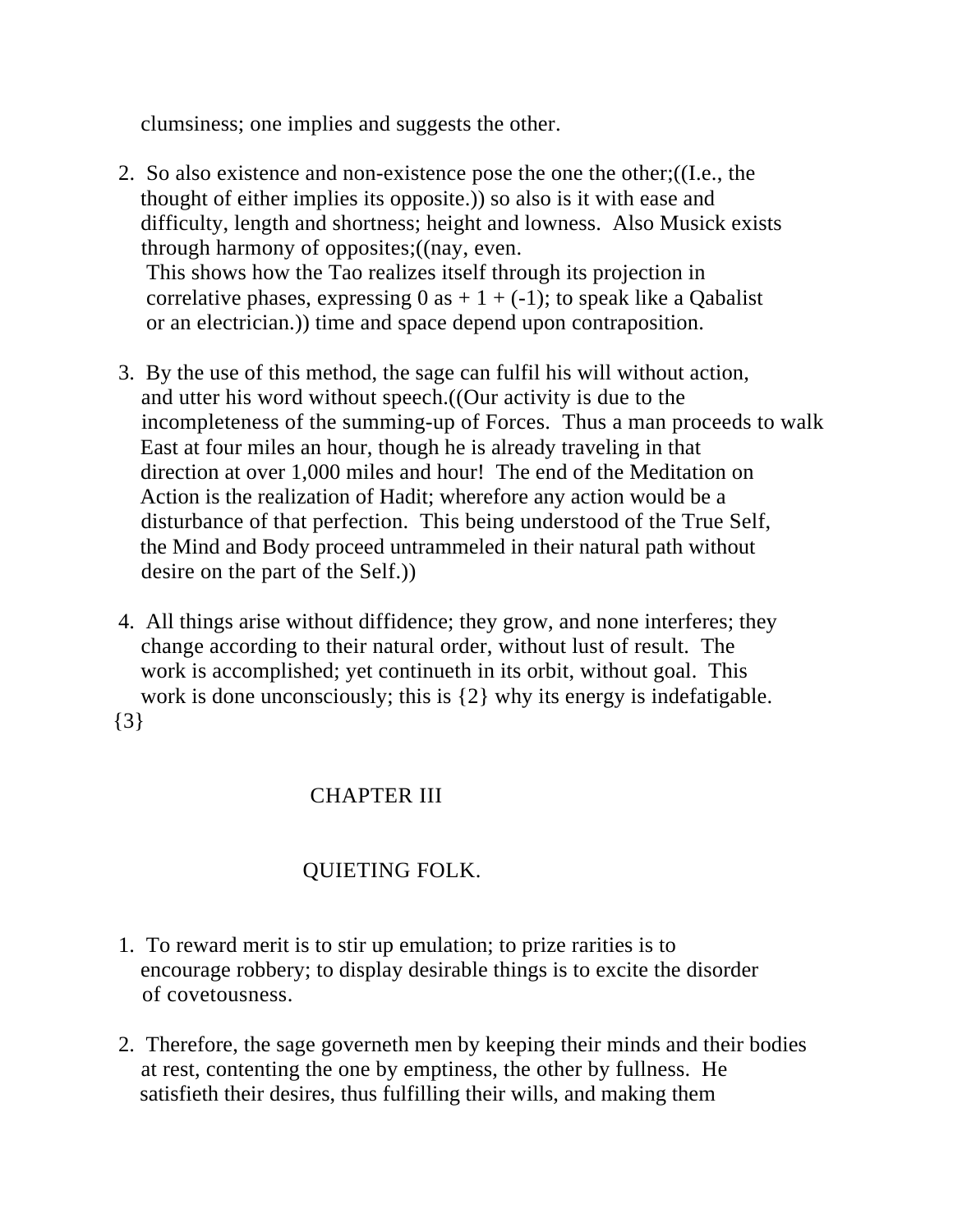frictionless; and he maketh them strong in body, to a similar end.

 3. He delivereth them from the restlessness of knowledge and the cravings of discontent. As to those who have knowledge already, he teacheth them the way of non-action. This being assured, there is no disorder in the world.((A lecture on the Labour Problem.)) {4}

## CHAPTER IV

## THE SPRING WITHOUT SOURCE.

- 1. The Tao resembleth the emptiness of Space; to employ it, we must avoid creating ganglia.((See Liber CCXX...I.22, 'let there be no difference made among you between any one thing and any other thing.' {WEH NOTE: Quotation corrected from: 'make no difference between any one thing and any other thing'} Inequality (an Illusion) and disorder necessarily result from the departure from homogeneity.)) Oh Tao, how vast art Thou, the Abyss of Abysses, thou Holy and Secret Father of all Fatherhoods of Things!
- 2. Let us make our sharpness blunt;((For sharpness implies a concentration.)) let us loosen our complexes;((For these are the ganglia of thought, which must be destroyed.)) let us((On the same principles. Cf. the Doctrine in CCXX as to the 'space-marks'. The stars are blemishes, so to speak, on the continuity of Nuit. )) tone down our brightness to the general obscurity. Oh Tao, how still art thou, how pure, continuous One beyond Heaven!
- 3. This Tao hath no Father; it is beyond all other conceptions, higher than the highest.  $\{5\}$

### CHAPTER V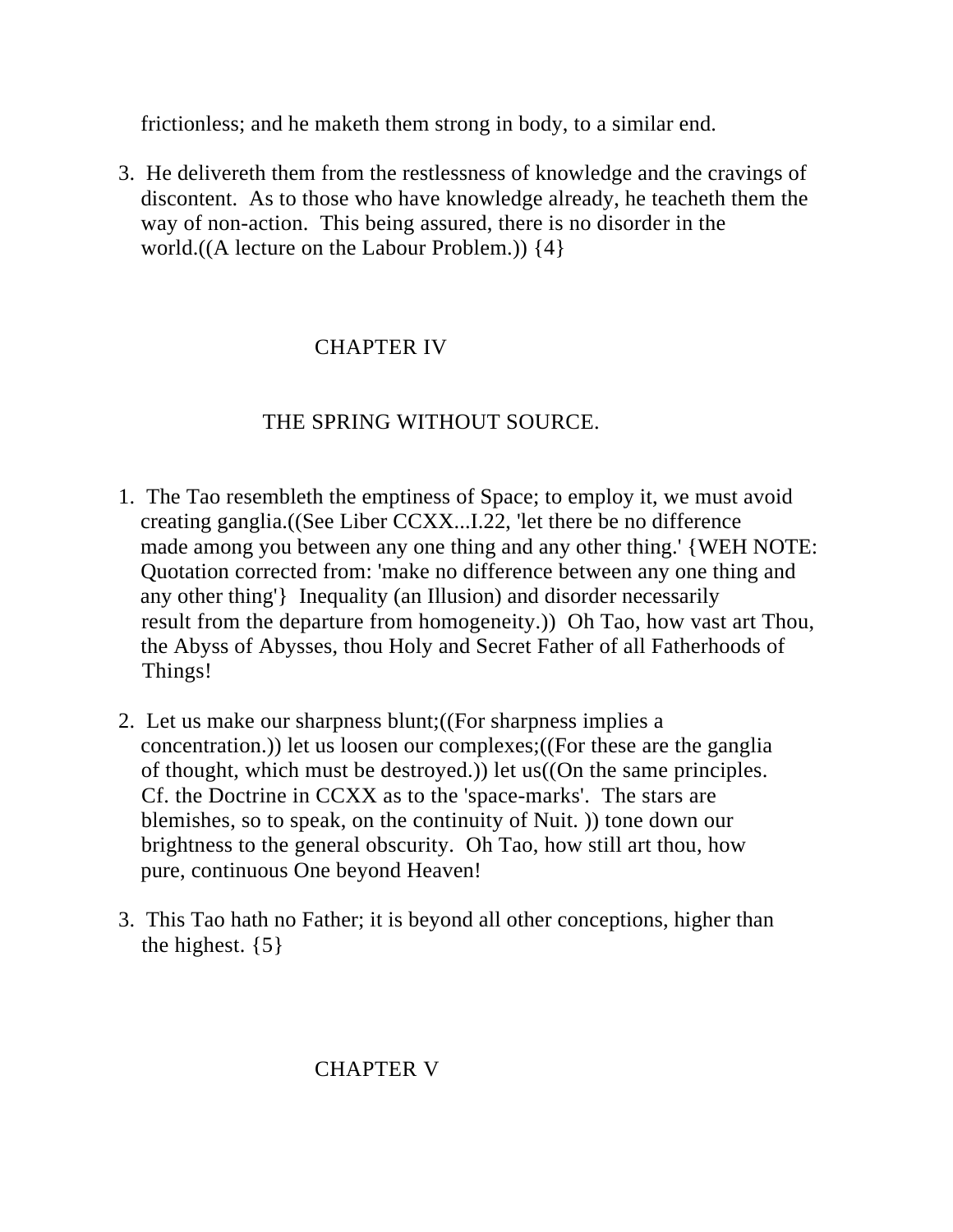## THE FORMULA OF THE VACUUM.

- 1. Heaven and earth proceed without motive, but casually in their order of nature, dealing with all things carelessly, like used talismans. So also the sages deal with their people, not exercising benevolence, but allowing the nature of all to move without friction.
- 2. The Space between heaven and earth((I.e., the six trigrams between ########## #### ####

| <del>##########</del> |           |             |
|-----------------------|-----------|-------------|
| ##########            | #### #### |             |
| ##########            |           | #### ####)) |

 is their breathing apparatus:((and so these must not be interfered with.)) Exhalation is not exhaustion, but the complement of Inhalation, and this equally of that. Speech((by interfering with this regular order of breathing.

 References to the trigrams of the Yi King must be explained by that Book. It would be impossible to elucidate such passages in a note. Ko Yuen is now at work to prepare an edition of the Yi.)) exhausteth; guard thyself, therefore, maintaining the perfect freedom of thy nature. {6}

### CHAPTER VI

#### THE PERFECTING OF FORM.

 1. The Teh is the immortal enemy of the Tao, its feminine aspect. Heaven and Earth issued from her Gate; this Gate is the Root of their World- Sycamore. Its operation is of pure Joy and Love, and faileth never.((Cf. in The Book of Wisdom or Folly, the doctrine of 'The Play of Nuit.')) {7}

#### CHAPTER VII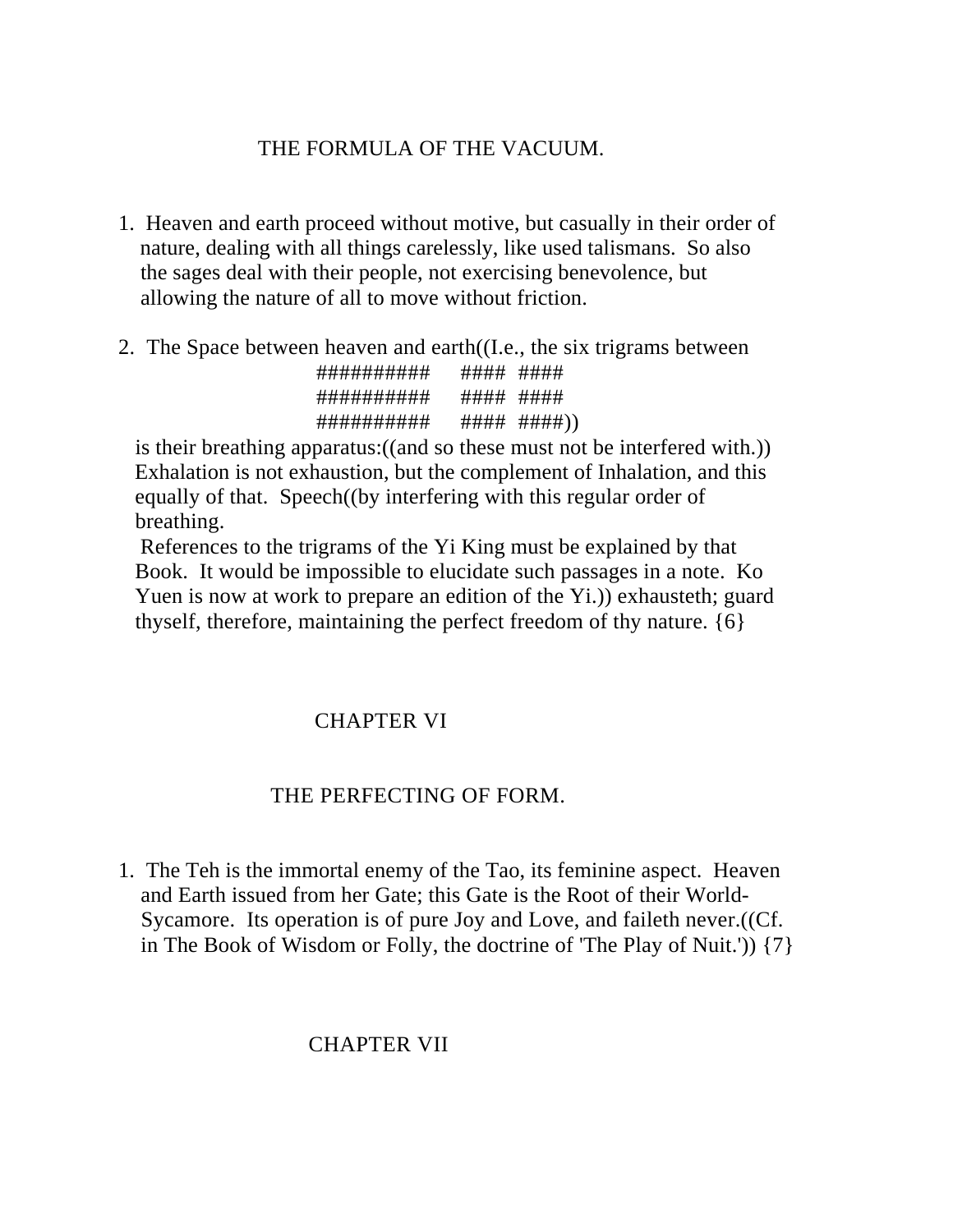#### THE CONCEALMENT OF THE LIGHT.

- 1. Heaven and Earth are mighty in continuance, because their work is delivered from the lust of result.
- 2. Thus also the sage, seeking not any goal, attaineth all things; he doth not interfere in the affairs of his body, and so that body acteth without friction. It is because he meddleth not with personal aims that these come to pass with simplicity.((See CCXX as to 'lust of result.' The general idea of the Way of the Tao is that all evil is interference. It is unnatural action which is error. None {sic} action is commendable only as a corrective of such; to interfere with one's own true Way is Restriction, the word of Sin.)) {8}

## CHAPTER VIII

### THE NATURE OF PEACE.

- 1. Admire thou the High Way of Water! Is not Water the soul of the life of things, whereby they change? Yet it seeketh its level, and abideth content in obscurity. So also it resembleth the Tao, in this Way thereof!((Hydrogen and chlorine (for example) will not unite when perfectly dry. Dryness is immobility or death. (Cf. Book of Wisdom or Folly, the doctrine concerning Change.)))
- 2. The virtue of a house is to be well-placed; of the mind, to be at ease in silence as of Space; of societies, to be well-disposed; of governments, to maintain quietude; of work, to be skillfully performed; and of all motion, to be made at the right time.((In all these illustrations, Laotze deprecates restlessness or friction.))
- 3. Also it is the virtue of a man to abide in his place without discontent; thus offendeth he no man.((This gives point to the previous paragraph. It is all another way of saying 'Do what thou wilt.' )) {9}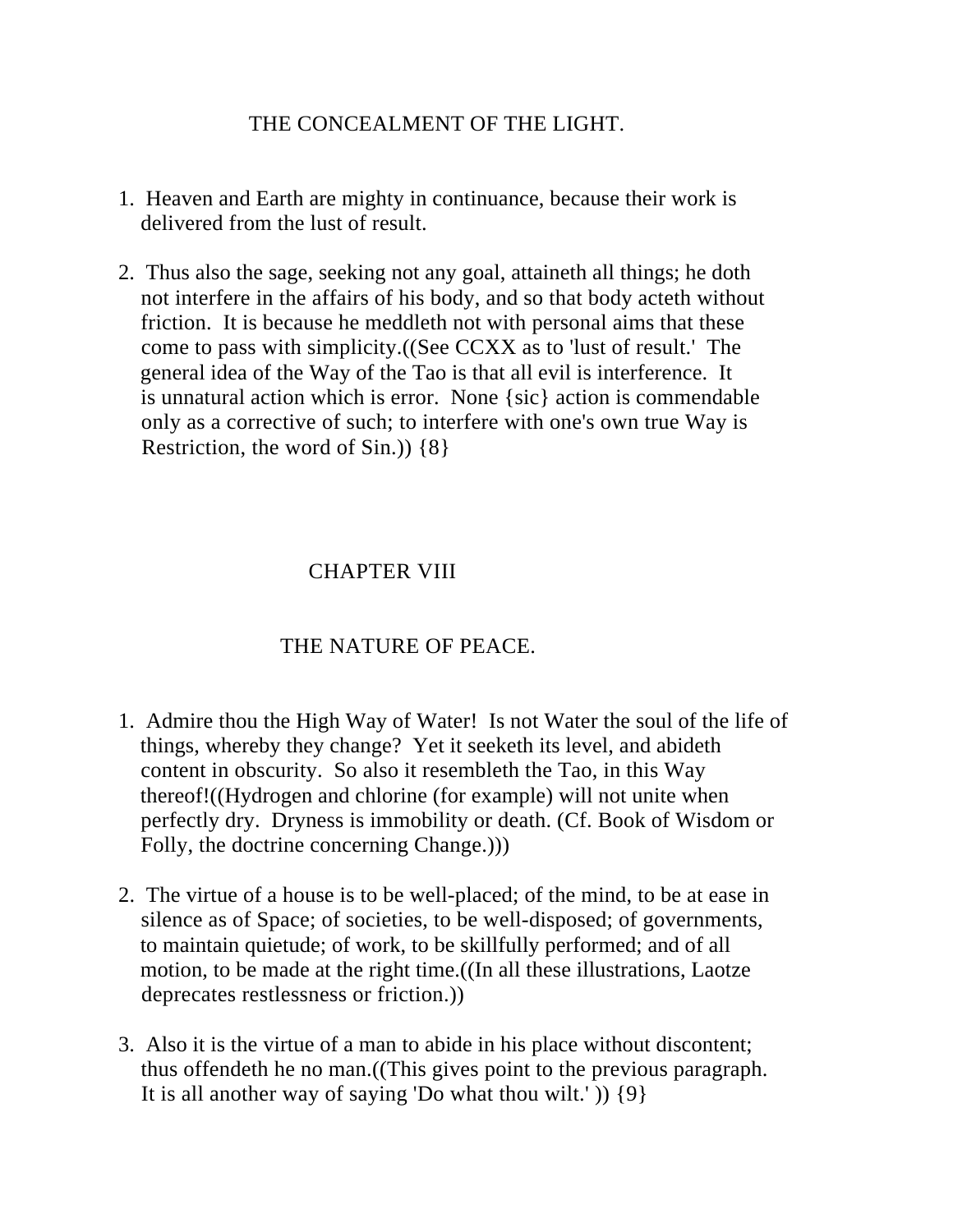#### CHAPTER IX

#### THE WAY OF RETICENCE.

- 1. Fill not a vessel, lest it spill in carrying. Meddle not with a sharpened point by feeling it constantly, or it will soon become blunted.((Moderation. Let well alone.))
- 2. Gold and jade endanger the house of their possessor. Wealth and honors lead to arrogance and envy, and bring ruin. Is thy way famous and thy name becoming distinguished? Withdraw, thy work once done, into obscurity; this is the way of Heaven.((Attend to the work; ignore the byproducts thereof.)  $\{10\}$

### CHAPTER X

#### THINGS ATTAINABLE.

 1. When soul((Neschamah.)) and body((Nephesch.)) are in the bond of love, they can be kept together. By concentration on the breath((Prana.)) it is brought to perfect elasticity, and one becomes as a babe. By purifying oneself from Samadhi one becomes whole.((Here we see once more the doctrine of being without friction. Internal conflict leads to rupture. Again, one's Pranayama is to result perfect pliability and exact adjustment to one's environment. Finally, even Sammasamadhi is a defect, so long as it is an experience instead of a constant state. So long as there are two to become one, there are two.))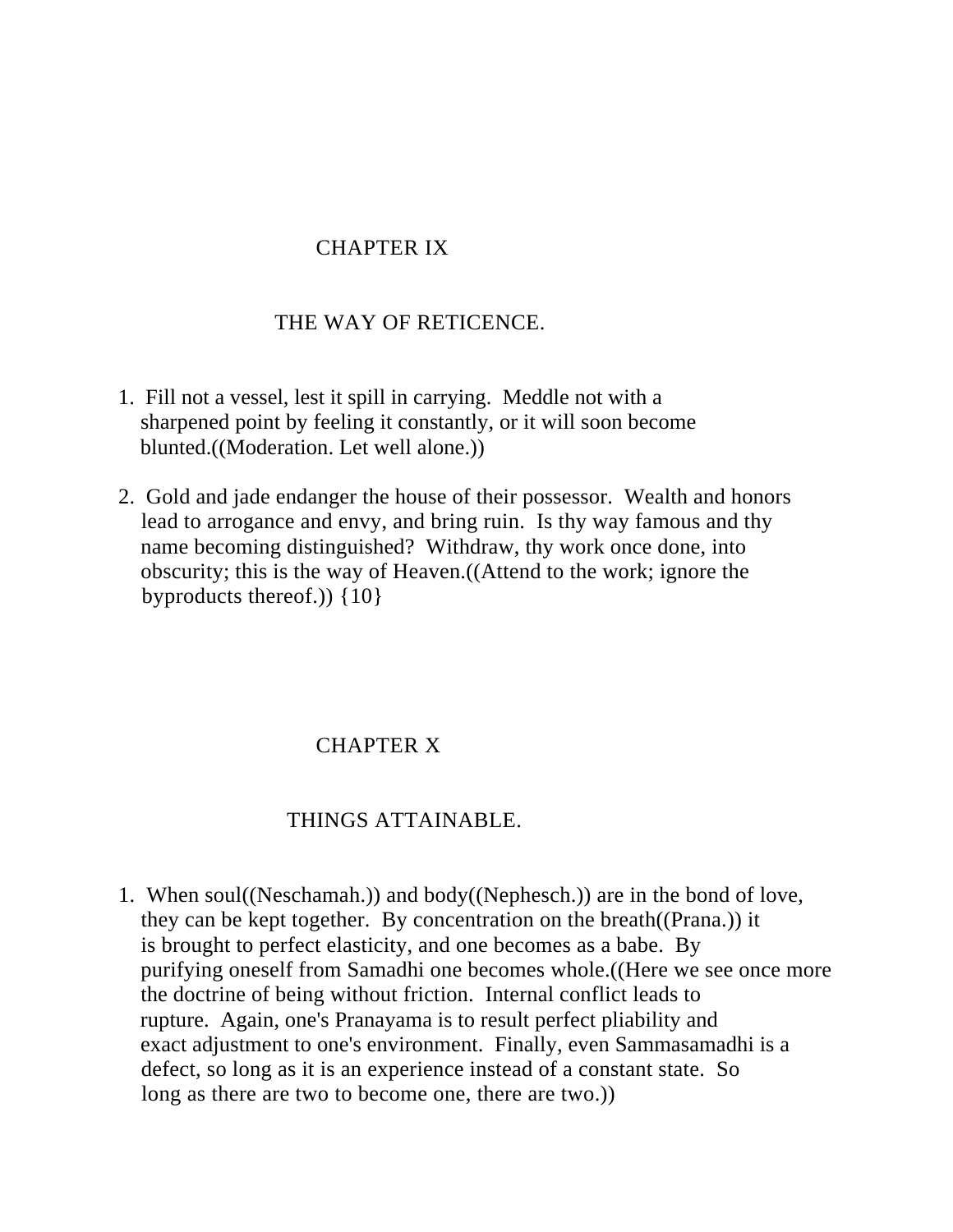- 2. In his dealing with individuals and with society, let him move without lust of result. In the management of his breath, let him be like the mother-bird.((I.e., brooding like the Spirit, quiet, without effort.)) Let his intelligence((Binah.)) comprehend every quarter; but let his knowledge((Daath.)) cease.((He must absorb (or understand) everything without conscious knowledge, which is a shock, implying duality, like flint and steel, while understanding is like a sponge, or even like ocean absorbing rivers.))
- 3. Here is the Mystery of Virtue.((Of the Tao and of him that hath it. Virtue -- the Teh.)) It createth all and nourisheth all; yet it doth not adhere to them; it operateth all, but knoweth not of it, nor proclaimeth it; it directeth all, but without conscious control. {11}

## CHAPTER XI

### THE VALUE OF THE UNEXPRESSED.

 1. The thirty spokes join in their nave, that is one; yet the wheel dependeth for use upon the hollow place for the axle. Clay is shapen to make vessels; but the contained space is what is useful. Matter is therefore of use only to mark the limits of the space which is the thing of real value.((This introduces the doctrine of the Fourth Dimension. Matter is like the lines bounding a plane. The plane is the real thing, the lines infinitely small in comparison, and serving only to define it. So also the 'Self' is an imaginary limit marking off the divisions of the Body of God. The errors of Ahamkara (the ego-making faculty) is to take the illusory surface for the Sphere.

Cf. Liber CCXX concerning the Nature of Nuit.)) {12}

CHAPTER XII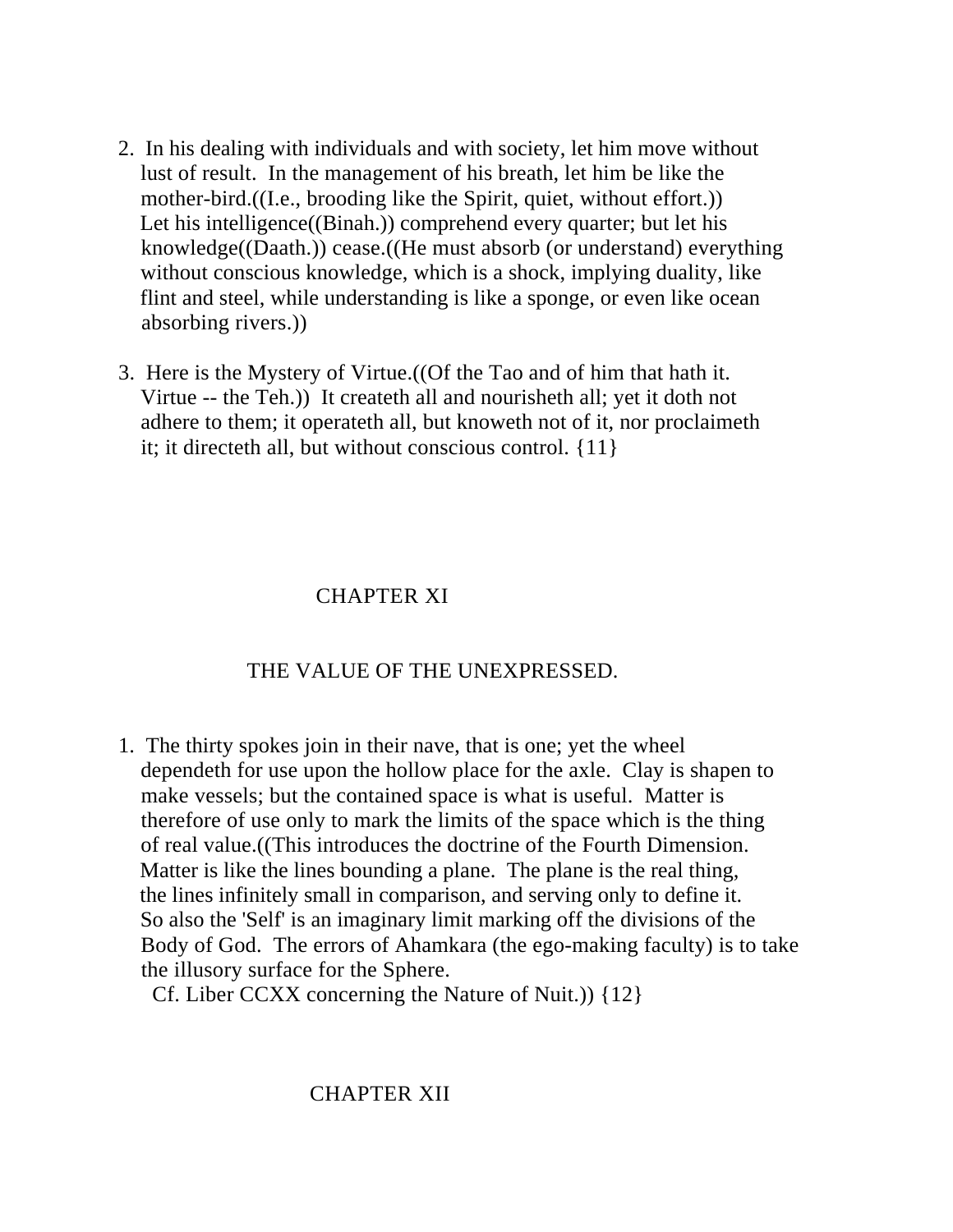#### THE WITHDRAWAL FROM THE EXTERNAL.

- 1. The five colors film over Sight; The five sounds make Hearing dull; The five flavours conceal Taste; occupation with motion and action bedevil Mind; even so the esteem of rare things begetteth covetousness and disorder.((This is the regular Yogi doctrine, and may be tested by experience of various Bhavanas and other proper concentrations. But Laotze draws a parallel for social or political use. To excite cupidity leads to theft at home, and war abroad. It is only too evident to day how neglect of this rule has destroyed civilization; I need not insist on examples of how A's potash, B's iron, C's coal and D's trade routes have caused E to set the world ablaze.))
- 2. The wise man seeketh therefore to content the actual needs of the people; not to excite them by the sight of luxuries. He banneth these, and concentrateth on those.((The present labour troubles are due to the absurd cult of material complexities miscalled prosperity.)) {13}

## CHAPTER XIII

## THE CONTEMPT FOR CIRCUMSTANCE.

- 1. Favor and disgrace are equally to be shunned; honour and calamity to be alike regarded as adhering to the personality.((And, therefore, 'ganglia' to be loosened is written, as stated above.))
- 2. What is this which is written concerning favour and disgrace? Disgrace is the fall from favour. He then that hath favour hath fear, and its loss begetteth fear yet greater of a further fall. What is this which is written concerning honour and calamity? It is this attachment to the body which maketh calamity possible; for were one bodiless, what evil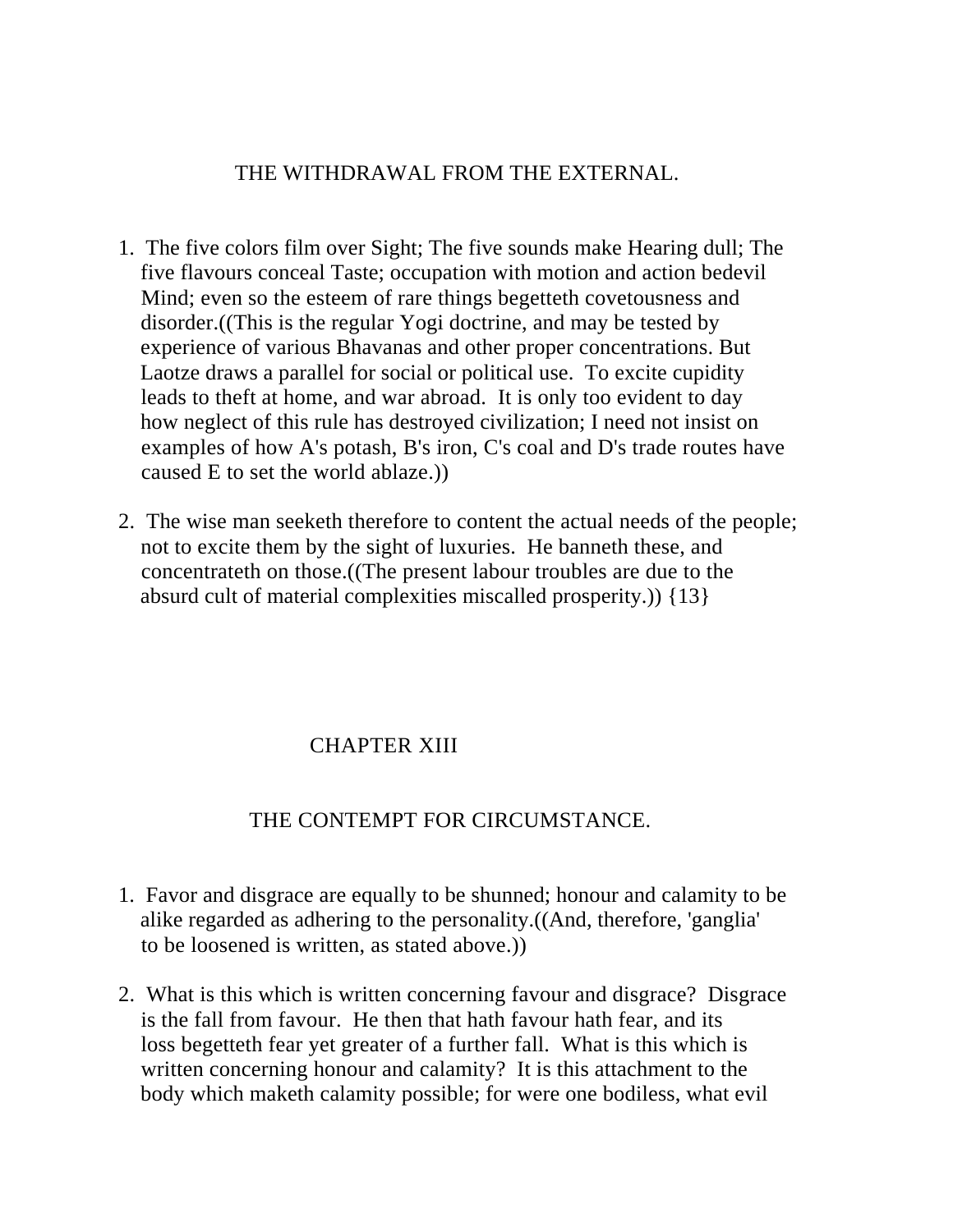could befall him?

3. Therefore let him that regardeth himself rightly administer also a kingdom; and let him govern it who loveth it as another man loveth himself.((This does not mean with extreme devotion, but rather with passionless indifference.)) {14}

## CHAPTER XIV

## THE SHEWING-FORTH OF THE MYSTERY.

- 1. We look at it, and see it not; though it is Omnipresent; and we name it the Root-Balance.((Hadit, the root of Yod.)) We listen for it, and hear it not, though it is Omniscient; and we name it the Silence.((Nuit, the root of He.)) We feel for it, and touch it not, though it is Omnipotent; and we name it the Concealed.((Ra-Hoor-Khuit, Kether, the root of Vau. {WEH NOTE: This appears questionable, as the root of Vau and the Sun god both pertain to Tipheret.})) These three Virtues hath it, yet we cannot describe it as consisting of
- them; but, mingling them aright, we apprehend the One. 2. Above, it shineth not; below, it is not dark. It moveth all continuously, without Expression, returning into Naught. It is the Form
- of That which is beyond Form; it is the Image of the Invisible; it is Change, and Without Limit.((Cf. Ain, Ain Soph, Ain Soph Aur. Also see 'Book of Wisdom or Folly'.))
- 3. We confront it, and see not its Face; {15} we pursue it, and its Back is hidden from us. Ah! but apply the Tao as in old Time to the work of the present; know it as it was known in the Beginning; follow fervently the Thread of the Tao. {16}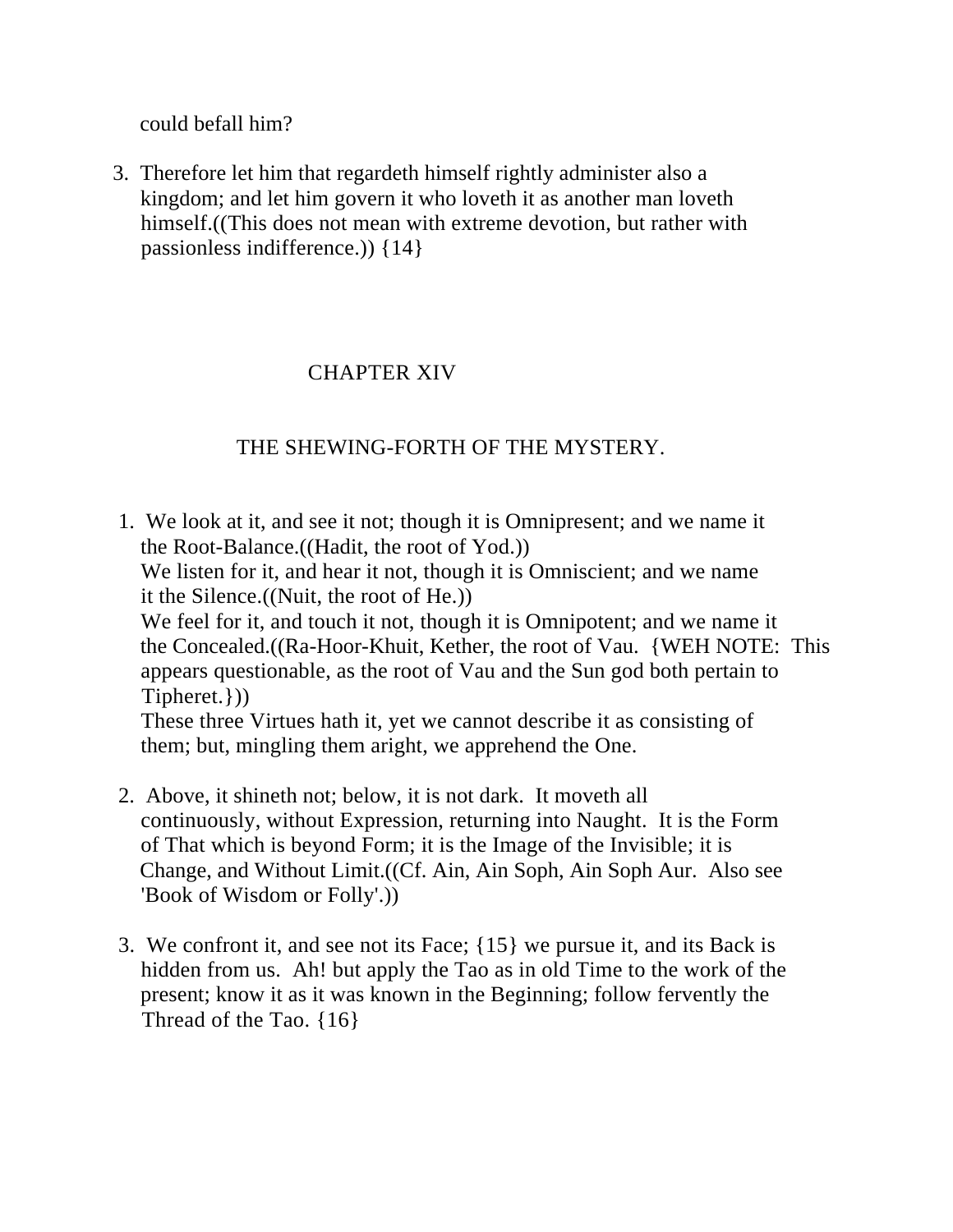#### CHAPTER XV

#### THE APPEARANCE OF THE TRUE NATURE.

- 1. The adepts of past ages were subtle and keen to apprehend this Mystery, and their profundity was obscurity unto men. Since then they were not known, let me declare their nature.
- 2. To all seeming, they were fearful as men that cross a torrent in winter flood; they were hesitating like a man in apprehension of them that are about him; they were full of awe like a guest in a great house; they were ready to disappear like ice in thaw; they were unassuming like unworked wood; they were empty as a valley; and dull as the waters of a marsh.
- 3. Who can clear muddy water? Stillness will accomplish this. Who can obtain rest? Let motion continue equably, and it will itself be peace.
- 4. The adepts of the Tao, conserving its way, seek not to be actively self conscious. By their emptiness of Self {17} they have no need to show their youth and perfection; to appear old and imperfect is their privilege. {18}

### CHAPTER XVI

#### THE WITHDRAWAL TO THE ROOT.

 1. Emptiness must be perfect, and Silence made absolute with tireless strength. All things pass through the period of action; then they return to repose. They grow, bud, blossom and fruit; then they return to the root. This return to the root is this state which we name Silence; and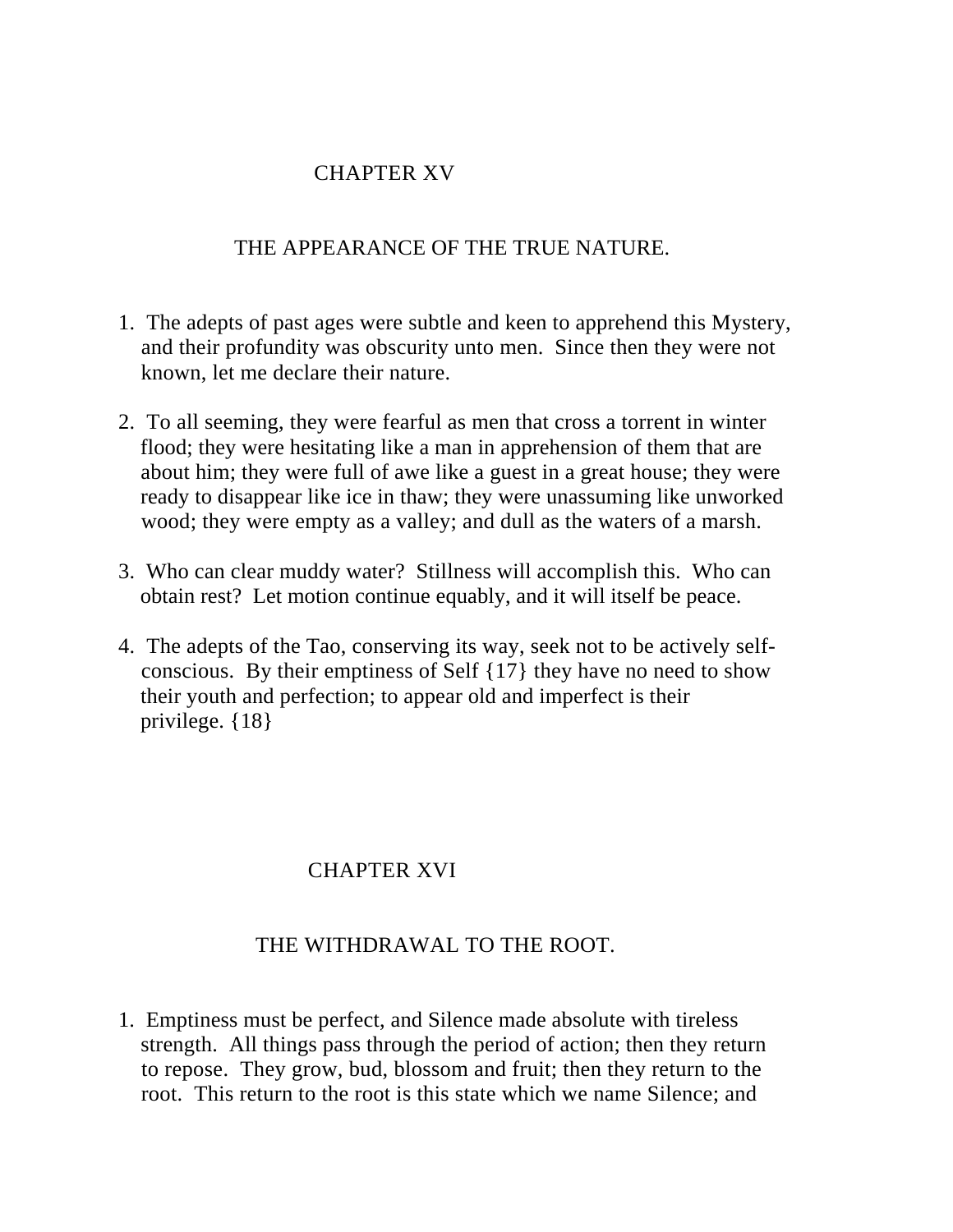this Silence is Witness of their Fulfilment.

 2. This cycle is the universal law. To know((and acquiescence in)) it is the part of intelligence; to ignore it((or to rebel against it.)) bringeth folly of action, whereof the end is madness. To know it bringeth understanding and peace; and these lead to the identification of the Self with the Not-Self. This identification maketh man a king; and this kingliness groweth unto godhood. That godhood beareth fruit in the mastery of the Tao. Then the man, the Tao permeating him, endureth; and his bodily principles are in harmony, {19} proof against decay, until the hour of his Change. {20}

## CHAPTER XVII

## THE PURITY OF THE CURRENT.

- 1. In the Age of Gold, the people were not conscious of their rulers; in the Age of Silver, they loved them, with songs; in the Age of Brass, they feared them; in the Age of Iron, they despised them. As the rulers((becoming self-conscious.)) lost confidence, so also did the people lose confidence in them.
- 2. How hesitating did they seem, the Lords of the Age of Gold, speaking with deliberation, aware of the weight of their word! Thus they accomplished all things with success; and the people deemed their well-being to be the natural course of events. {21}

## CHAPTER XVIII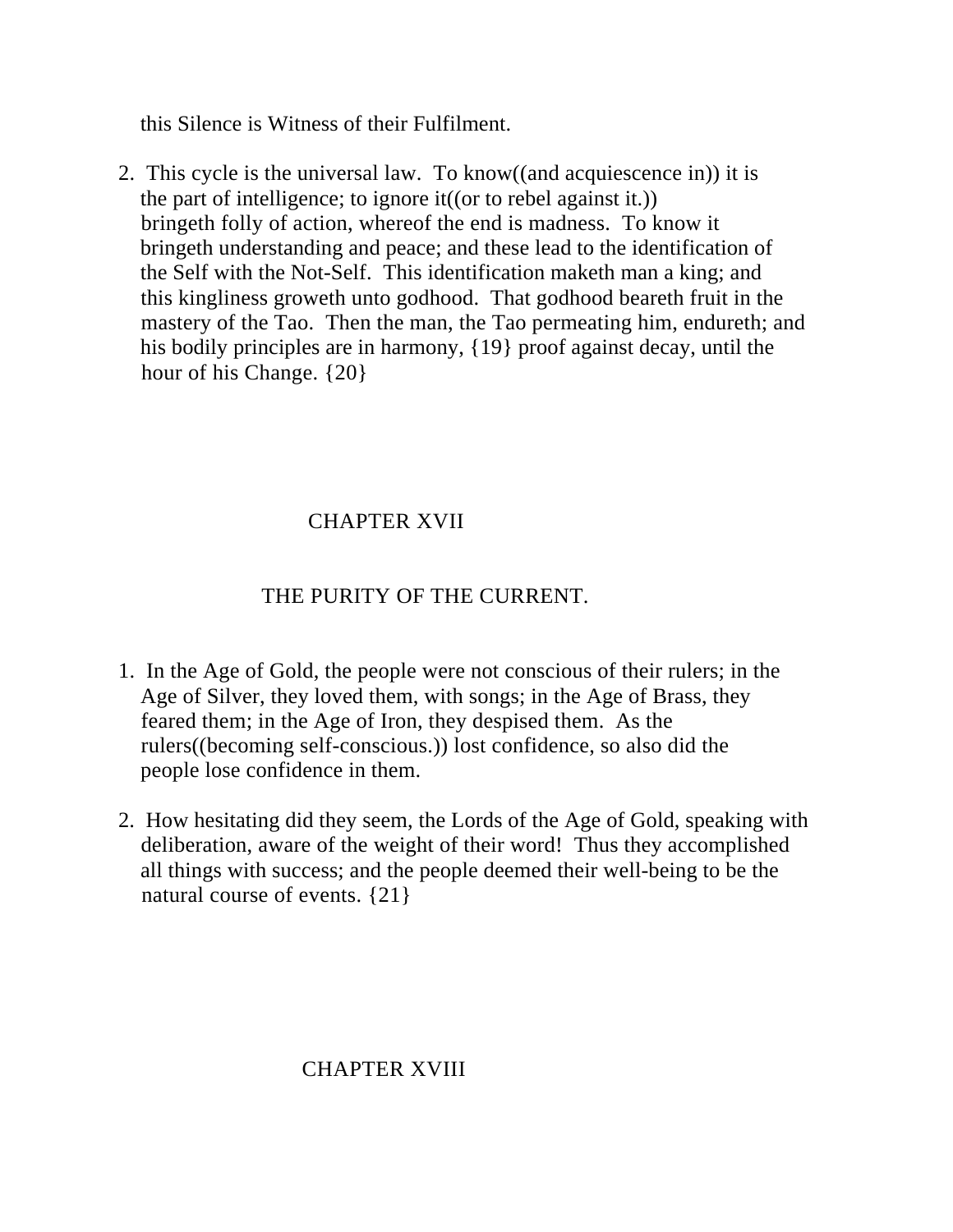#### THE DECAY OF MANNERS.

 1. When men abandoned the Way of the Tao, benevolence and justice became necessary. Then also was need of wisdom and cunning, and all fell into illusion. When harmony ceased to prevail in the six spheres((The solar system.)) it was needful to govern them by manifesting Sons.((Dhyana - buddhas.))

 When the kingdoms and races((elements, signs, etc.)) became((Self conscious and therefore.)) confused, loyal ministers((archangels.

 It is hard at first for the student to grasp the disdain of Laotze for what we call good qualities. But the need for this 'good' is created by the existence of 'evil', i.e., the restriction of anything from doing its own will without friction. Good is then merely a symptom of evil, and so itself a poison. A man who finds Mercury and Potassium Iodide 'good' for him, is a sick man. Frictionless Nourishment is the order of Change, or Life.)) had to appear.  $\{22\}$ 

### CHAPTER XIX

#### RETURNING TO THE PURITY OF THE CURRENT.

- 1. If we forgot our statesmanship and our wisdom, it would be an hundred times better for the people. If we forgot our benevolence and our justice, they would become again like sons, folk of good will. If we forget our machines and our business, there would be no knavery.
- 2. These new methods despised the olden Way, inventing fine names to disguise their baneness. But simplicity in the doing of the will of every man would put an end to vain ambitions and desires.((Samuel Butler in Erewhon describes a people who had sense enough to forbid all machinery. Wells, in the War in the Air prophesies the results of not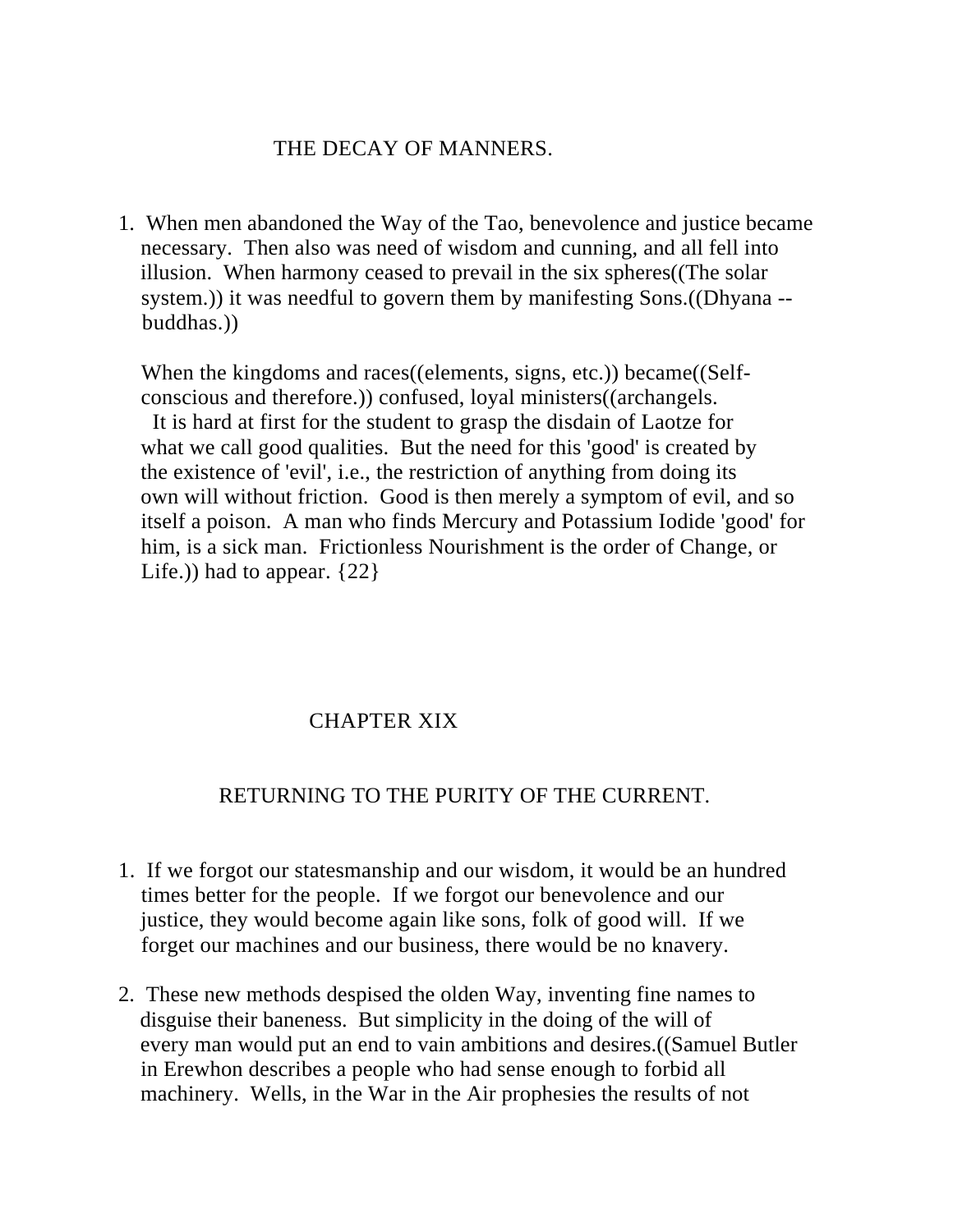doing so; at the hour of writing, An XV Sun in Scorpio, we are facing the fulfilment of most of this prophecy. And still we make haste to arm!)) {23}

## CHAPTER XX

### THE WITHDRAWAL FROM THE COMMON WAY.

- 1. To forget learning is to end trouble. The smallest difference in words, such as 'yes' and 'yea', can make endless controversy for the scholar.((Consider the 'homoiousios -- homoiousios' quarrel of early Christianity.)) Fearful indeed is death, since all men fear it; but the abyss of questionings, shoreless and bottomless, is worse!
- 2. Consider the profane man, how he preeneth, as if at feast, or gazing upon Spring from a tower! But as for me, I am as one who yawneth, without any trace of desire. I am like a babe before its first smile. I appear sad and forlorn, like a man homeless. The profane man hath his need filled, ay, and more also. For me, I seem to have lost all I had. My mind is as it were stupefied; it hath no definite shape. The profane man looketh lively and keen-witted; I alone appear blank in my mind. They seem eagerly critical; I appear careless and without perception. I seem to be as one adrift upon the sea, with {24} no thought of an harbor. The profane have each one his definite course of action; I alone appear useless and uncomprehending, like a man from the border. Yea, thus I differ from all other men: but my jewel is the All-Mother!((Cf. 'Afloat in the aether, O my God, my God!' Liber VII. It is the 'aimless winging' which gives 'joy ineffable' to the self-supported Absolute.)) {25}

### CHAPTER XXI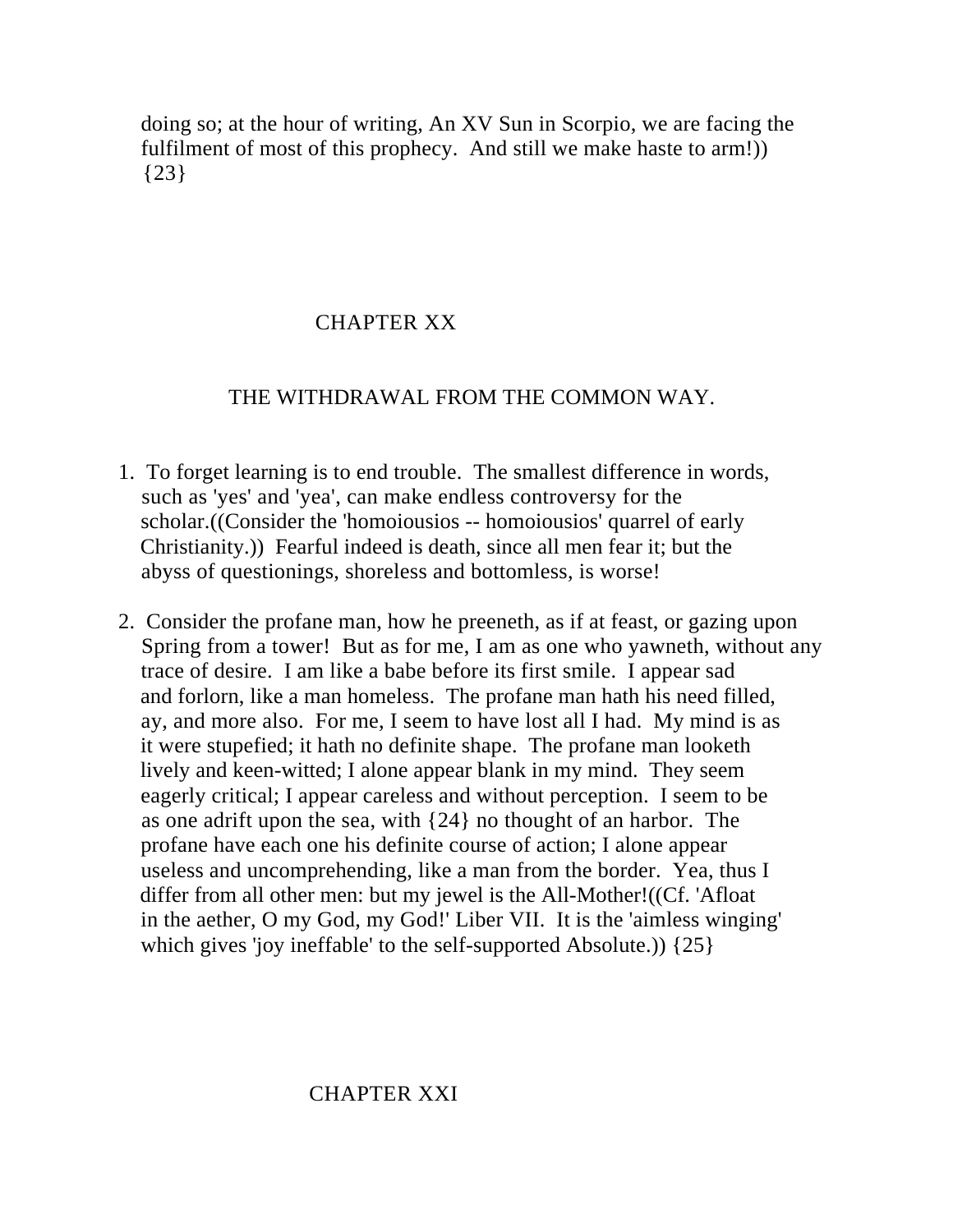#### THE INFINITE WOMB.

 1. The sole source of energy is the Tao. Who may declare its nature? It is beyond Sense, yet all form is hidden within it. It is beyond Sense, yet all Perceptibles are hidden within it. It is beyond Sense, yet all Perceptibles are hidden within it. It is beyond Sense, yet all Being is hidden within it. This Being excites Perception, and the Word thereof. As it was in the beginning, is now, and ever shall be, its Name((Teh. Zero contains all possibilities, for it may be written  $0= X(-X)$ , where X is anything soever and -X its opposite. However complex X may be, it is always to be cancelled by its -X. Thus the universe is always potentially anything and everything, yet actually Nothing.)) operateth continuously, causing all to flow in the cycle of Change, which is Love and Beauty. How do I know this? By my comprehension of the Tao. {26}

#### CHAPTER XXII

#### THE GUERDON OF MODESTY.

- 1. The part becometh the whole. The curve becometh straight; the void becometh full; the old becometh new. He who desireth little accomplisheth his Will with ease; who desireth many things becometh distracted.((Thus he hath none of them.))
- 2. Therefore, the sage concentrateth upon one Will, and it is as a light to the whole world. Hiding himself, he shineth; withdrawing himself, he attracteth notice; humbling himself, he is exalted; dissatisfied with himself,((since the one Will is not yet attained.)) he gaineth force to achieve his Will. Because he striveth not, no man may contend against him.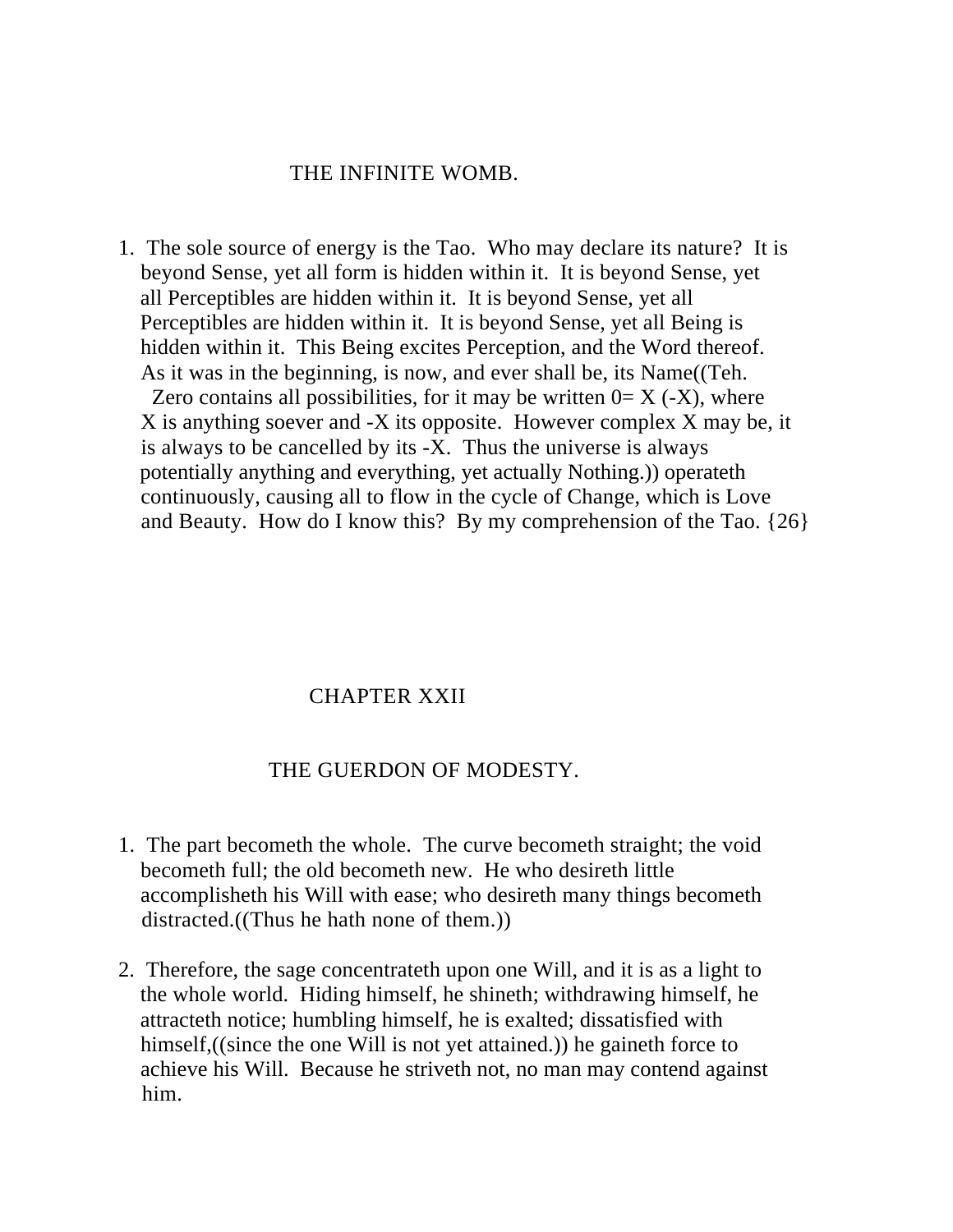3. That is no idle saw of the men of old; 'The part becometh the whole'; it is the Canon of Perfection.((Any part X becomes the whole Zero, by cancelling itself through 'love' of  $-X$ .))  $\{27\}$ 

## CHAPTER XXIII

### THE VOID OF NAUGHT.

- 1. To keep silence is the mark of one who is acting in full accordance with his Will. A fierce wind soon falleth; a storm-shower doth not last all day. Yet Heaven and Earth cause these; and if they fail to make violence continue, how much less can man abide in spasm of passion!
- 2. With him that devoteth him to Tao, the devotees of Tao are in accord; so also are the devotees of Teh,((Because Teh is part of Tao.)) yea, even they who fail in seeking those are in accord.((because to him who has Tao all things are realized as harmonious.))
- 3. So then his brothers in the Tao are joyful, attaining it; and his brothers in the Teh are joyful, attaining it; and they who fail in seeking these are joyful, partaking of it. But if he himself realize not the Tao with calm of confidence, then they also appear lacking in confidence.((He who has Tao all things rightly disposed; his own failure creates the illusion of general failure.)) {28}

### CHAPTER XXIV

### EVIL MANNERS.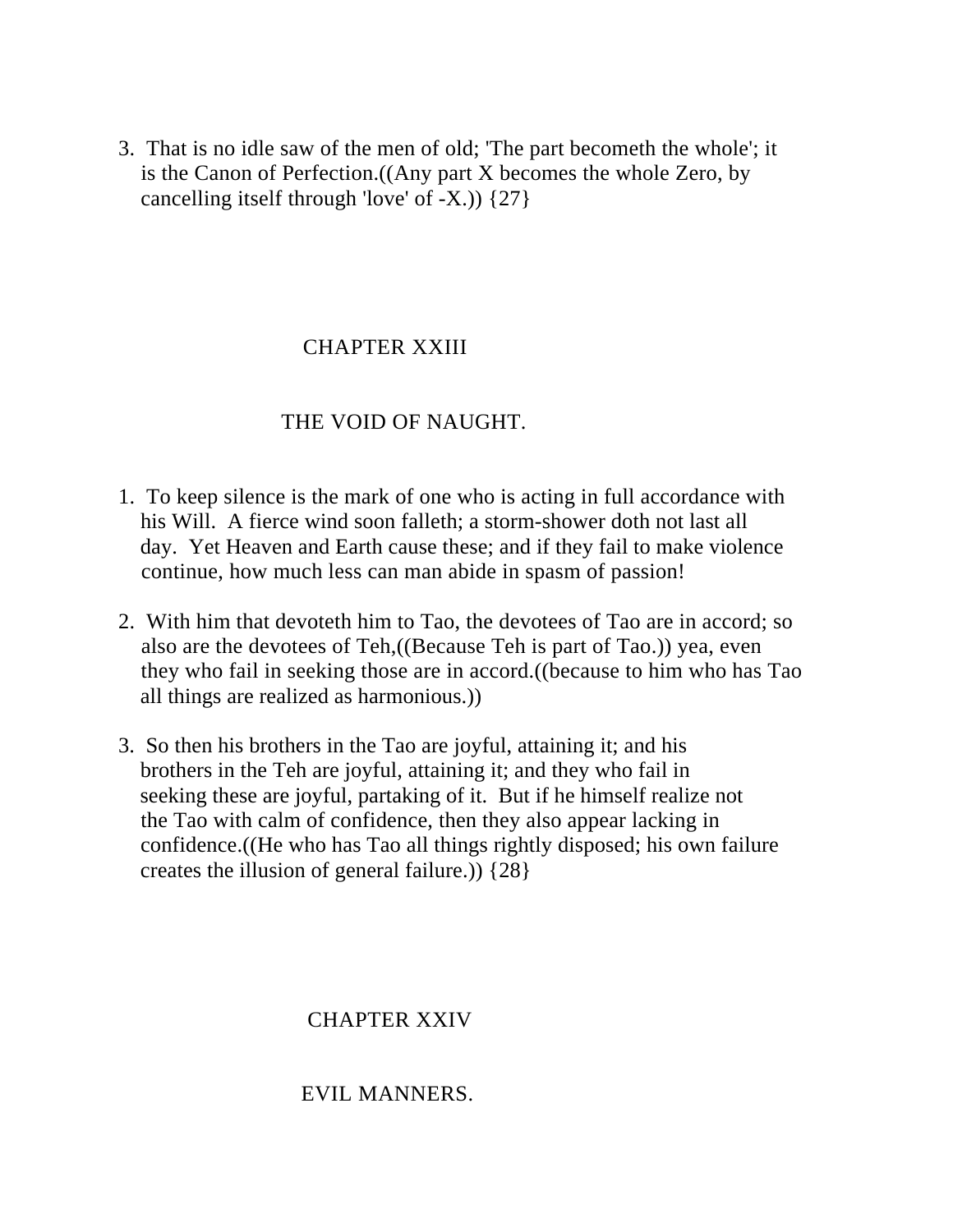1. He who standeth a-tiptoe standeth not firm; he who maketh rigid his legs walketh ill. He who preeneth himself shineth not; he who talketh positively is vulgar; he who boastheth is refused acceptance; he who is wise in his own conceit is thought inferior. Such attitudes, to him that hath the view given by understanding the Tao, seem like garbage or like cancer, abhorrent to all. They then who follow the Way((of Tao.)) do not admit them. {29}

#### CHAPTER XXV

#### IMAGES OF THE MYSTERY.

- 1. Without Limit and Perfect, there is a Becoming, beyond Heaven and Earth. It hath nor motion nor Form; it is alone, it changeth not;((because it comprehendeth Change.)) it extendeth all ways; it hath no Adversary. It is like the All-Mother.
- 2. I know not its Name, but I call it the Tao. Moreover, I exert myself, and call it Vastness.
- 3. Vastness, the Becoming! Becoming, it flieth afar. Afar, it draweth near. Vast is this Tao; Heaven also is Vast; Earth is vast; and the Holy King is vast also.((for they conform to the Tao.)) In the Universe are Four Vastnesses, and of these is the Holy King.
- 4. Man followeth the((magick.)) formula of Earth; Earth followeth that of Heaven, and Heaven that of the Tao. The formula of the Tao is its own Nature. {30}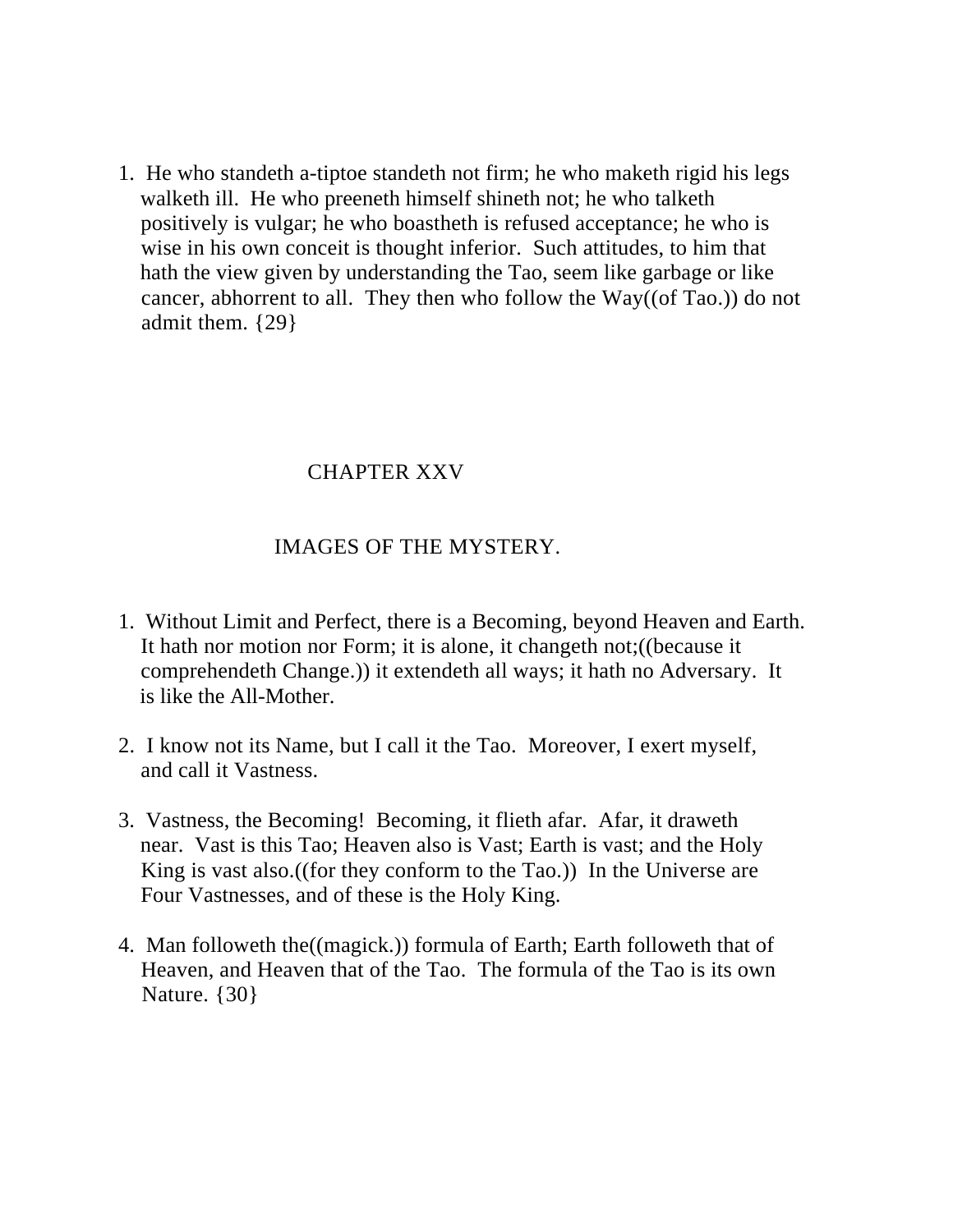#### CHAPTER XXVI

#### THE NATURE OF MASS.

- 1. Mass is the fulcrum of mobility; stillness is the father of motion.
- 2. Therefore the sage King, though he travel afar, remaineth near his supplies. Though opportunity tempt him, he remaineth quietly in proper disposition, indifferent. Should the master of an host of chariots bear himself frivolously? If he attack without support, he loseth his base; if he become a raider, he forfeiteth his throne.((This is all obvious military metaphor. If we depart from the Tao, we become engaged in futile activities which lead nowhere, and we find ourselves in the Abyss of Choronzon.)) {31}

#### CHAPTER XXVII

#### SKILL IN THE METHOD.

- 1. The experienced traveler concealeth his tracks; the clever speaker giveth no chance to the critic; the skilled mathematician useth no abacus; the ingenious safesmith baffleth the burglar without the use of bolts, and the cunning binder without ropes and knots.((The reference is to certain 'puzzles,' as we should call them, common in China.)) So also the sage, skilled in man-emancipation-craft, useth all men; understanding the value of everything, he rejecteth nothing. This is called the Occult Regimen.
- 2. The adept is then master to the zelator, and the zelator assisteth and honoreth the adept. Yet unless these relations were manifest, even the most intelligent observer might be perplexed as to which was which. This is called the Crown of Mystery.((The adept has become so absolutely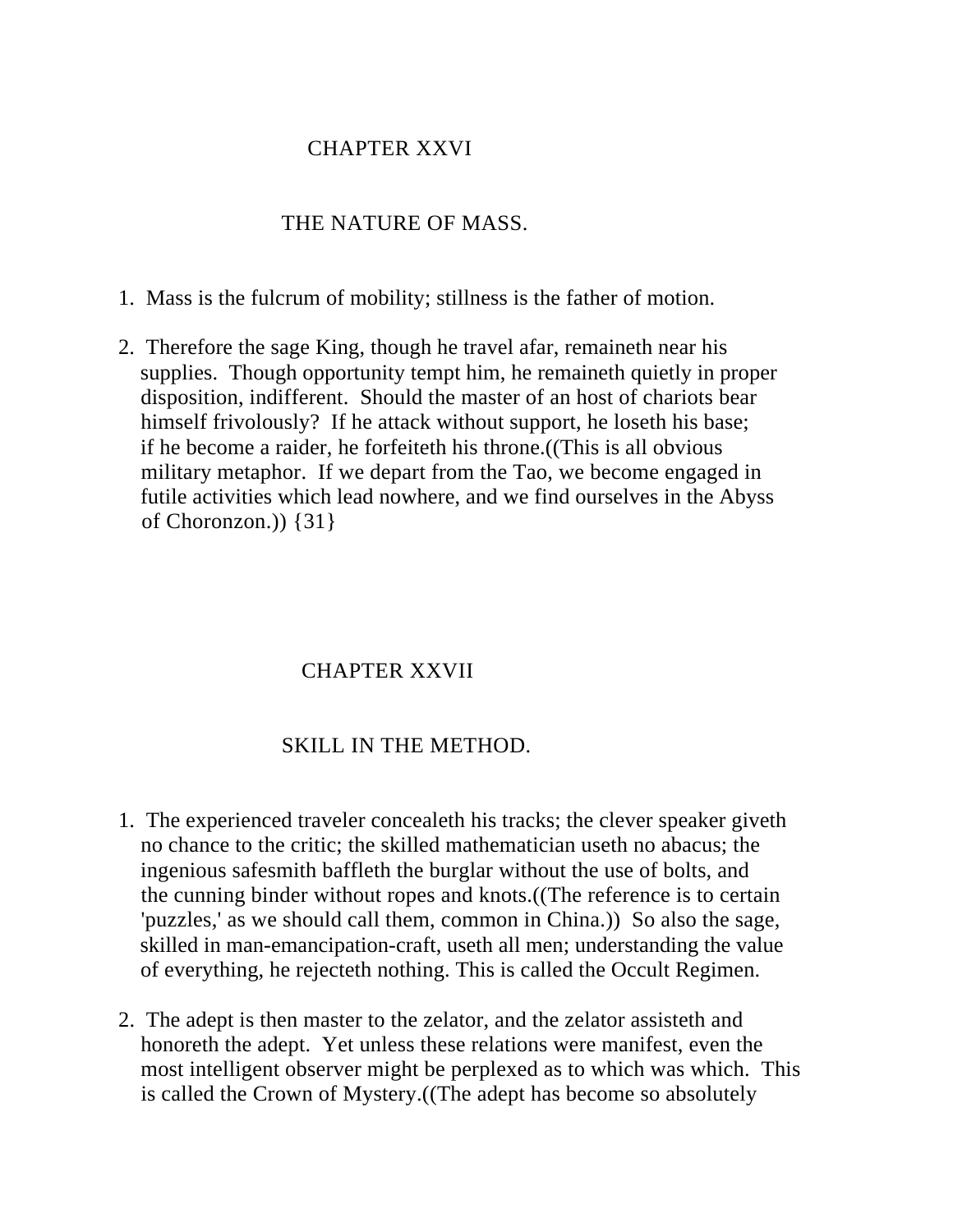natural that he appears unskillful. Ars est celare artem. It is only he who has started on the Path that can divine how sublime is the Master.)) {32}

## CHAPTER XXVIII

### THE RETURN TO SIMPLICITY.

- 1. Balance thy male strength with thy female weakness and thou shalt attract all things, as the ocean absorbeth all rivers; for thou shalt formulate the excellence of the Child((WEH NOTE: The TS has a mark for a footnote at this point. None is found in the end notes to match it. Crowley's intent cannot be definitely defined, but probably relates to the 'Childe' of LIBER AL, possibly as Hoor-pa-Kraat.)) eternal, simple, and perfect. Knowing the light, remain in the Dark. Manifest not thy Glory, but thine obscurity. Clothed in this Child-excellence eternal, thou hast attained the Return of the First State. Knowing splendour of Fame, cling to Obloquy and Infamy; then shalt thou remain as in the Valley to which flow all waters, the lodestone to fascinate all men. Yea, they shall hail in thee this Excellence, eternal, simple and perfect, of the Child.
- 2. The raw material, wrought into form, produceth vessels.((Homogeneous developed into heterogeneous: 0 Degree understood as'something.')) So the sage King formulateth his Wholeness in divers Offices; and his Law((being concordant with the nature of his people.)) is without violence or constraint. {33}

#### CHAPTER XXIX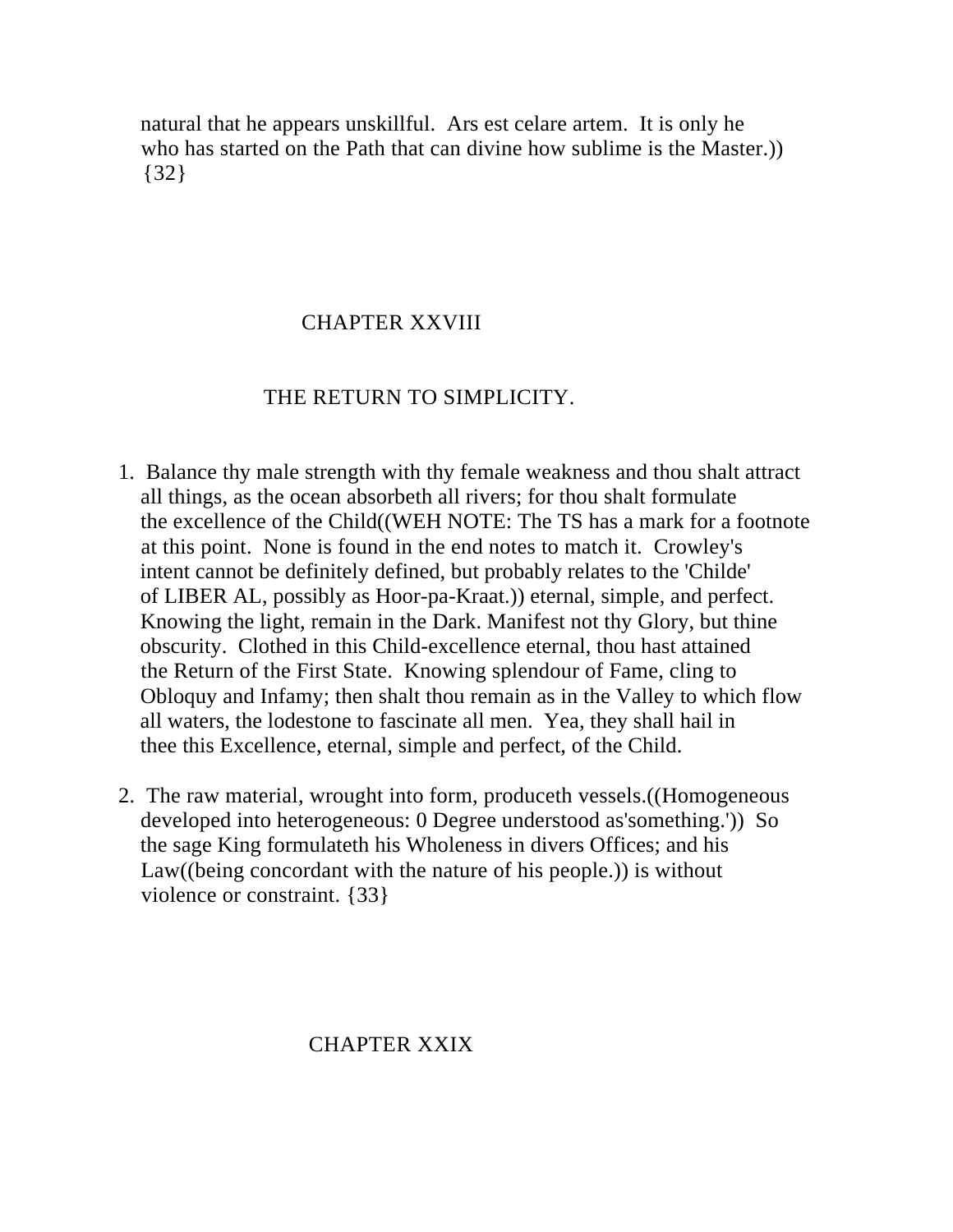#### REFRAINING FROM ACTION.

- 1. He that, desiring a kingdom, exerteth himself to obtain it, will fail. A Kingdom is of the nature of spirit, and yieldeth not to activity. He who graspeth it, destroyeth it; he who gaineth it, loseth it.((The usurper merely seizes the throne; the people are not with him, as with one who becomes king by virtue of natural fitness. The usurper has but the mask of power.))
- 2. The wheel of nature revolveth constantly; the last becometh first, and the first last; hot things grow cold, and cold things hot; weakness overcometh strength; things gained are lost anon. Hence the wise man avoideth effort, desire and sloth.((Effort is the Rajo-Guna, and makes one go faster than is natural. Sloth is the Tamo-Guna, and makes one go slower than is natural. Desire is the disturbance of the Satwa-Guna, exciting the lust of Change, in one direction or the other, from the natural.

 Things gained: see Liber AL cap II vv {WEH NOTE: not in TS, but sometimes added: 57-60}.)) {34}

### CHAPTER XXX

#### A WARNING AGAINST WAR.

- 1. If a king summon to his aid a Master of the Tao, let Him not advise recourse to arms. Such action certainly bringeth the corresponding reaction.
- 2. Where armies are, are weeds. Bad harvests follow great hosts.
- 3. The good general striketh decisively, once and for all. He does not risk((counter-attack. In other words, he acts according to the rules of the game, without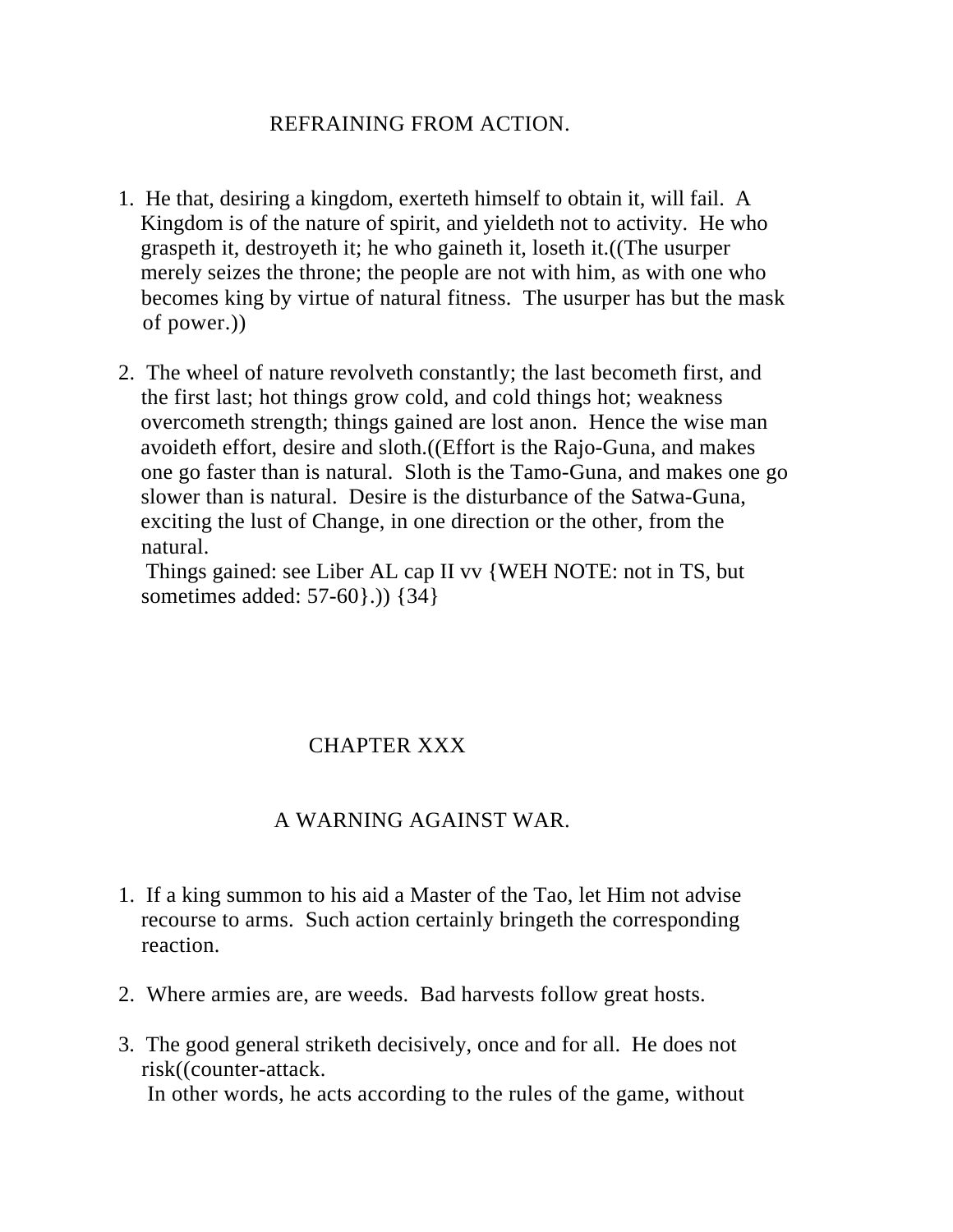losing his head by vain-glory, ambition or hatred.)) by overboldness. He striketh, but doth not vaunt his victory. He striketh according to strict law of necessity, not from desire of victory.

 4. Things become strong and ripe, then age. This((forcing-on of strength, instead of allowing natural growth.)) is discord with the Tao; and what is not at one with the Tao soon cometh to an end. {35}

## CHAPTER XXXI

## COMPOSING QUARREL.

- 1. Arms, though they be beautiful, are of ill omen, abominable to all created beings. They who have the Tao love not their use.
- 2. The place of honour is on the right in wartime; so thinketh the man of distinction. Sharp weapons are ill-omened, unworthy of such a man; he useth them only in necessity. He valueth peace and ease, desireth not violence of victory. To desire victory is to desire the death of men; and to desire that is to fail to propitiate the people.
- 3. At feasts, the left hand is the high seat; at funerals, the right. The second in command of the army leadeth the left wing, the commander-in chief, the right wing; it is as if the battle were a rite of mourning! He that hath slain most men should weep for them most bitterly; so then the place of the victor is assigned to him with philosophical propriety. {36}

### CHAPTER XXXII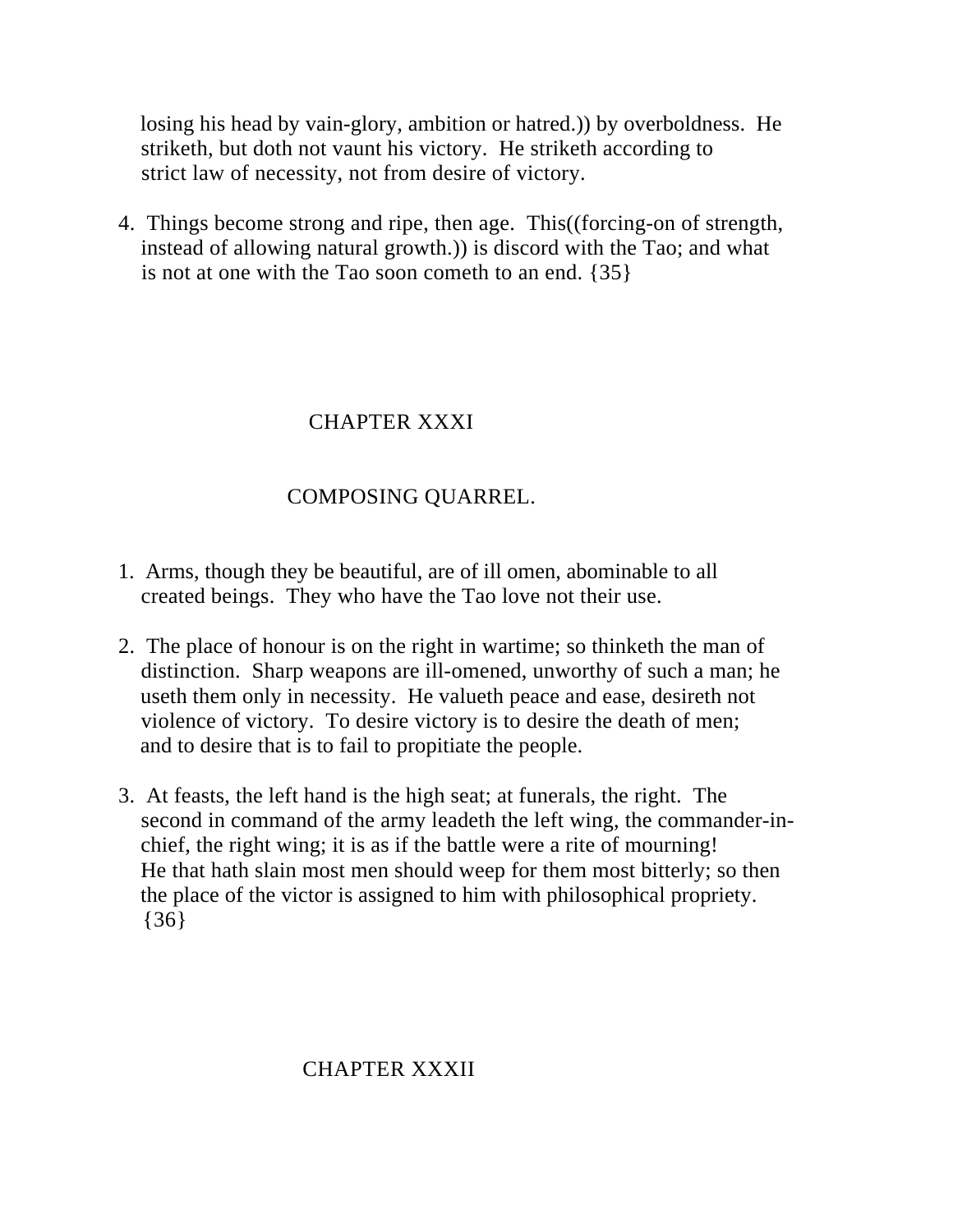### THE WISDOM OF TEH.

- 1. The All-Tao((comprehending Change within itself.)) hath no name.
- 2. It is That Minute Point((Hadit.)) yet the whole world dare not contend against him that hath it. Did a lord or king gain it and guard it, all men would obey him of their own accord.
- 3. Heaven and Earth combining under its spell, shed forth dew,((This 'dew' refers to the Elixir of the Fraternity R.C. and of the O.T.O. It has been described, with proper caution, in various passages of 'The Equinox' and of 'The Book of Lies.')) extending throughout all things of its own accord, without man's interference.
- 4. Tao, in its phase of action, hath a name. Then men can comprehend it; when they do this, there is no more risk of wrong or ill-success.
- 5. As the great rivers and the oceans are to the valley streams, so is the Tao to the whole universe. {37}

## CHAPTER XXXIII

## THE DISCRIMINATION (VIVEKA) OF TEH.

- 1. He who understandeth others understandeth Two; but he who understandeth himself understandeth One. He who conquereth others is strong; but he who conquereth himself is stronger yet.((For the same reason as in the first sentence.)) Contentment is riches; and continuous action((equable and carefree;)) is Will.
- 2. He that adapteth himself perfectly to his environment, continueth for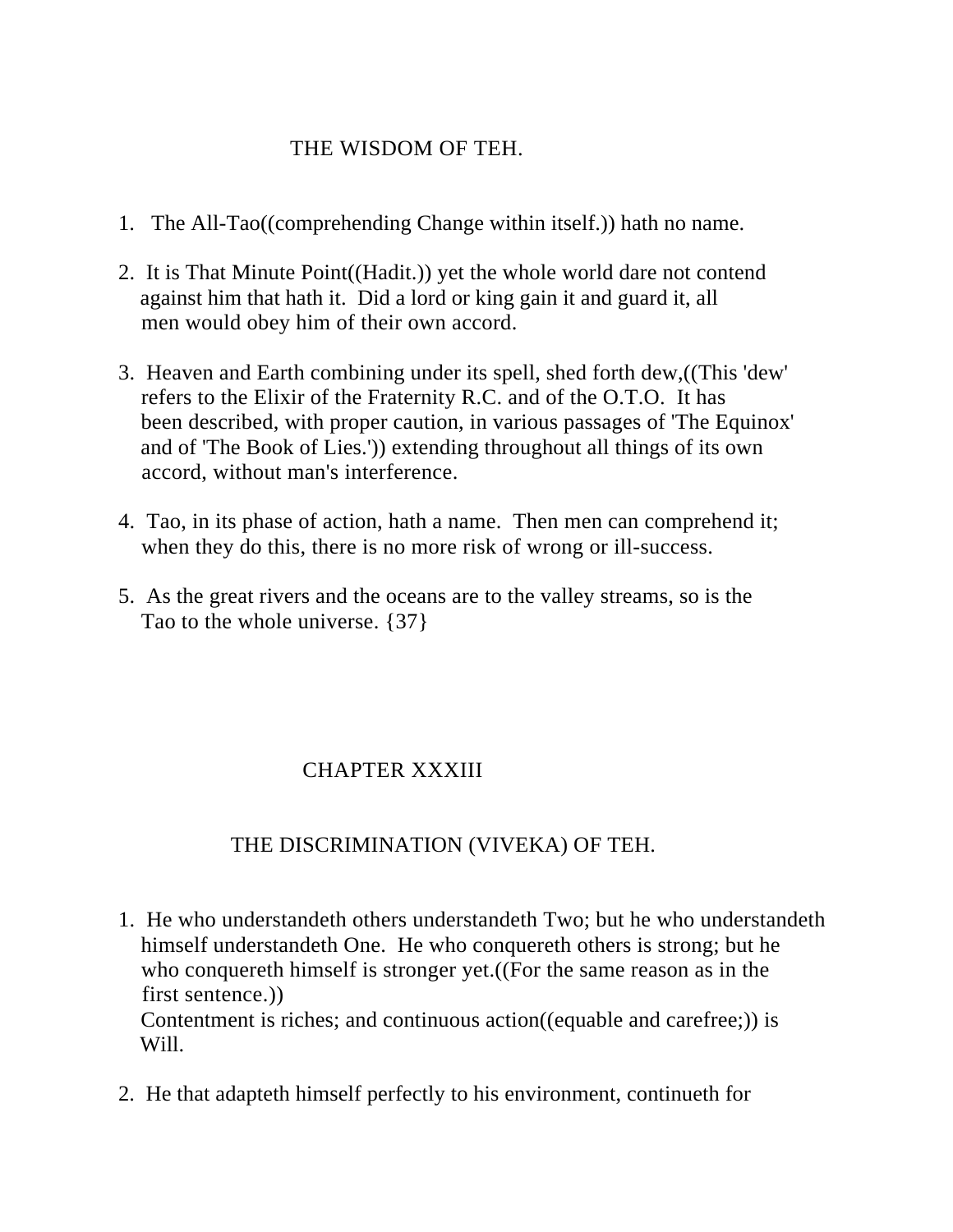long; he who dieth without dying, liveth for ever.((The last paragraph refers once more to a certain secret practice taught by the O.T.O. See, in particular, the Book of Lies.)) {38}

## CHAPTER XXXIV

### THE METHOD OF ATTAINMENT.

- 1. The Tao is immanent; it extendeth to the right hand as to the left.
- 2. All things derive from it their being; it createth them, and all comply with it. Its work is done, and it proclaimeth it not. It is the ornament of all things, yet it claimeth not fief of them; there is nothing so small that it inhabiteth not, and informeth it. All things return without knowledge of the Cause thereof; there is nothing so great that it inhabiteth not, and informeth it.
- 3. In this manner also may the Sage perform his Works. It is by not thrusting himself forward that he winneth to his success. {39}

## CHAPTER XXXV

### THE GOOD WILL OF THE TEH.

 1. The whole world is drawn to him that hath the likeness of the Tao.((I.e., the Teh.)) Men flock unto him, and suffer no ill, but gain repose, find peace, enjoy all ease.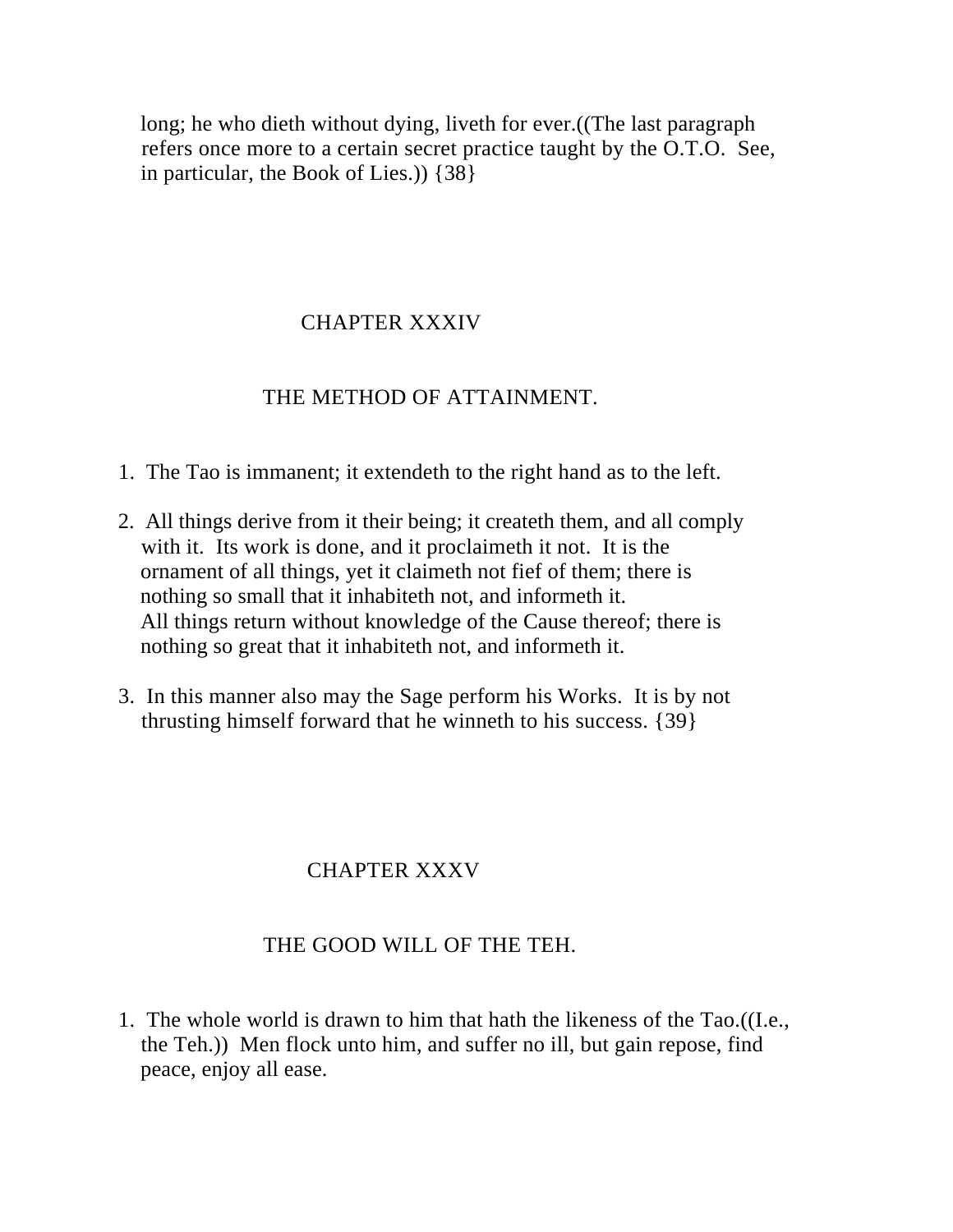2. Sweet sounds and cates lure the traveler from his way. But the Word of the Tao; though it appear harsh and insipid, unworthy to hearken or to behold; hath his use all inexhaustible. {40}

## CHAPTER XXXVI

## THE HIDING OF THE LIGHT.

- 1. In order to draw breath, first empty the lungs; to weaken another, first strengthen him; to overthrow another, first exalt him; to despoil another, first load him with gifts; this is called the Occult Regimen.
- 2. The soft conquereth the hard; the weak pulleth down the strong.
- 3. The fish that leaveth ocean is lost; the method of government must be concealed from the people.((The single argument that can be aduced in favour of an Enlightened Democracy is that it provides more completely for the fooling of the Sovereign People than any other known system.)) {41}

## CHAPTER XXXVII

## THE RIGHT USE OF GOVERNMENT.

- 1. The Tao proceedeth by its own nature, doing nothing; therefore there is no doing which it comprehendeth not.
- 2. If kings and princes were to govern in this manner, all things would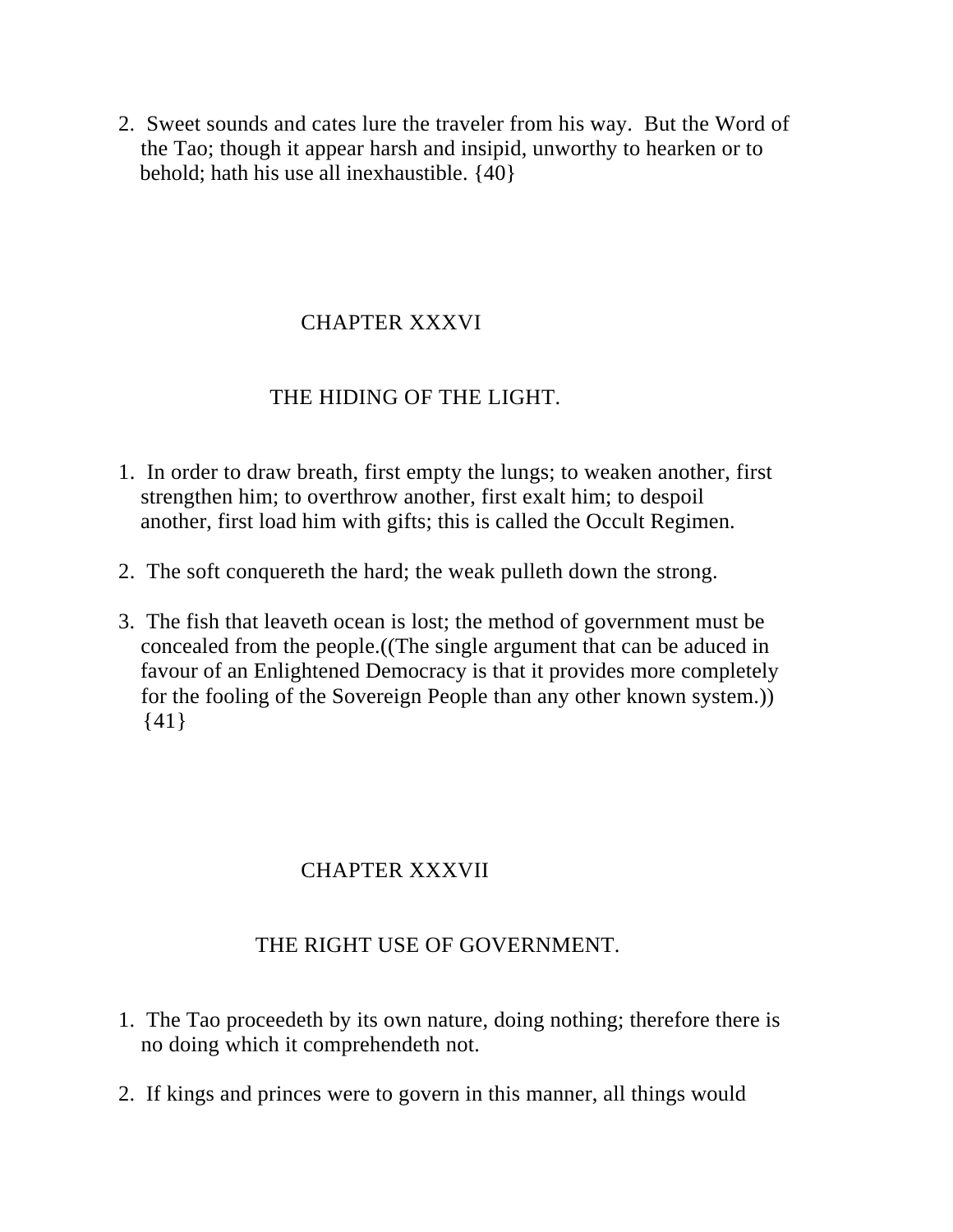operate aright by their own motion.

 3. If this transmutation were my object, I should call it Simplicity. Simplicity hath no name nor purpose; silently and at ease all things go well. {42}

#### PART II

#### CHAPTER XXXVIII

#### CONCERNING THE TEH.

- 1. Those who possessed perfectly the powers((Teh.)) did not manifest them, and so they preserved them. Those who possessed them imperfectly feared to lose them, and so lost them.
- 2. The former did nothing, nor had need to do. The latter did, and had need to do.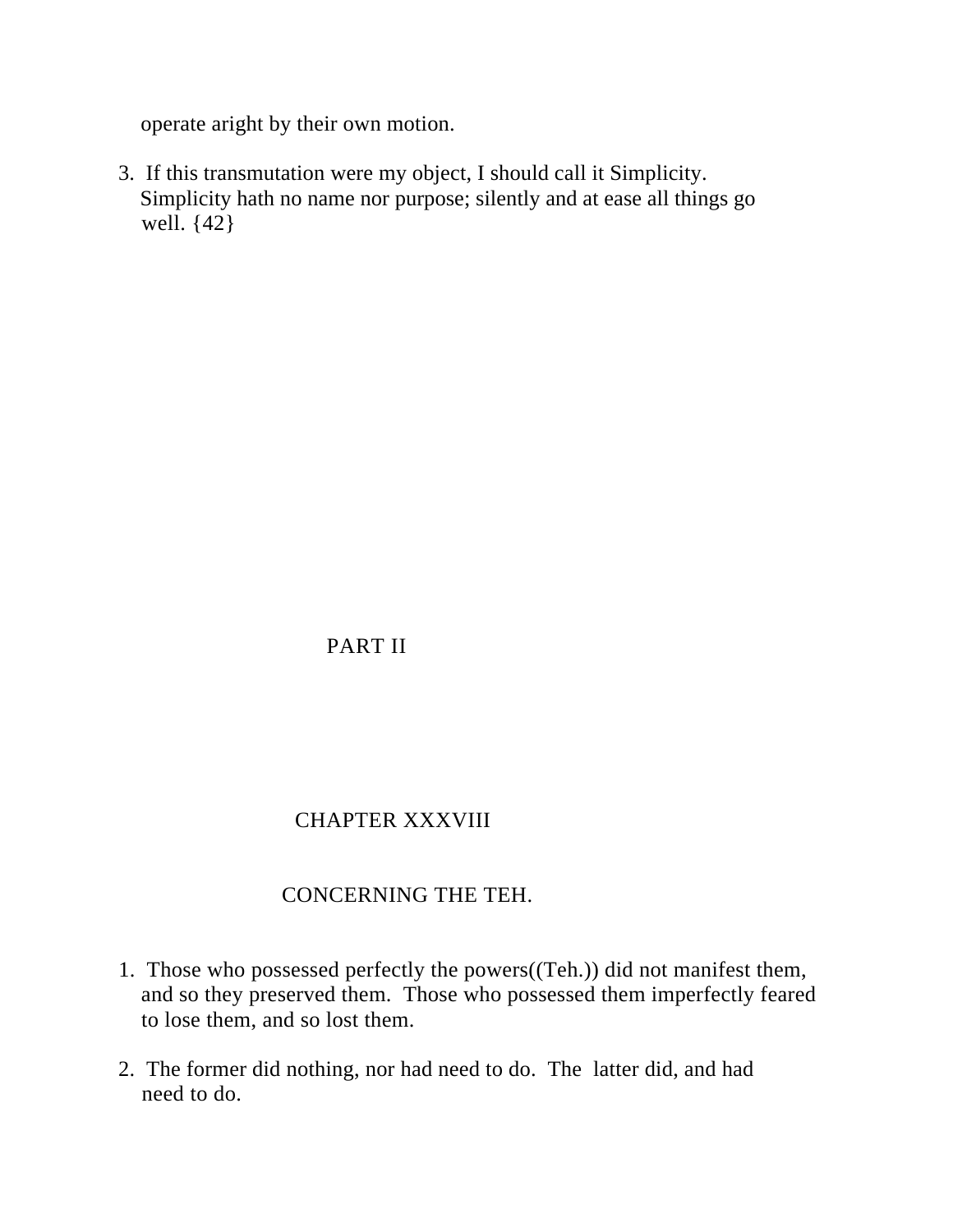- 3. Those who possessed benevolence exercised it, and had need it; so also was it with them who possessed justice.
- 4. Those who possessed the conventions displayed them; and when men would not agree, they made ready to fight them.((Teh appears as Chokmah-Binah, Benevolence as Chesed, Justice as Geburah, Convention as Tiphereth. Thus Kether alone is 'safe'; even Chokmah-Binah risks fall unless it keeps Silence.))
- 5. Thus, when the Tao was lost, the Magick Powers appeared; then, by successive degradations, came Benevolence, Justice, Convention. {43}
- 6. Now convention is the shadow of loyalty and good will, and so the herald of disorder. Yea, even Understanding is but a Blossom of the Tao, and foreshadoweth Stupidity.((This repeats the doctrine of the danger of Binah. The attack on Tipereth is to be regarded as a reference to the 'Fall', death of Hiram at high noon, etc. etc.))
- 7. So then the Tao-Man holdeth to Mass, and avoideth Motion; he is attached to the Root, not to the flower. He leaveth the one, and cleaveth to the other.((That is, if his road be towards the Tao. In our language, he adores Nuit; but the Perfect Man, when he needs to manifest, is on the opposite curve. Cf. the 'Book Of Lies'; 'The Brothers of the A.'. A.'. are Women; the Aspirants to A.'. A.'. are Men.')) {44}

### CHAPTER XXXIX

### THE LAW OF THE BEGINNING.

 1. These things have possessed the Tao from the beginning: Heaven, clear and shining; Earth, steady and easy; Spirits, mighty in Magick; Vehicles,(('Spirits' and 'Vehicles' refer to the Lance and Cup,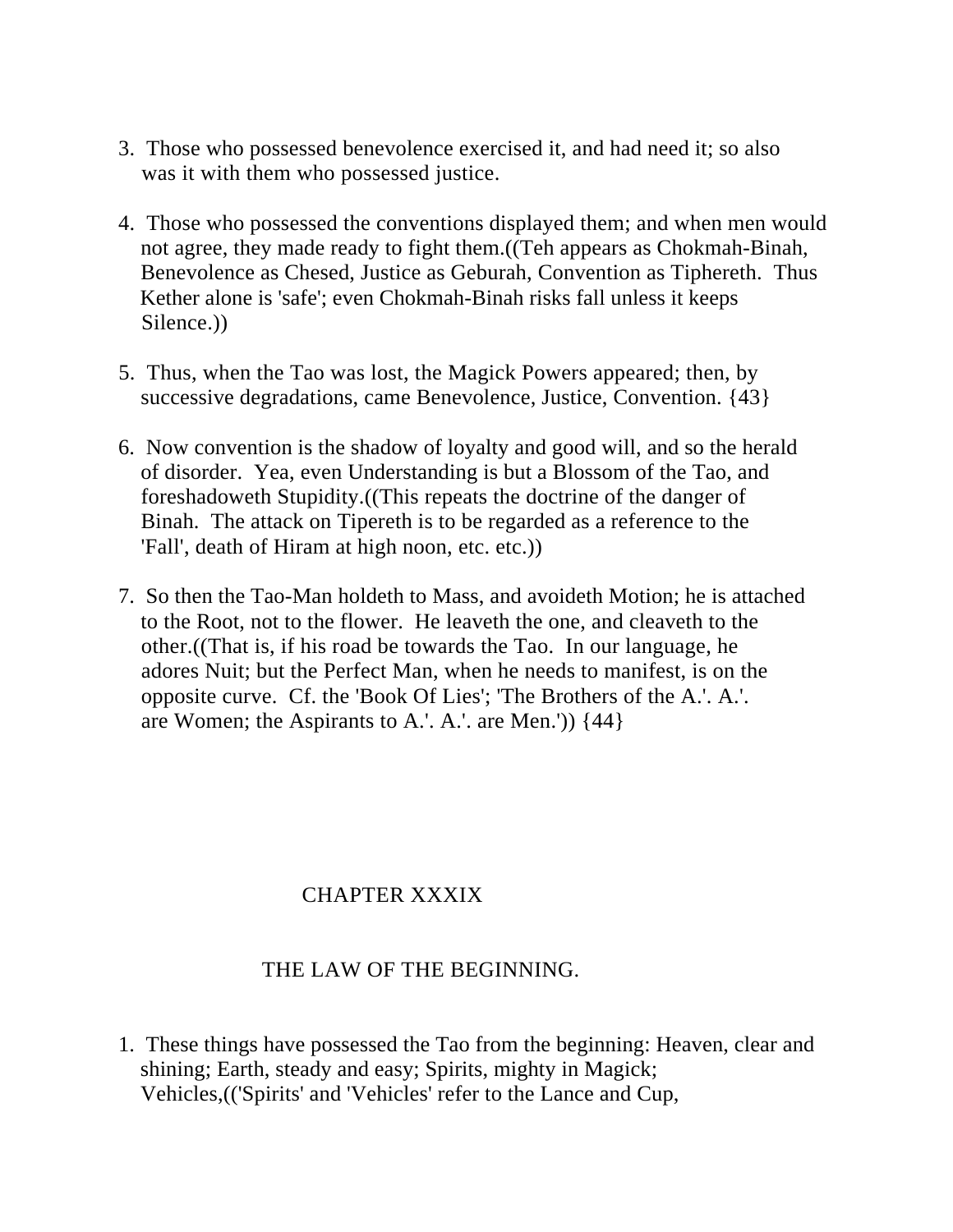correlatives of Heaven and Earth.)) overflowing with Joy; all that hath life; and the rulers of men. All these derive their essence from the Tao.

- 2. Without the Tao, Heaven would dissolve Earth disrupt, Spirits become impotent; Vehicles empty; living things would perish and rulers lose their power.
- 3. The root of grandeur is humility, and the strength of exaltation in its base. Thus rulers speak of themselves as 'Fatherless,' 'Virtueless,' 'Unworthy,' proclaiming by this that their Glory is in their shame.((It is the invisible that is all-important: See Cap. II.)) So also the virtue of a Chariot is not any of the parts of a Chariot, if they be numbered.((Cf. 'The Questions of King Milinda.' where is the discussion of what a carriage really is.)) They do not seek to appear fine like jade, but inconspicuous like common stone.((English good manners are similarly inconspicuous, and were so devised as a protection. Jade is liable to be seized and carved; ordinary stone may escape. (Cf. Kwang tze on the rotten tree, etc. Zan Kien Shieh. S. B. E. XXXIX, p.217.))  $\{45\}$

## CHAPTER XL

### OMITTING UTILITY.

- 1. The Tao proceeds by correlative curves, and its might is in weakness.
- 2. All things arose from the Teh, and the Teh budded from the Tao.((The law of the Tao is constant compensation; its method is always to redress the balance, and reduce the equation to zero. In its action it resembles the form of Energy which we call gravitation very closely. It is an inertia always tending to minimize stress.)) {46}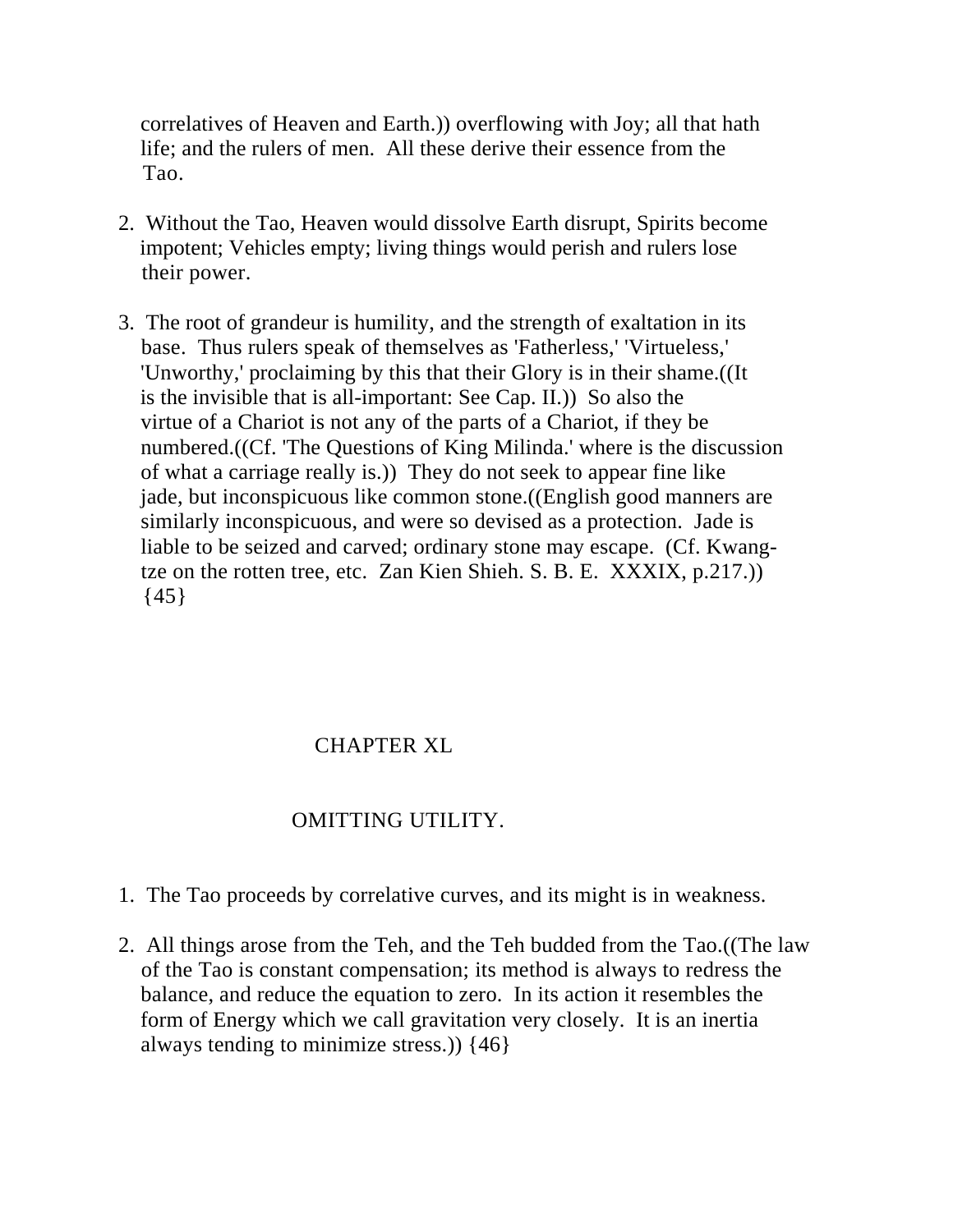#### CHAPTER XLI

#### THE IDENTITY OF THE DIFFERENTIAL.

- 1. The best students, learning of the Tao, set to work earnestly to practice the Way. Mediocre students now cherish it, now let it go. The worst students mock at it. Were it not thus mocked, it were unworthy to be Tao.
- 2. Thus spake the makers of Saws: the Tao at its brightest is obscure. Who advanceth in that Way, retireth. Its smooth Way is rough. Its summit is a valley. Its beauty is ugliness. Its wealth is poverty. Its virtue, vice. Its stability is change. Its form is without form. Its fullness is vacancy. Its utterance is silence. Its reality is illusion.
- 3. Nameless and imperceptible is the Tao; but it informeth and perfecteth all things.  $\{47\}$

#### CHAPTER XLII

#### THE VEILS OF THE TAO.

 1. The Tao formulated the One.((Kether or the First Aethyr.)) The One exhaled the Two.((Chokmah-Binah or Yin and Yang.)) The Two were parents of the Three.((The second Triad.)) The Three were parents of all things.((The third Triad and Malkuth.)) All things pass from Obscurity to Manifestation, inspired harmoniously by the Breath of the Void.((The Tao.))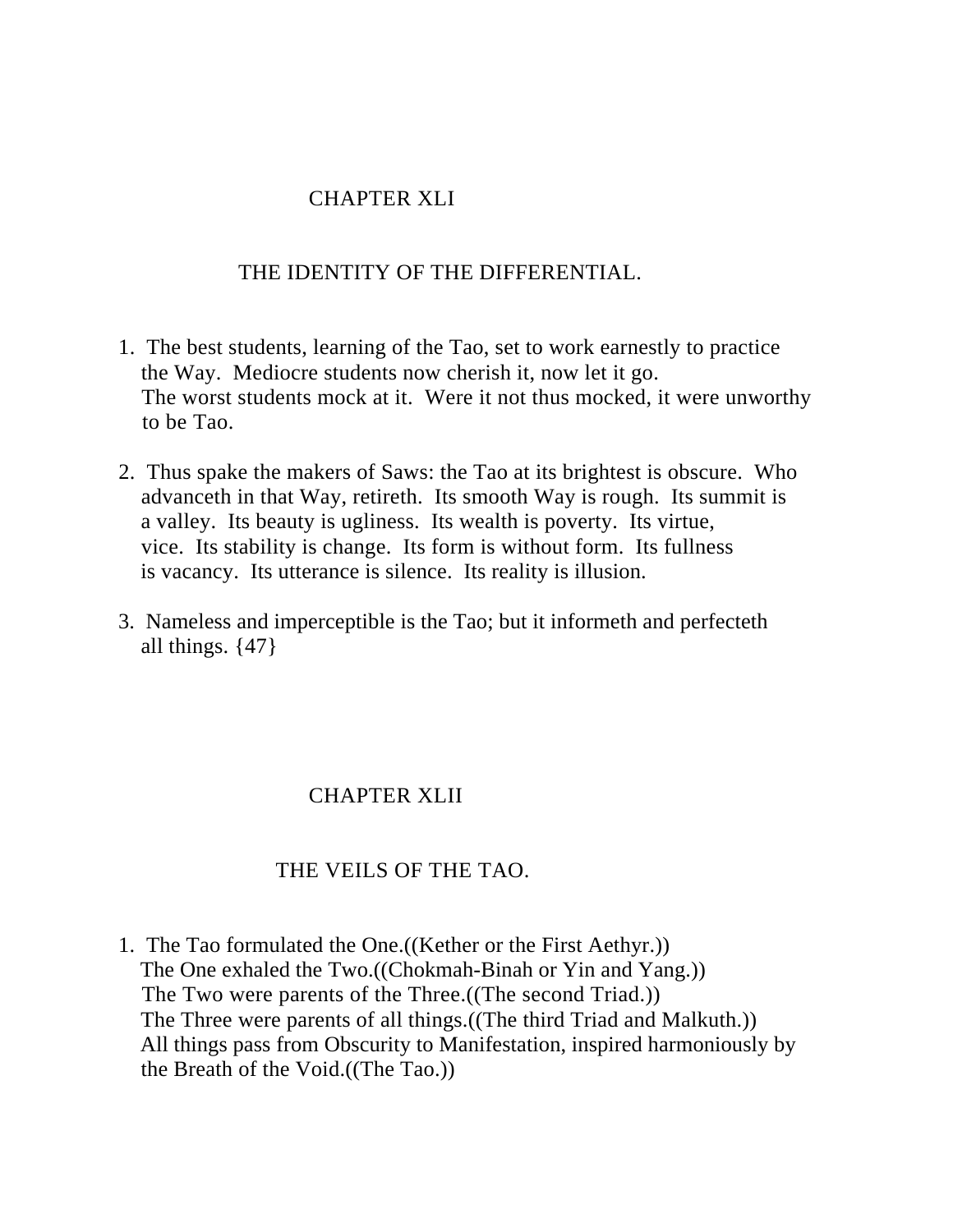- 2. Men do not like to be fatherless, virtueless, unworthy: yet rulers describe themselves by these names. Thus increase bringeth decrease to some, and decrease bringeth increase to others.
- 3. Others have taught thus; I consent to it. Violent men and strong die not by natural death. This fact is the foundation of my law. {48}

## CHAPTER XLIII

### THE COSMIC METHOD.

- 1. The softest substance((Water-Yoni.)) hunteth down the hardest;((rock- Lingam.)) the unsubstantial((the Luminiferous ether.)) penetrateth where there is no opening. Here is the Virtue of Inertia.
- 2. Few are they who attain: whose speech is Silence, whose Work is Inertia. {49}

### CHAPTER XLIV

### MONITORIAL.

- 1. What shall it profit a man if he gain fame or wealth, and lose his life?
- 2. If a man cling to fame or wealth, he risketh what is worth more.
- 3. Be content, not fearing disgrace. Act not, and risk not criticism. Thus live thou long, without alarm. {50}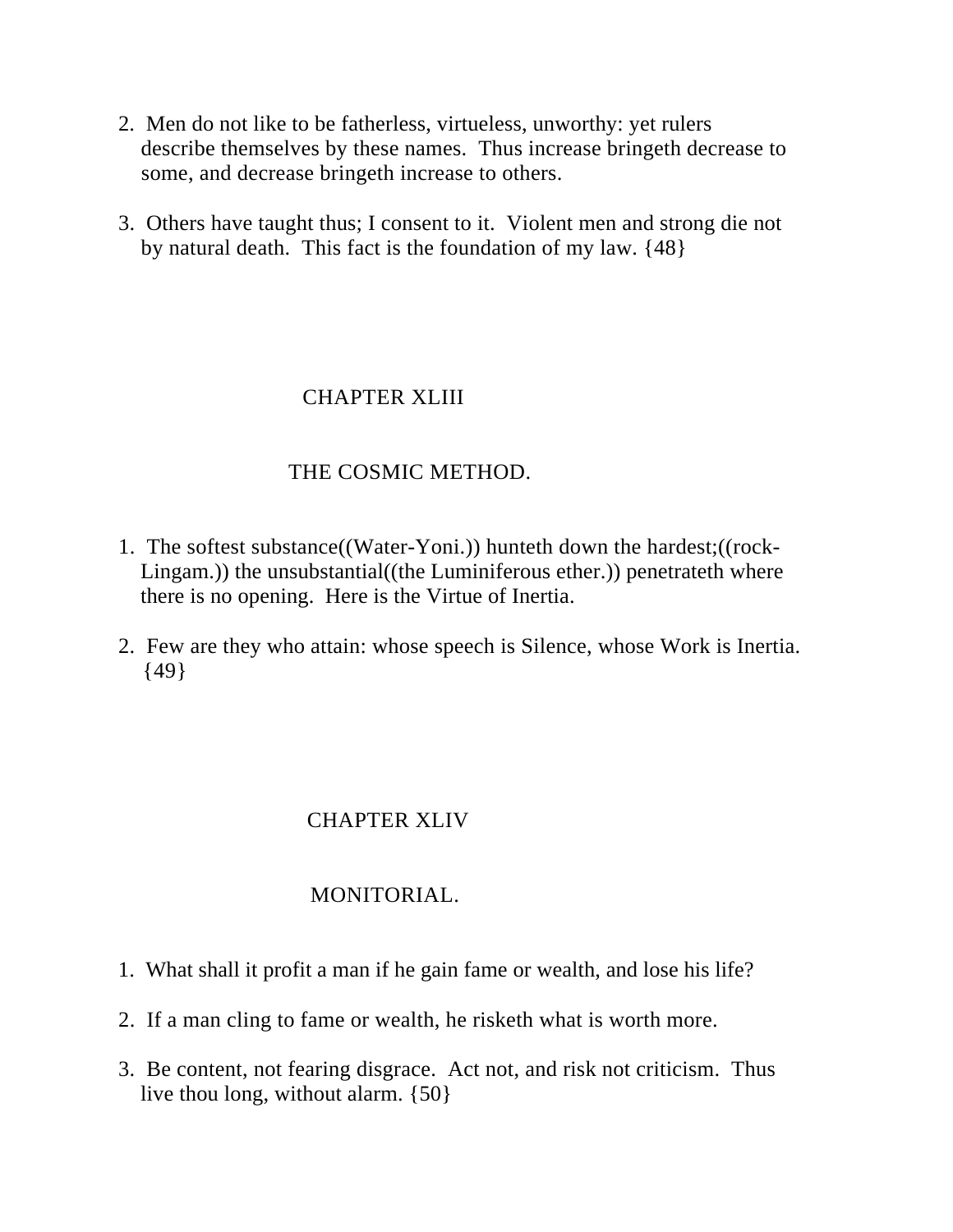#### CHAPTER XLV

#### THE OVERFLOWING OF TEH.

- 1. Despise thy masterpieces; thus renew the vigor of thy creation. Deem thy fullness emptiness; thus shall thy fullness never be empty. Let the straight appear crooked to thee, thy Craft clumsiness; thy Musick discord.
- 2. Exercise moderateth cold; stillness heat. To be pure((Brahmacharya -- Chastity in the secret Parzifal -- O.T.O. sense. See also the Khing Kang King.)) and to keep silence, is the True Law of all that are beneath Heaven. {51}

### CHAPTER XLVI

#### THE WITHDRAWAL FROM AMBITION.

- 1. When the Tao beareth away on Earth, men put swift horses to night-carts. When it is neglected, they breed chargers in the border marches.
- 2. There is no evil worse than ambition; no misery worse than discontent; no crime greater than greed. Content of mind is peace and satisfaction eternal. {52}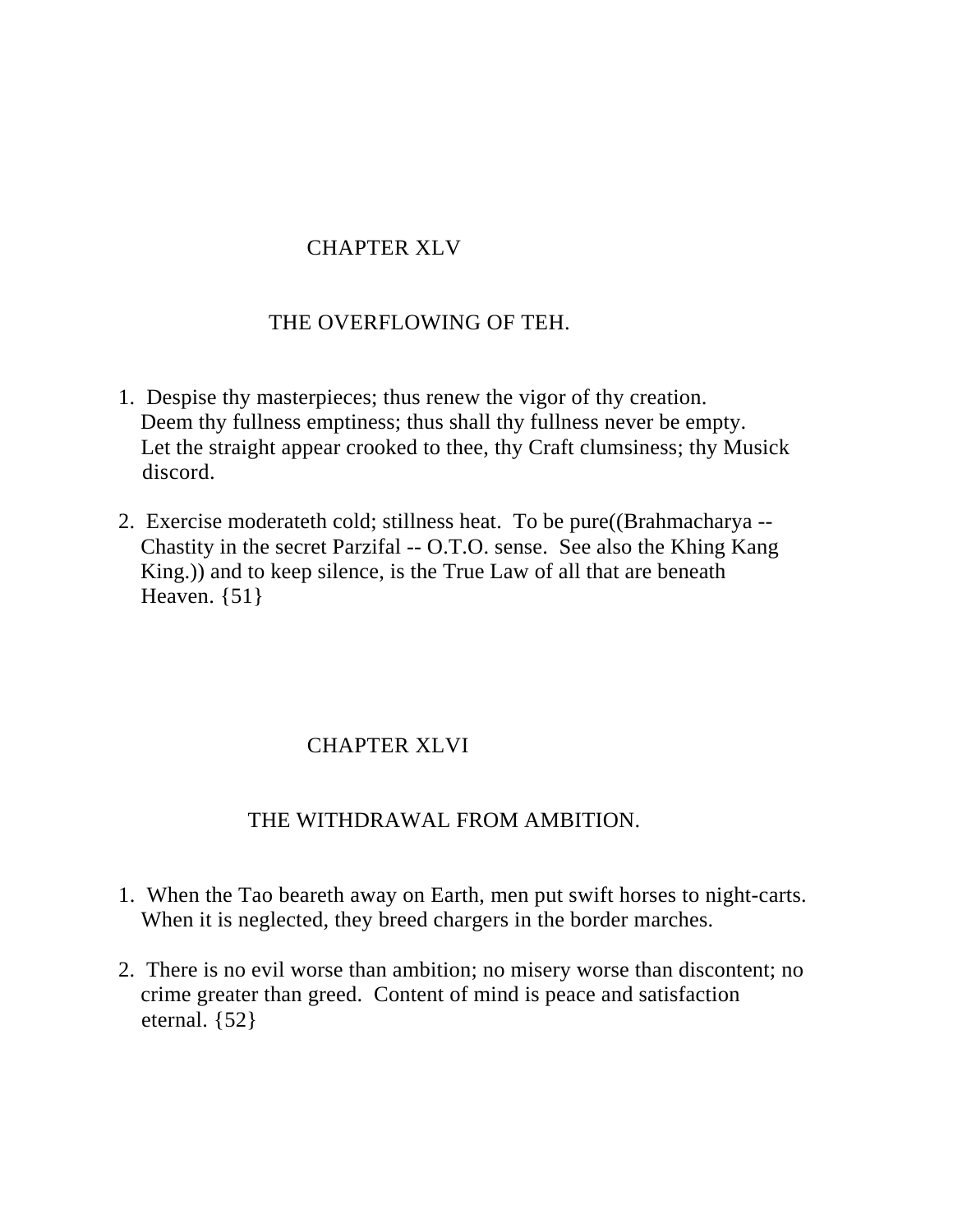## CHAPTER XLVII

### THE VISION OF THE DISTANT.

- 1. One need not pass his threshold to comprehend all that is under Heaven, nor to look out from his lattice to behold the Tao Celestial. Nay! but the farther a man goeth, the less he knoweth.
- 2. The sages acquired their knowledge without travel; they named all things aright without beholding them; and, acting without aim, fulfilled their Wills. {53}

### CHAPTER XLVIII

## OBLIVION OVERCOMING KNOWLEDGE.

- 1. The scholar seeketh daily increase of knowing; the sage of Tao daily decrease of doing.
- 2. He decreaseth it, again and again, until he doth no act with the lust of result. Having attained this Inertia all accomplisheth itself.
- 3. He who attracteth to himself all that is under Heaven doth so without effort. He who maketh effort is not able to attract it. {54}

### CHAPTER XLIX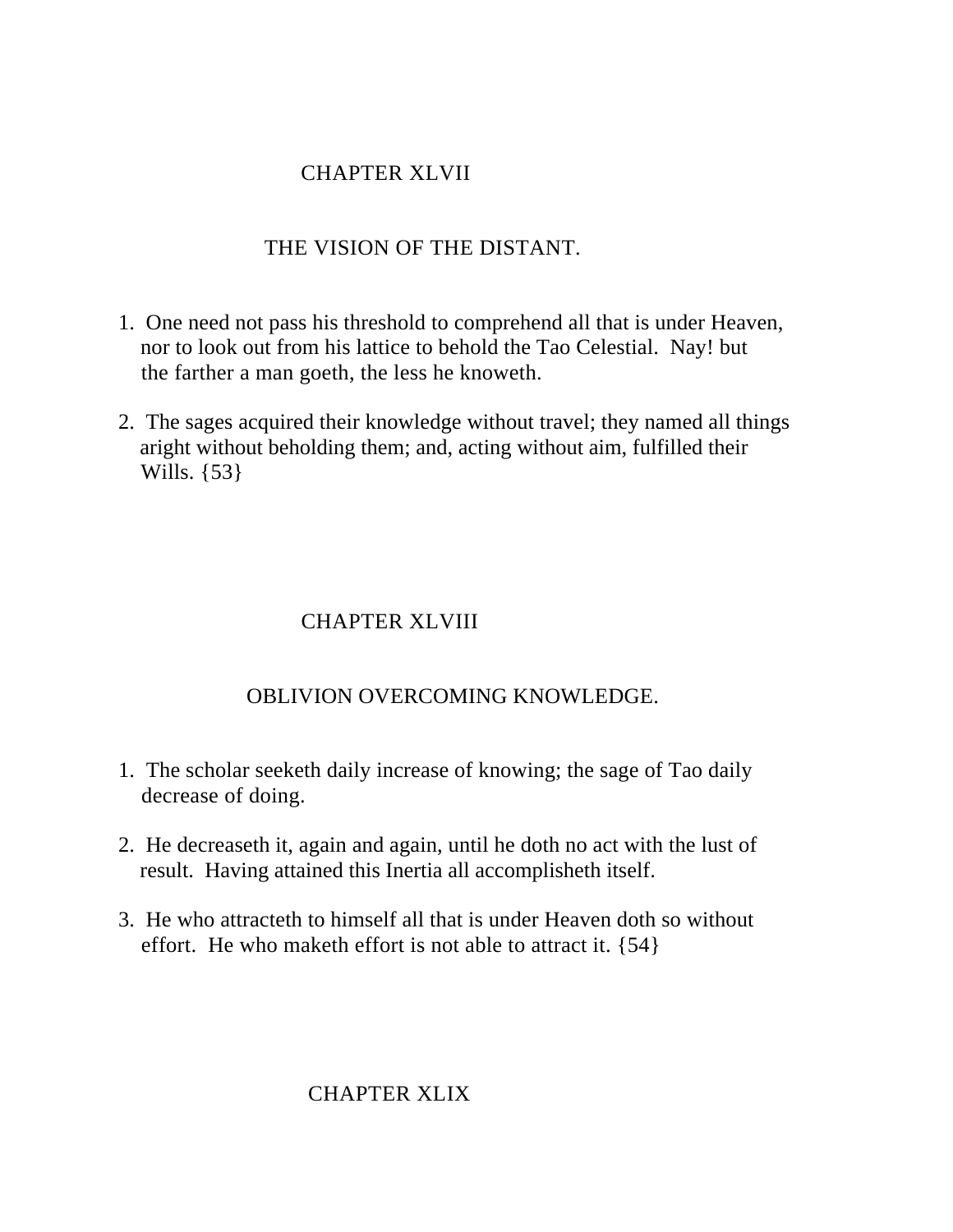#### THE ADAPTABILITY OF THE TEH.

- 1. The wise man hath no fixed principle; he adapteth his mind to his environment.
- 2. To the good I am good, and to the evil I am good also; thus all become good. To the true I am true, and to the false I am true; thus all become true.
- 3. The sage appeareth hesitating to the world, because his mind is detached. Therefore the people look and listen to him, as his children; and thus doth he shepherd them. {53}

### CHAPTER L

### THE ESTIMATION OF LIFE.

- 1. Man cometh into life, and returneth again into death.
- 2. Three men in ten conserve life; three men in ten pursue death.
- 3. Three men also in ten desire to live, but their acts hasten their journey to the house of death. Why is this? Because of their efforts to preserve life.
- 4. But this I have heard. He that is wise in the economy of his life, whereof he is warden for a season, journeyeth with no need to avoid the tiger or the rhinoceros, and goeth uncorsleted among the warriors with no fear of sword or lance. The rhinoceros findeth in him no place vulnerable to its horn, the tiger to its claws, the weapon to its point. Why is this? Because there is no house of death in his whole body. {56}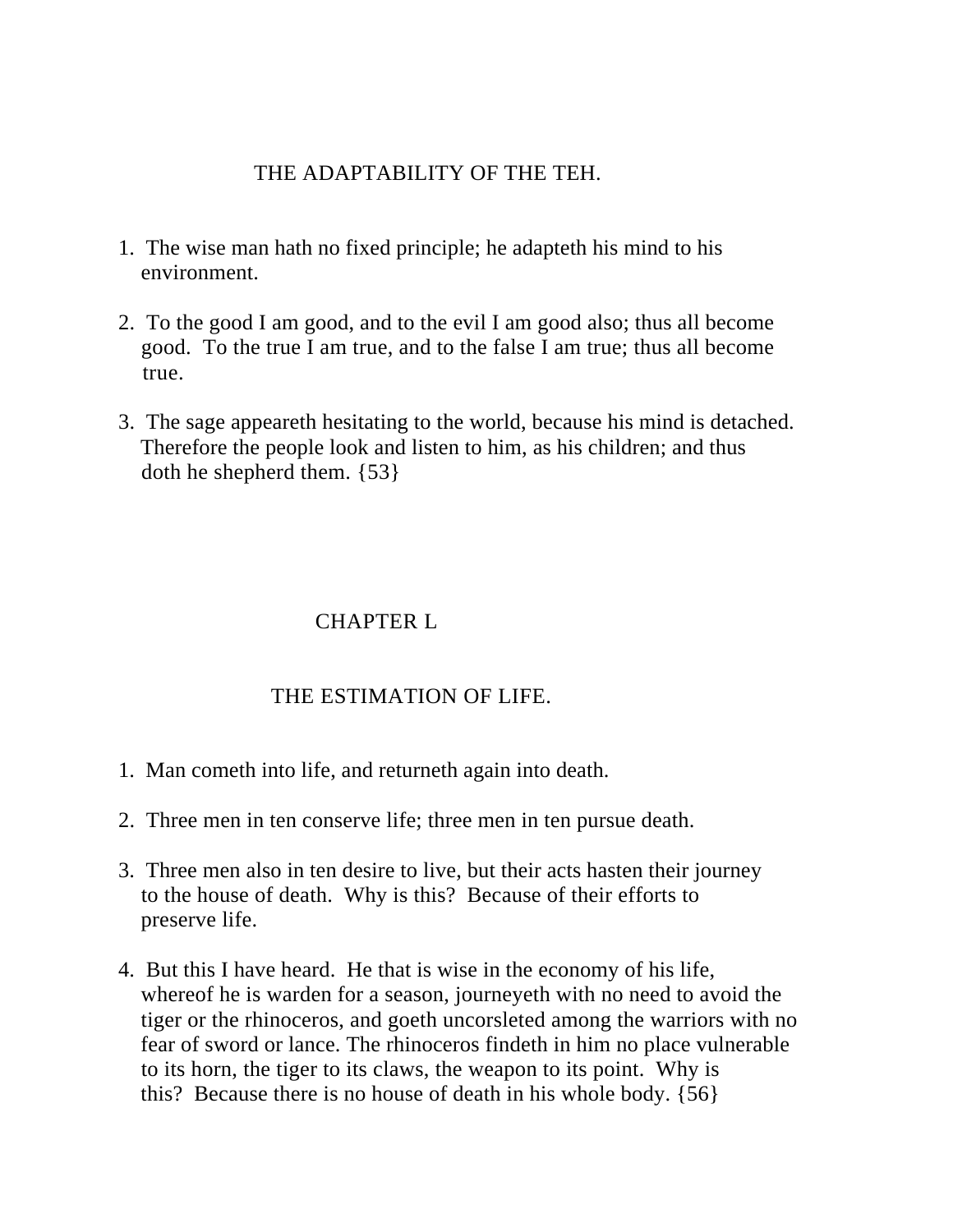## CHAPTER LI

### THE TEH AS THE NURSE.

- 1. All things proceed from the Tao, and are sustained by its forth-flowing virtue. Every one taketh form according to his nature, and is perfect, each in his particular Way. Therefore, each and every one of them glorify the Tao, and worship its forth-flowing Virtue.
- 2. This glorifying of the Tao, this worship of the Teh, is constantly spontaneous, and not by appointment of Law.
- 3. Thus the Tao buddeth them out, nurtureth them, developeth them, sustaineth them, perfecteth them, ripeneth them, upholdeth them, and reabsorbeth them.
- 4. It buddeth them forth, and claimeth not lordship over them; it is overseer of their changes, and boasteth not of his puissance; perfecteth them, and interfereth not with their Ways; this is called the Mystery of its Virtue. {57}

#### CHAPTER LII

#### THE WITHDRAWAL INTO THE SILENCE.

1. The Tao buddeth forth all things under Heaven; it is the Mother of all.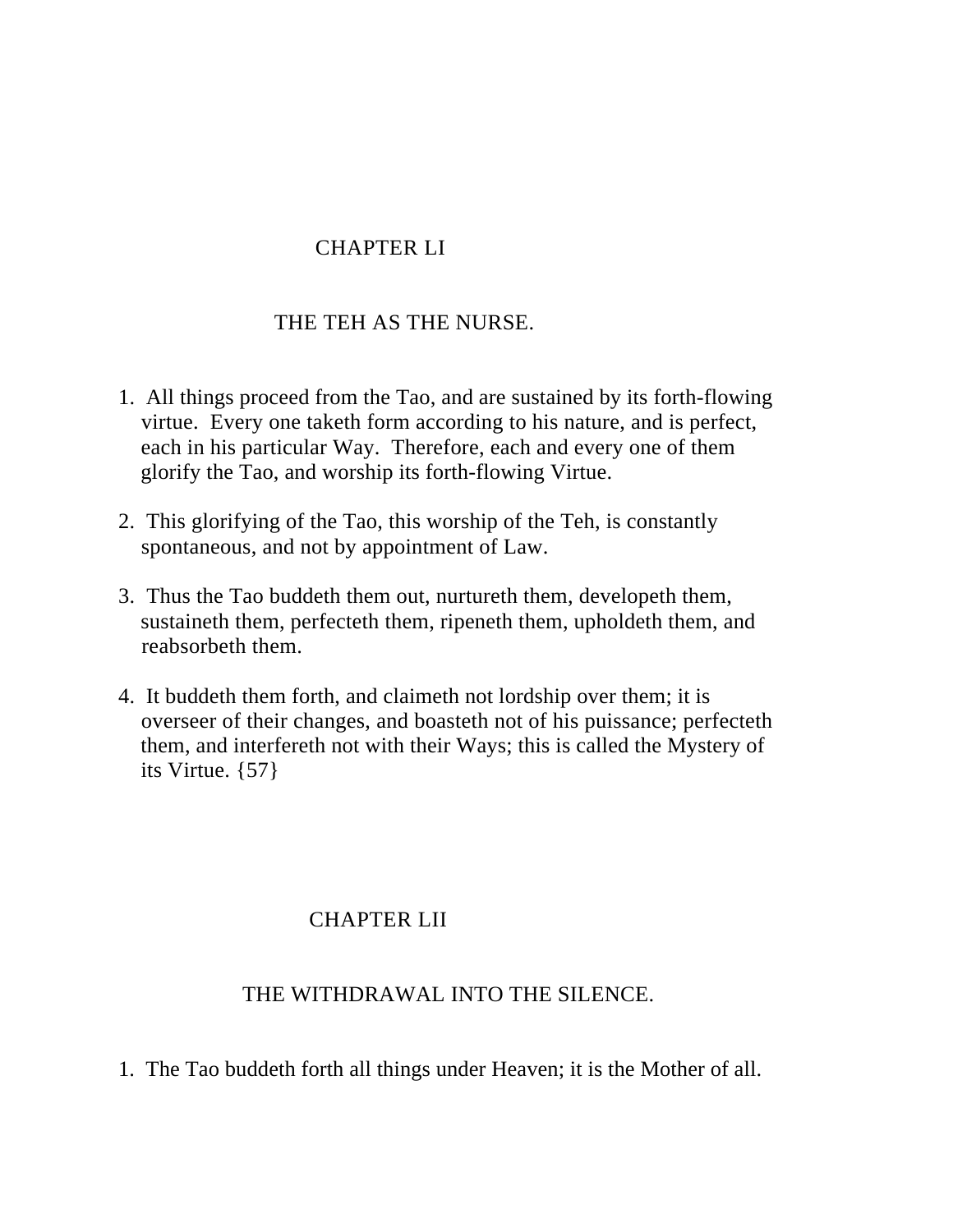- 2. Knowing the Mother, we may know her offspring. He that knoweth his Mother, and abideth in Her nature, remaineth in surety all his days.
- 3. With the mouth closed, and the Gates of Breath controlled, he remaineth at ease all his days. With the mouth open, and the Breath directed to outward affairs, he hath no surety all his days.
- 4. To perceive that Minute Point((Hadith.)) is True Vision; to maintain the Soft and Gentle((Nuith.)) is True Strength.
- 5. Employing harmoniously the Light Within((Ra-Hoor-Khuith. Paragraphs 3-5 refer to certain technical practices which may be studied in 'Book 4', 'The Equinox' and 'Liber AL vel. CCXX'.)) so that it returneth to its Origin, one guardeth even one's body from evil, and keepeth Silence before all men. {58}

## CHAPTER LIII

## THE WITNESS OF GREED.

- 1. Were I discovered by men, and charged with government, my first would be lest I should become proud.
- 2. The true Path is level and smooth; but men love by-paths.
- 3. They adorn their courts, but they neglect their fields, and leave their storehouses empty. They wear elaborate and embroidered robes; they gird themselves with sharp swords; they eat and drink with luxury; they heap up goods; they are thievish and vainglorious. All this is opposite to the Way of Tao.  $\{59\}$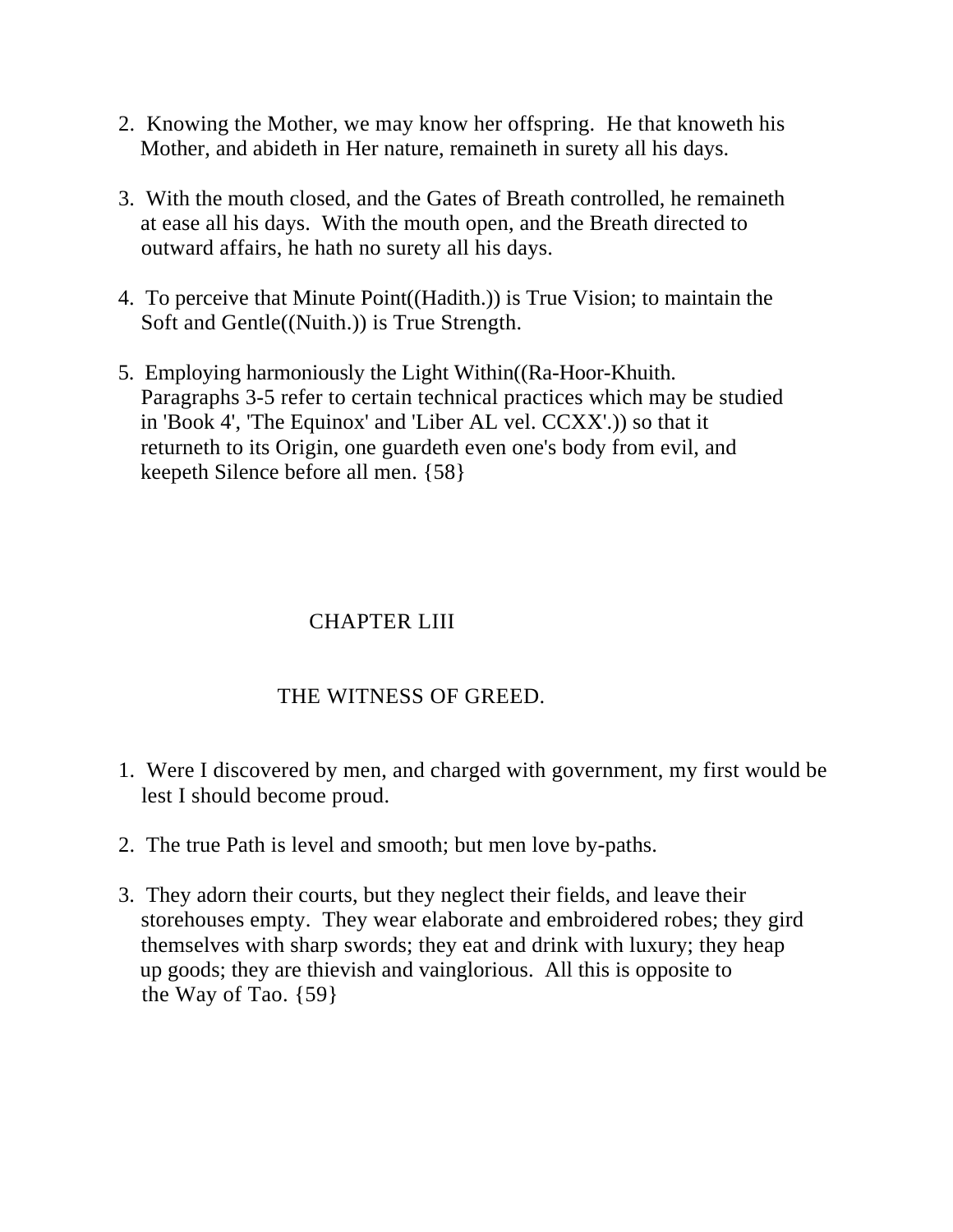### CHAPTER LIV

#### THE WITNESS OF WISDOM.

- 1. If a man plant according to the Tao it will never be uprooted; if he thus gather, it will never be lost. His sons and his son's sons, one following another, shall honour the shrine of their ancestor.
- 2. The Tao, applied to oneself, strengtheneth the Body,((Teh)) to the family, bringeth wealth;((Teh)) to the district, prosperity;((Teh)) to the state, great fortune.((Teh)) Let it be the Law of the Kingdom, and all men will increase in virtue.(( Teh. Teh is always the Magick Power; it need not be explained diversely as in the text.))
- 3. Thus we observe its effect in every case, as to the person, the family, the district, the state, and the kingdom.
- 4. How do I know that this is thus universal under Heaven? By experience.  $\{60\}$

### CHAPTER LV

#### THE SPELL OF THE MYSTERY.

- 1. He that hath the Magick powers((Teh.)) of the Tao is like a young child. Insects will not sting him or beasts or birds of prey attack him.
- 2. The young child's bones are tender and its sinews are elastic, but its grasp is firm.((A baby can hang from a bough for quite an indefinitely long period. This is because of monkey-atavism; in other words, it is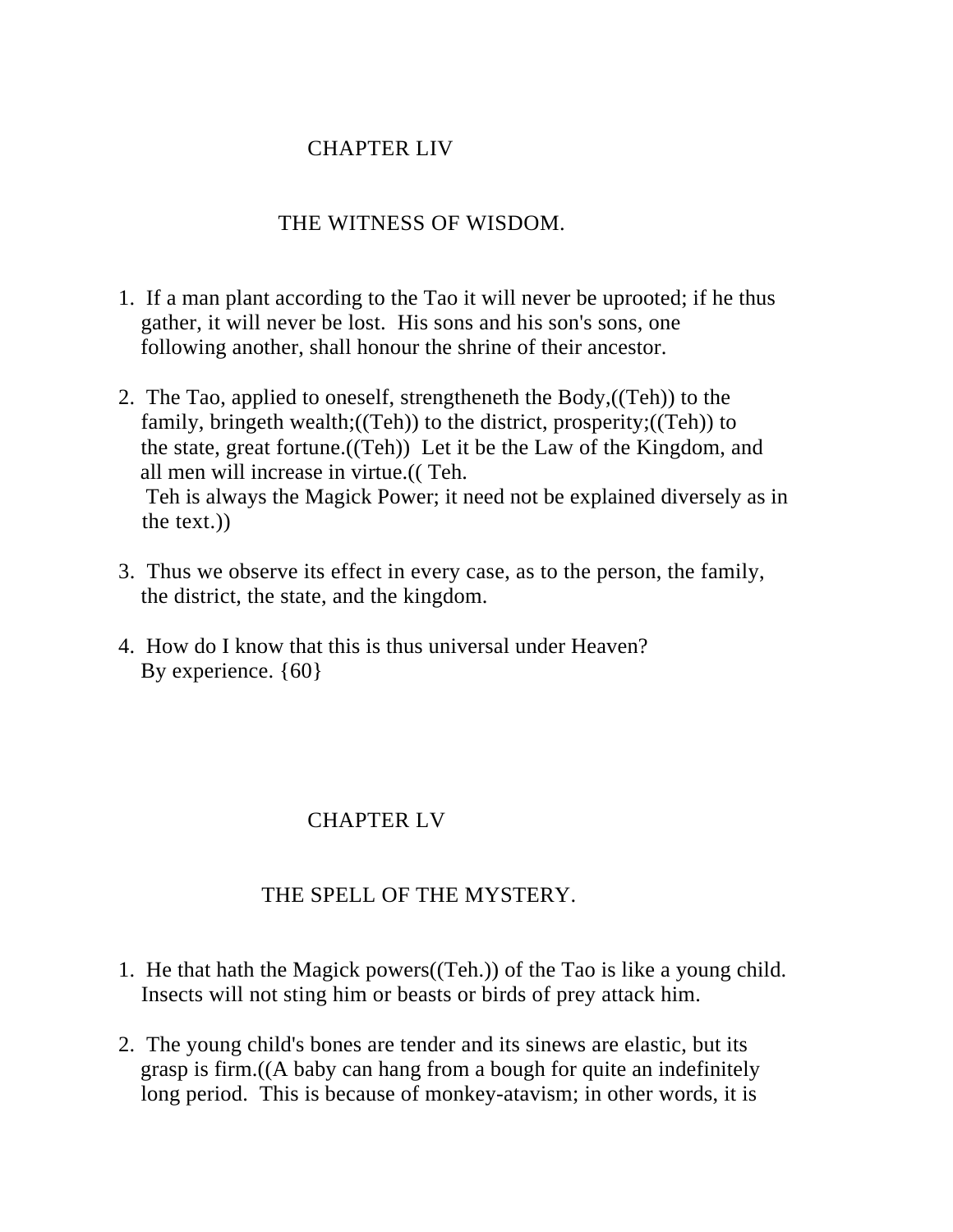the subconscious of the child that is at work. This subconsciousness is of its true nature, therefore, in accord with the Tao.)) It knoweth nothing of the Union of Man and Woman, yet its Organ may be excited. This is because of its natural perfection. It will cry all day long without becoming hoarse, because of the harmony of its being.

- 3. He who understandeth this harmony knoweth the mystery of the Tao, and becometh a True Sage. All devices for inflaming life, and increasing the vital Breath,((Prana.)) by mental effort((Hatha-Yoga, etc.)) are evil and factitious.
- 4. Things become strong, then age. This((forcing-on of strength instead of allowing natural growth.)) is in discord with the Tao, and what is not at one with the Tao soon cometh to an end. {61}

## CHAPTER LVI

## THE EXCELLENCE OF THE MYSTERY.

- 1. Who knoweth the Tao keepeth Silence; he who babbleth knoweth it not.
- 2. Who knoweth it closeth his mouth and controlleth the Gates of his Breath. He will make his sharpness blunt; he will loosen his complexes; he will tone down his brightness to the general obscurity. This is called the Secret of Harmony.
- 3. He cannot be insulted either by familiarity or aversion; he is immune to ideas of gain or loss, of honour or disgrace; he is the true man, unequalled under Heaven. {62}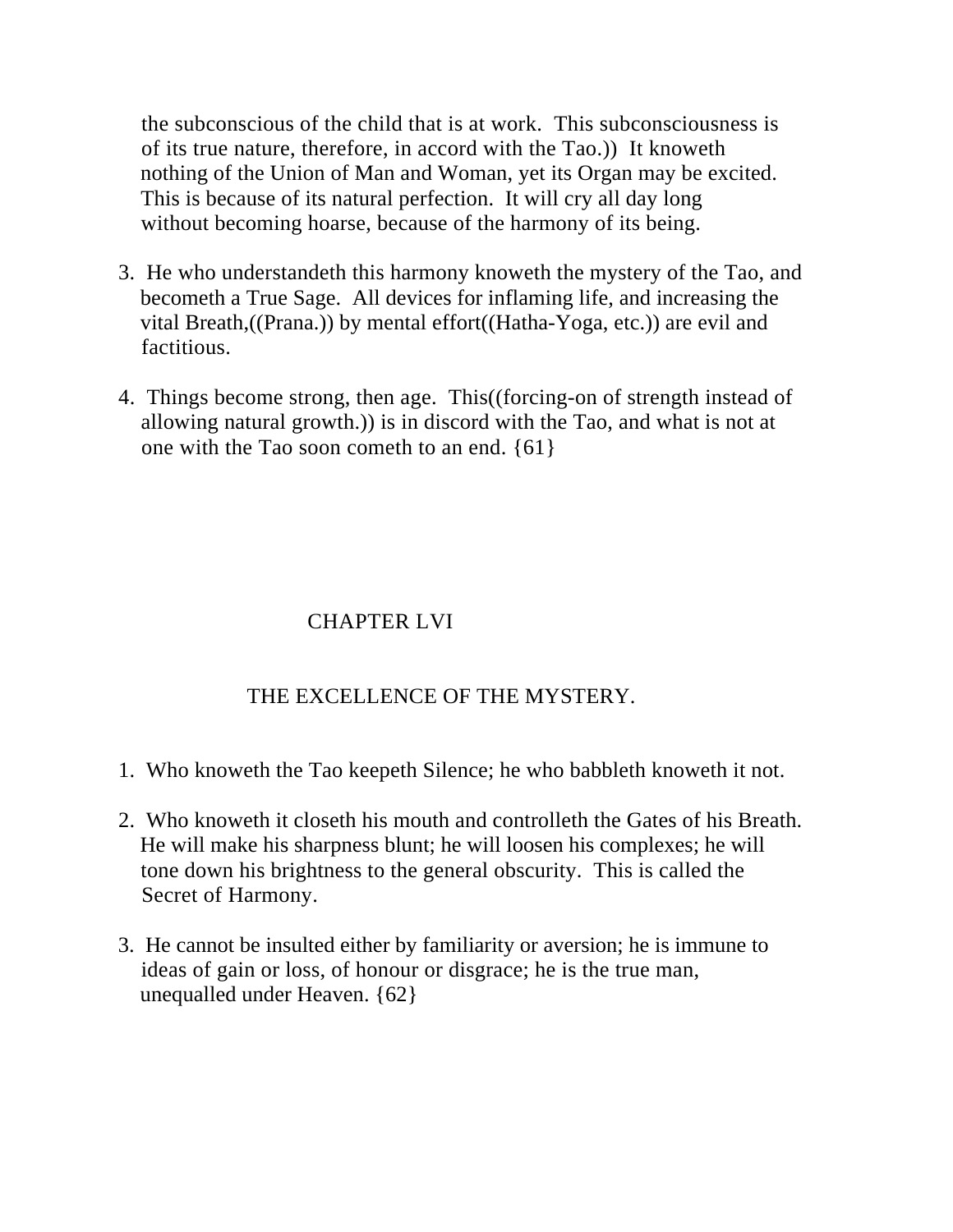## CHAPTER LVII

#### THE TRUE INFLUENCE.

- 1. One may govern a state by restriction; weapons may be used with skill and cunning; but one acquireth true command only by freedom, given and taken.
- 2. How am I aware of this? By experience that to multiply restrictive laws in the kingdom impoverisheth the people; the use of machines causeth disorder in state and race alike. The more men use skill and cunning, the more machines there are; and the more laws there are, the more felons there are.
- 3. A wise man has said this: I will refrain from doing, and the people will act rightly of their own accord; I will love Silence, and the people will instinctively turn to perfection; I will take no measures, and the people will enjoy true wealth; I will restrain ambition, and the people will attain simplicity. {63}

### CHAPTER LVIII

#### ADAPTATION TO ENVIRONMENT.

- 1. The government that exerciseth the least care serveth the people best; that which meddleth with everybody's business worketh all manner of harm. Sorrow and joy are bedfellows; who can divine the final result of either?
- 2. Shall we avoid restriction? Yea; restriction distorteth nature, so that even what seemeth good in it is evil. For how long have men suffered from misunderstanding of this.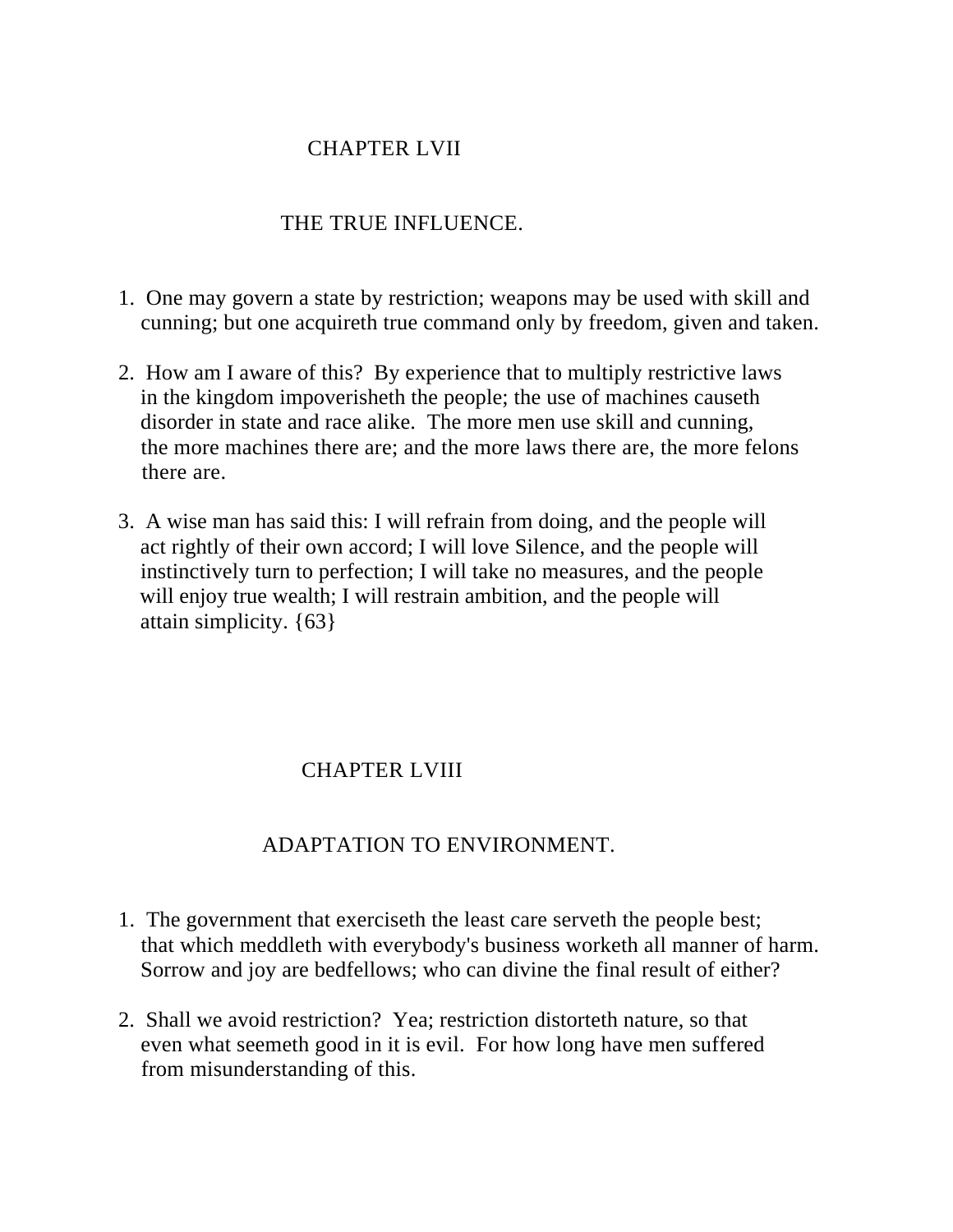3. The wise man is foursquare, and avoideth aggression; his corners do not injure others. He moveth in a straight line((according to his Will.)) and turneth not aside therefrom; he is brilliant((like a Star.)) but doth not blind with his brightness.((because he keeps to his own orbit.)) {64}

## CHAPTER LIX

## WARDING THE TAO.

- 1. To balance our earthly nature and cultivate our heavenly nature, tread the Middle Path.
- 2. This Middle Path alone leadeth to the Timely Return to the True Nature. This Timely Return resulteth from the constant gathering of Magick Powers.((Teh.)) With that Gathering cometh Control. This Control we know to be without Limit((Like the Tao.)) and he who knoweth the Limitless may rule the state.
- 3. He who possesseth the Tao continueth long. He is like a plant with well set roots and strong stems. Thus it secureth long continuance of its life. {65}

## CHAPTER LX

### THE DUTY OF GOVERNMENT.

 1. The government of a kingdom is like the cooking of fish.((This means, it is the simplest possible operation.))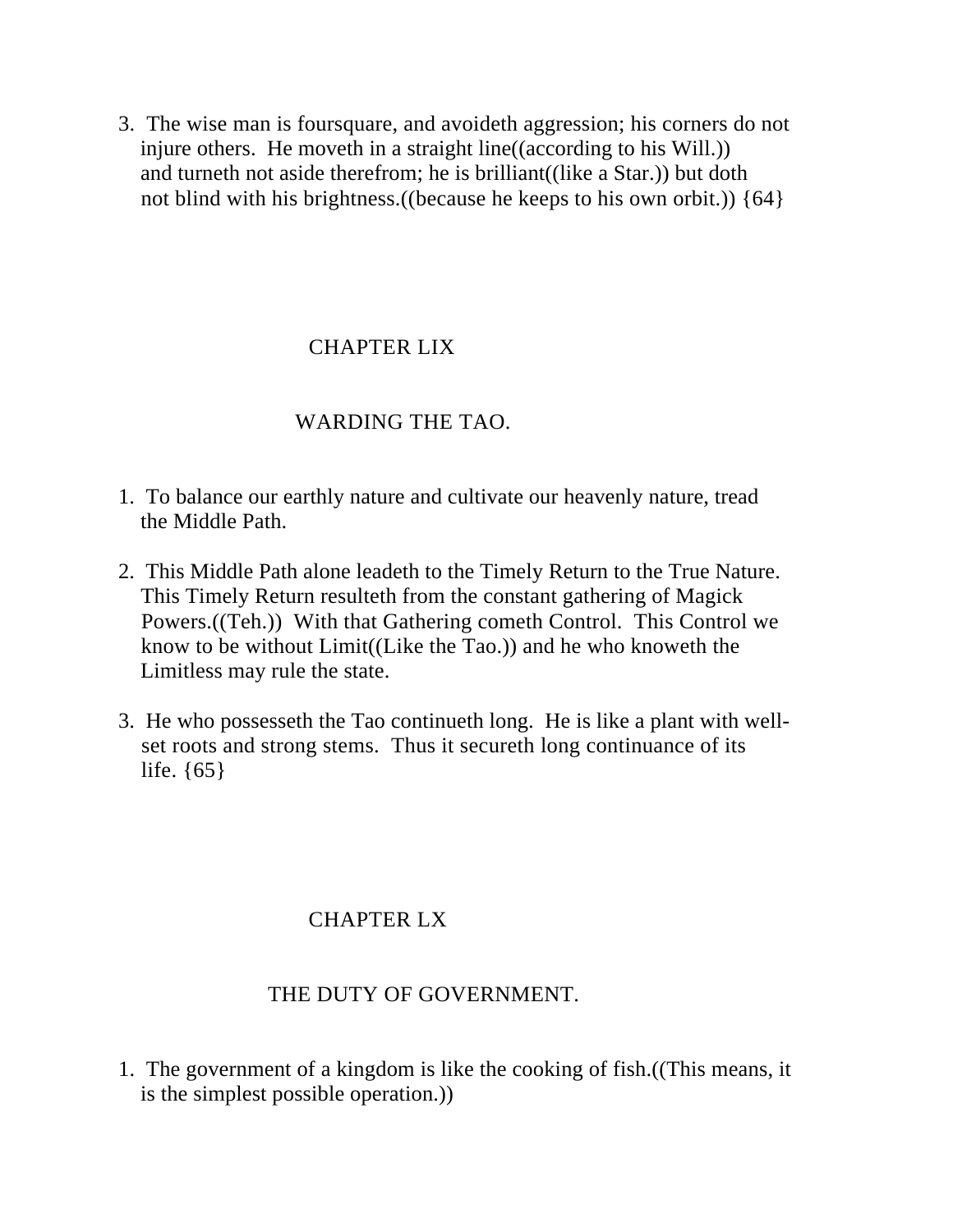- 2. If the kingdom be ruled according to the Tao, the spirits of our ancestors will not manifest their Teh.((I.e., their Magick Powers, from indignation at the mischief wrought by their descendents.)) These spirits have this Teh, but will not turn it against men. It is able to hurt men; so also is the Wise King; but he doth not.
- 3. When these powers((the spirits and the Wise King.)) are in accord, their Good Will produceth the Teh, endowing the people therewith. {66}

## CHAPTER LXI

## THE MODESTY OF THE TEH.

- 1. A state becometh powerful when it resembleth a great river, deep-seated; to it tend all the small streams under Heaven.
- 2. It is as with the female, that conquereth the male by her Silence. Silence is a form of Gravity.((It is not that there is any 'virtue' in humility; it is simply that all lines converge at the center of the Web.))
- 3. Thus a great state attracteth small states by meeting their views, and small states attract the great state by revering its eminence. In the first case this Silence gaineth supporters; in the second, favour.
- 4. The great state uniteth men and nurtureth them; the small state wisheth the good will of the great, and offereth service; thus each gaineth its advantage. But the great state must keep Silence. {67}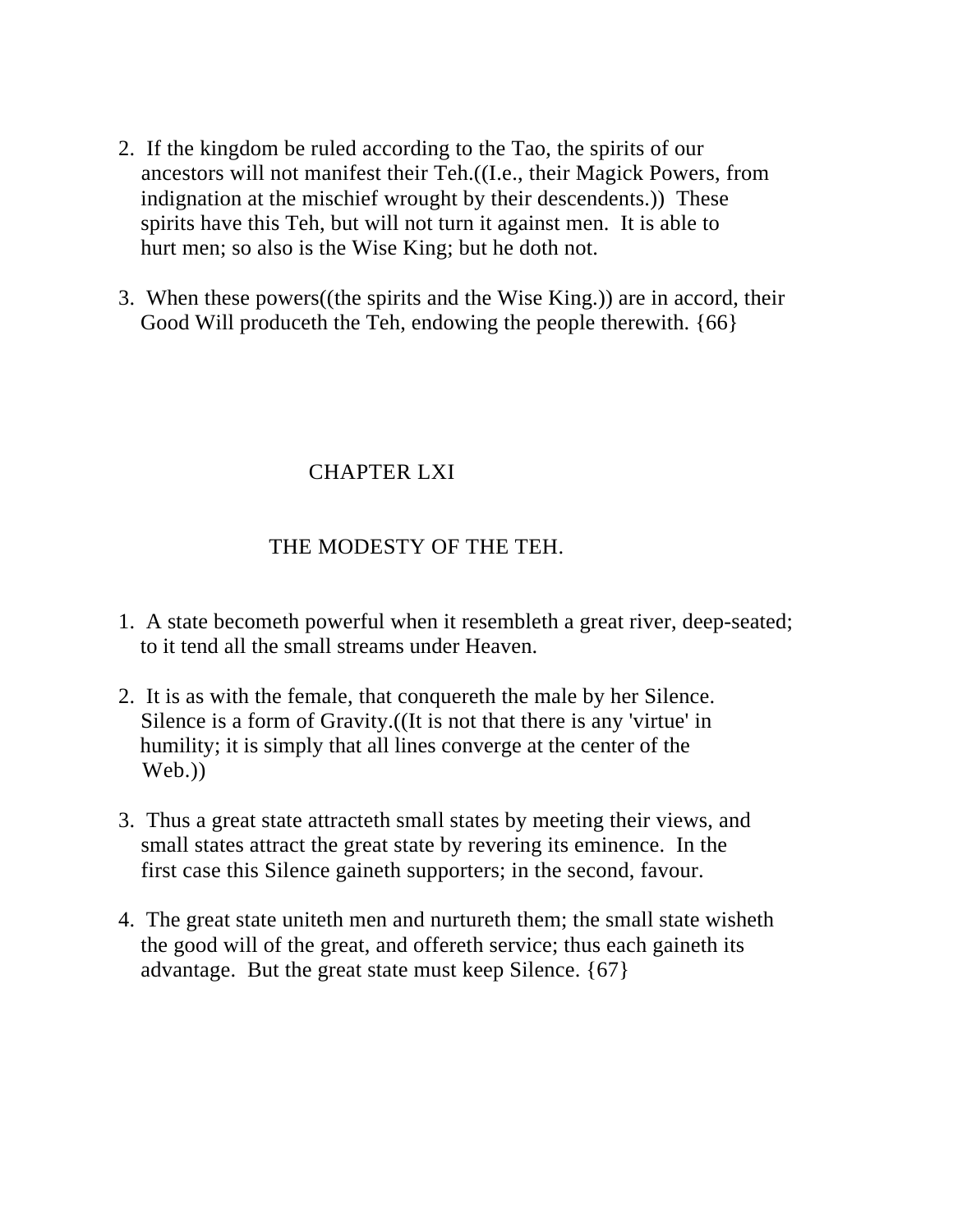### CHAPTER LXII

### THE WORKINGS OF THE TAO.

- 1. The Tao is the most exalted of all things. It is the ornament of the good, and the protection and purification of the evil.((Cf. 'Soul of Goodness in Things Evil.'))
- 2. Its words are the fountain of honour, and its deeds the engine of achievement. It is present even in evil.
- 3. Though the Son of Heaven were enthroned with his three Dukes appointed to serve him, and he were offered a round symbol- of-rank as great as might fill the hands, with a team of horses to follow, this gift were not to be matched against the Tao, which might be offered by the humblest of men.
- 4. Why did they of old time set such store by the Tao? Because he that sought it might find it, and because it was the Purification from all evil. Therefore did all men under Heaven esteem it the most exalted of all things. {68}

## CHAPTER LXIII

### FORETHOUGHT AT THE OUTSET.

- 1. Act without lust of result; work without anxiety; taste without attachment to flavour; esteem small things great and few things many; repel violence with gentleness.
- 2. Do great things while they are yet small, hard things while they are yet easy; for all things, how great or hard soever, have a beginning when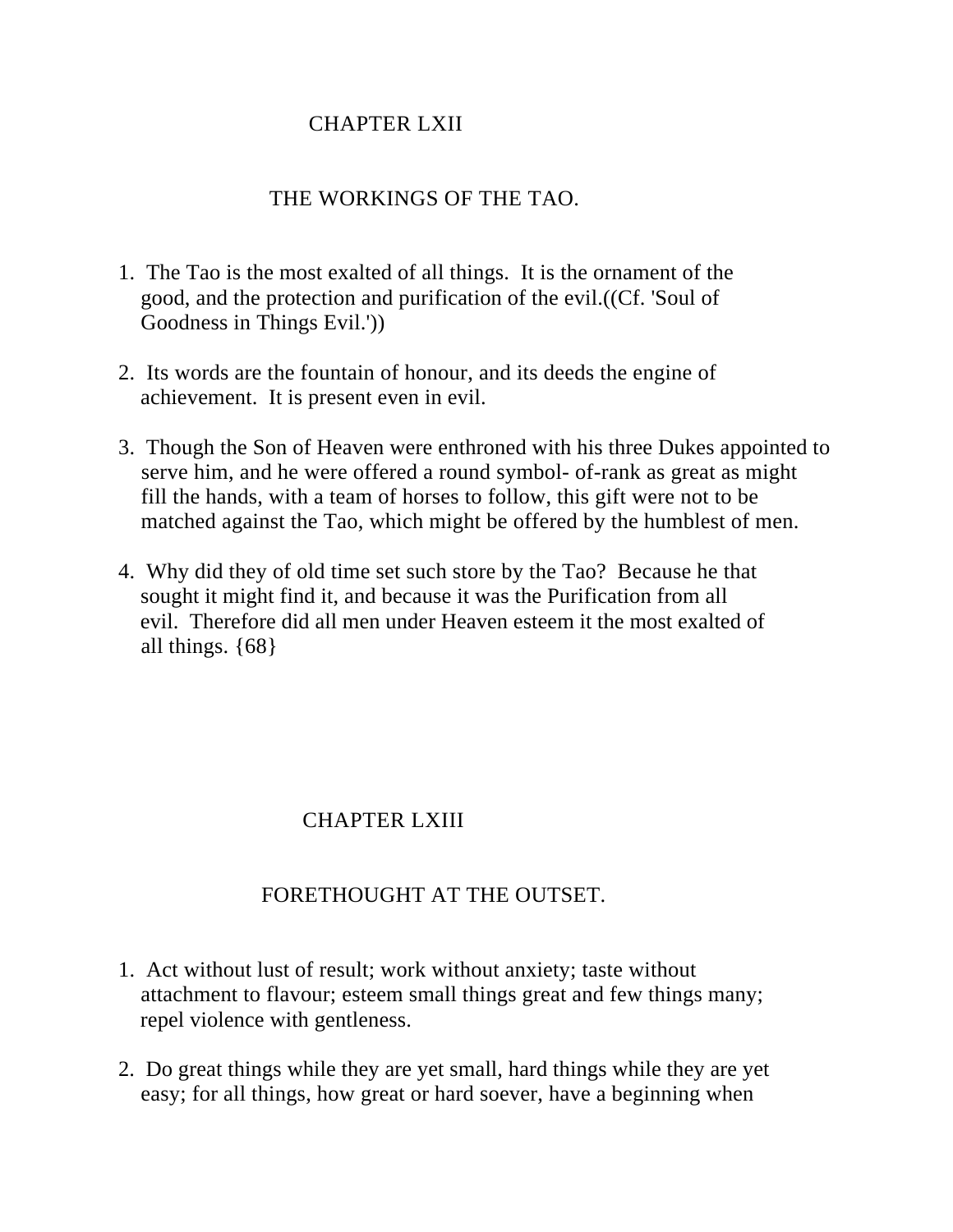they are little and easy. So thus the wise man accomplisheth the greatest tasks without undertaking anything important.

 3. Who undertaketh thoughtlessly is certain to fail in attainment; who estimateth things easy findeth them hard. The wise man considereth even easy things hard, so that even hard things are easy to him. {69}

## CHAPTER LXIV

## ATTENDING TO DETAILS.

- 1. It is easy to grasp what is not yet in motion, to withstand what is not yet manifest, to break what is not yet compact, to disperse what is not yet coherent. Act against things before they become visible; attend to order before disorder ariseth.
- 2. The tree which filleth the embrace grew from a small shoot; the tower nine-storied rose from a low foundation; the ten-day journey began with a single step.
- 3. He who acteth worketh harm; he who graspeth findeth it a slip. The wise man acteth not, so worketh no harm; he doth not grasp, and so doth not let go. Men often ruin their affairs on the eve of success, because they are not as prudent at the end as in the beginning.
- 4. The wise man willeth what others do not will,((He does his own Will, instead of aiming at a standardized goal.)) and valueth not things rare.((and so sought after by others.)) He learneth what others learn not, and gathered up what they despise. Thus he is in accord with the natural course of events, and is not overbold in action. {70}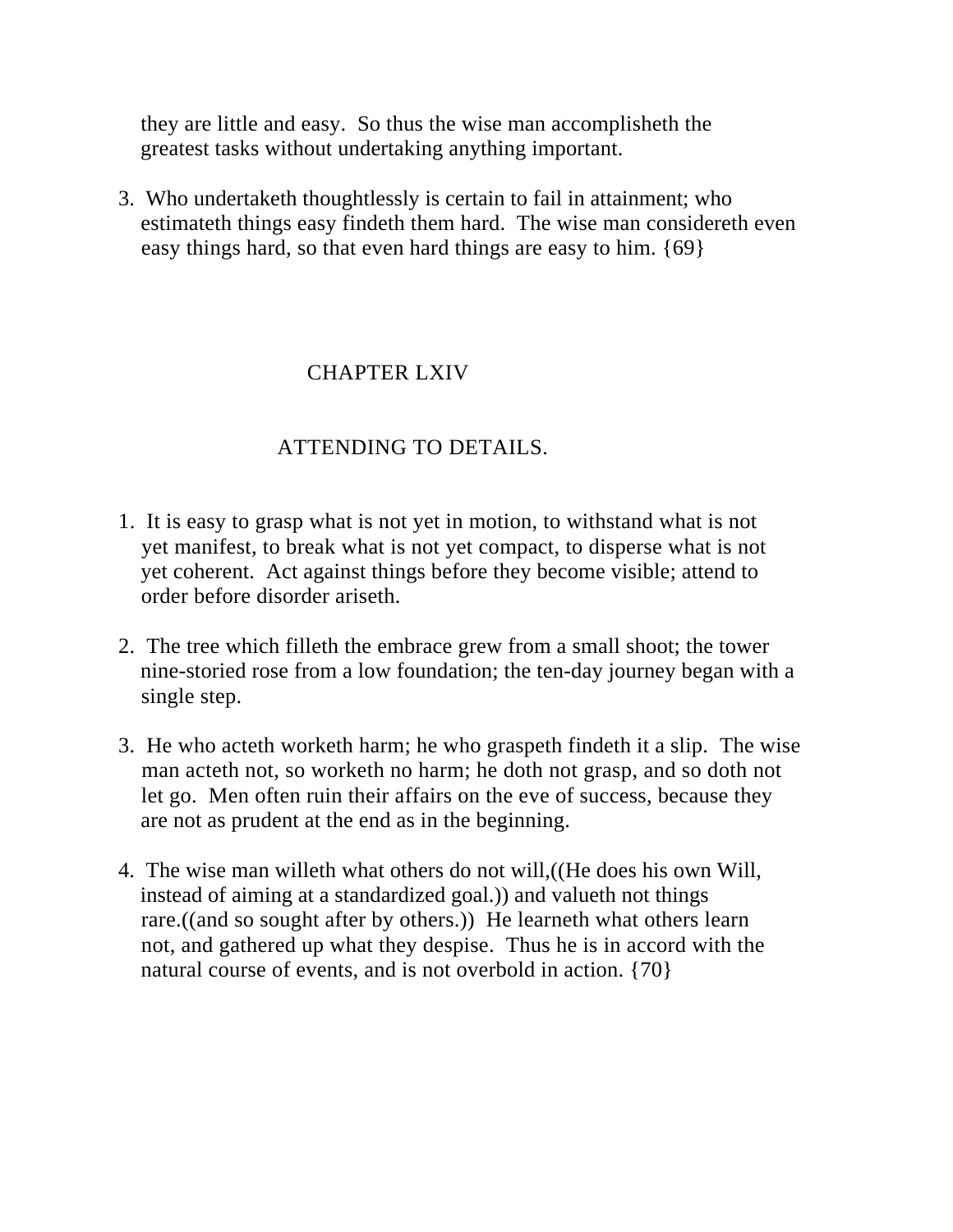#### CHAPTER LXV

#### THE PURITY OF THE TEH.

- 1. They of old time that were skilled in the Tao sought not to enlighten the people, but to keep them simple.
- 2. The difficulty of government is the vain knowledge of the people. To use cleverness in government is to scourge the kingdom; to use simplicity is to anoint it.
- 3. Know these things, and make them thy law and thine example. To possess this Law is the Secret Perfection of rule. Profound and Extended is this Perfection; he that possesseth it is indeed contrary to the rest, but he attracteth them to full accordance. {71}

### CHAPTER LXVI

### PUTTING ONE'S SELF LAST.

- 1. The oceans and the rivers attract the streams((as it were, tribute and worship.)) by their skill in being lower than they; thus are they masters thereof. So the Wise Man, to be above men, speaketh lowly; and to precede them acteth with humility.
- 2. Thus, though he be above them, they feel no burden; nor, though he precede them, do they feel insulted.
- 3. So then do all men delight to honour him, and grow not weary of him. He contendeth not against any man; therefore no man is able to contend against him. {72}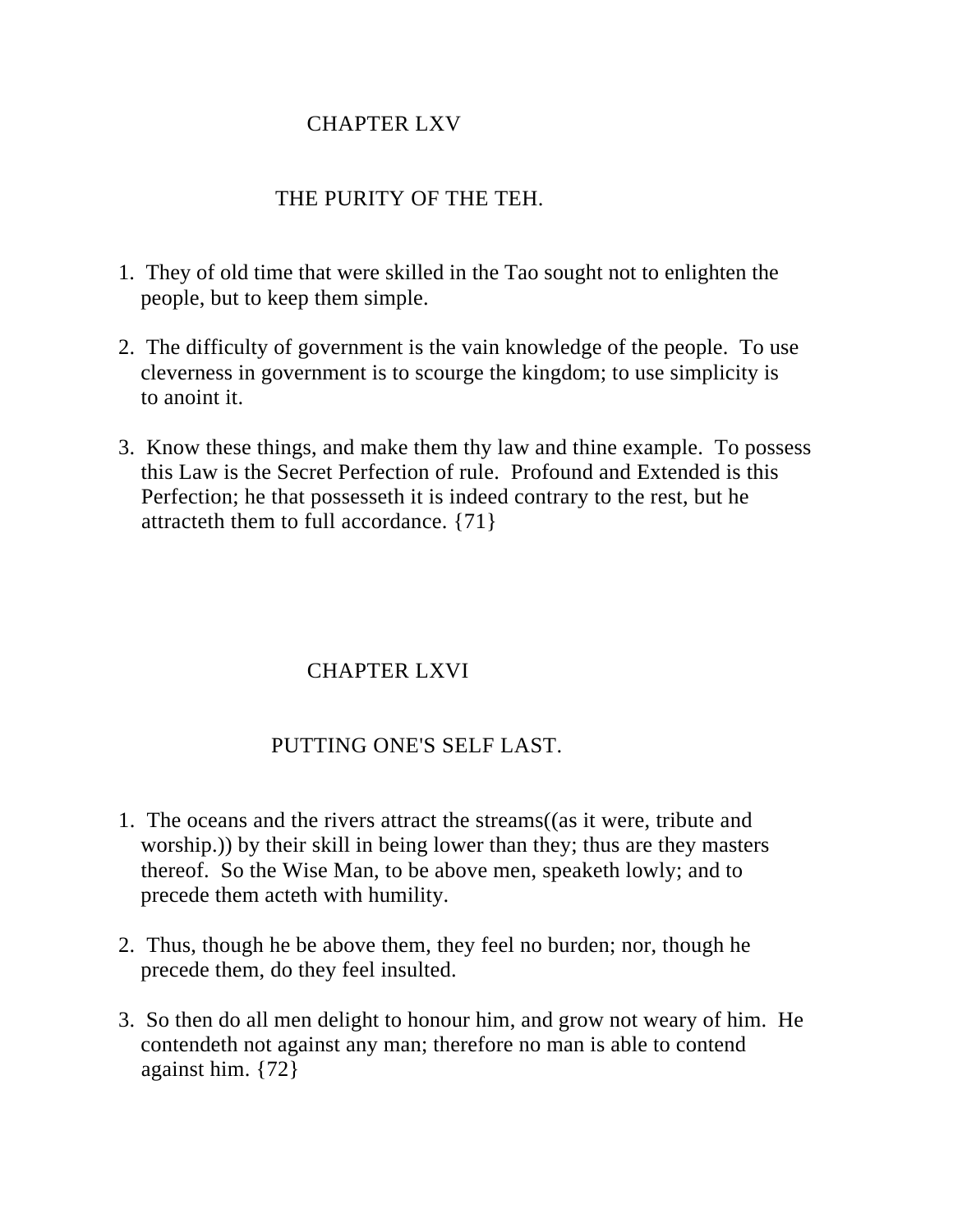### CHAPTER LXVII

#### THE THREE JEWELS.

- 1. They say that while this Tao of mine is great, yet it is inferior. This is the proof of its greatness. If it were like anything else, its smallness would have long been known.
- 2. I have three jewels of price whereto I cleave; gentleness, economy, and humility.
- 3. That gentleness maketh me courageous, that economy generous, that humility honoured. Men of today abandon gentleness for violence, economy for extravagance, humility for pride: this is death.
- 4. Gentleness bringeth victory in fight; and holdeth its ground with assurance. Heaven wardeth the gentle man by that same virtue. {73}

### CHAPTER LXVIII

#### ASSIMILATING ONE'S SELF TO HEAVEN.

 1. He that is skilled in war maketh no fierce gestures; the most efficient fighter bewareth of anger. He who conquereth refraineth from engaging in battle; he whom men most willingly obey continueth silently with his Work. So it is said: 'He is mighty who fighteth not; he ruleth who uniteth with his subjects; he shineth whose will is that of Heaven.' {74}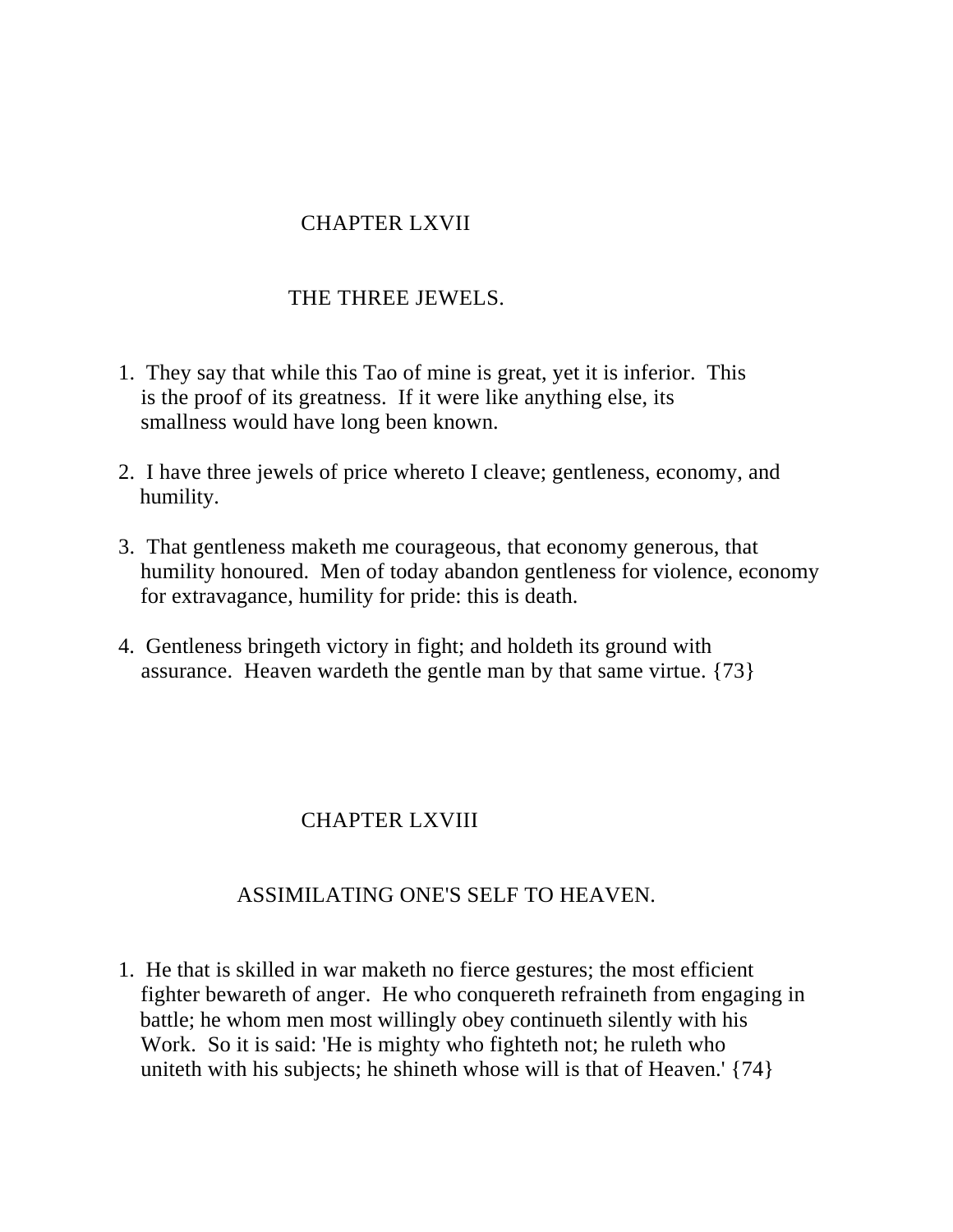#### CHAPTER LXIX

#### THE USE OF THE MYSTERIOUS WAY.

- 1. A great strategist saith: 'I dare not take the offensive. I prefer the defensive. I dare not advance an inch; I prefer to retreat a foot.' Place therefore the army where there is no army; prepare for action where there is no engagement; strike where there is no conflict; advance against the enemy where the enemy is not.((This is quite orthodox strategy, to avoid battle where the enemy is strong, to concentrate on the weak points of his line.))
- 2. There is no error so great as to engage in battle without sufficient force. To do so is to risk losing the gentleness((Elasticity. A general who is compelled to fight at any point has lost the initiative at the point.)) which is beyond price. Thus when the lines actually engage, he who regretteth the necessity is the victor. {75}

#### CHAPTER LXX

#### THE DIFFICULTY OF RIGHT APPREHENSION.

- 1. My words are easy to understand and to perform; but is there anyone in the world who can understand them and perform them?
- 2. My words derive from a creative and universal Principle, in accord with the One Law. Men, not knowing these, understand me not.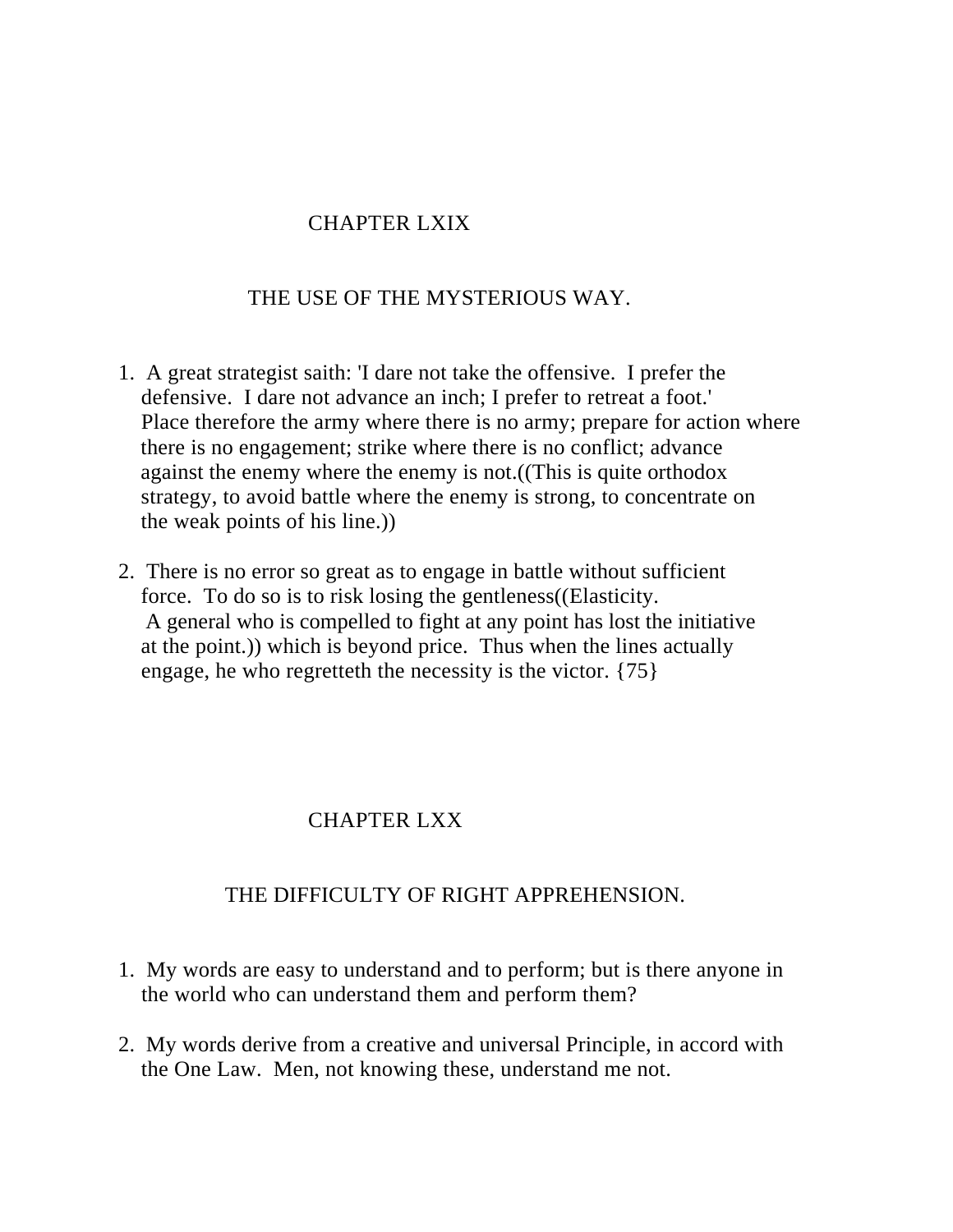3. Few are they that understand me; therefore am I the more to be valued. The Wise Man weareth sack-cloth, but guardeth his jewel in his bosom. {76}

## CHAPTER LXXI

## THE DISTEMPER OF KNOWLEDGE.

- 1. To know, yet to know nothing, is the highest; not to know, yet to pretend to knowledge, is a distemper.
- 2. Painful is this distemper; therefore we shun it. The wise man hath it not. Knowing it to be bound up with Sorrow, he putteth it away from him. {77}

## CHAPTER LXXII

## CONCERNING LOVE OF SELF.

- 1. When men fear not that which is to be feared, that which they fear cometh upon them.((They should fear Restriction of their True Wills; if not, they become slaves.))
- 2. Let them not live, without thought, the superficial life.((They must discover the True Will, and do it. See the Book of Wisdom or Folly.)) Let them not weary of the Spring of Life!((The true, subconscious will.))
- 3. By avoiding the superficial life((Rational, instead of subconscious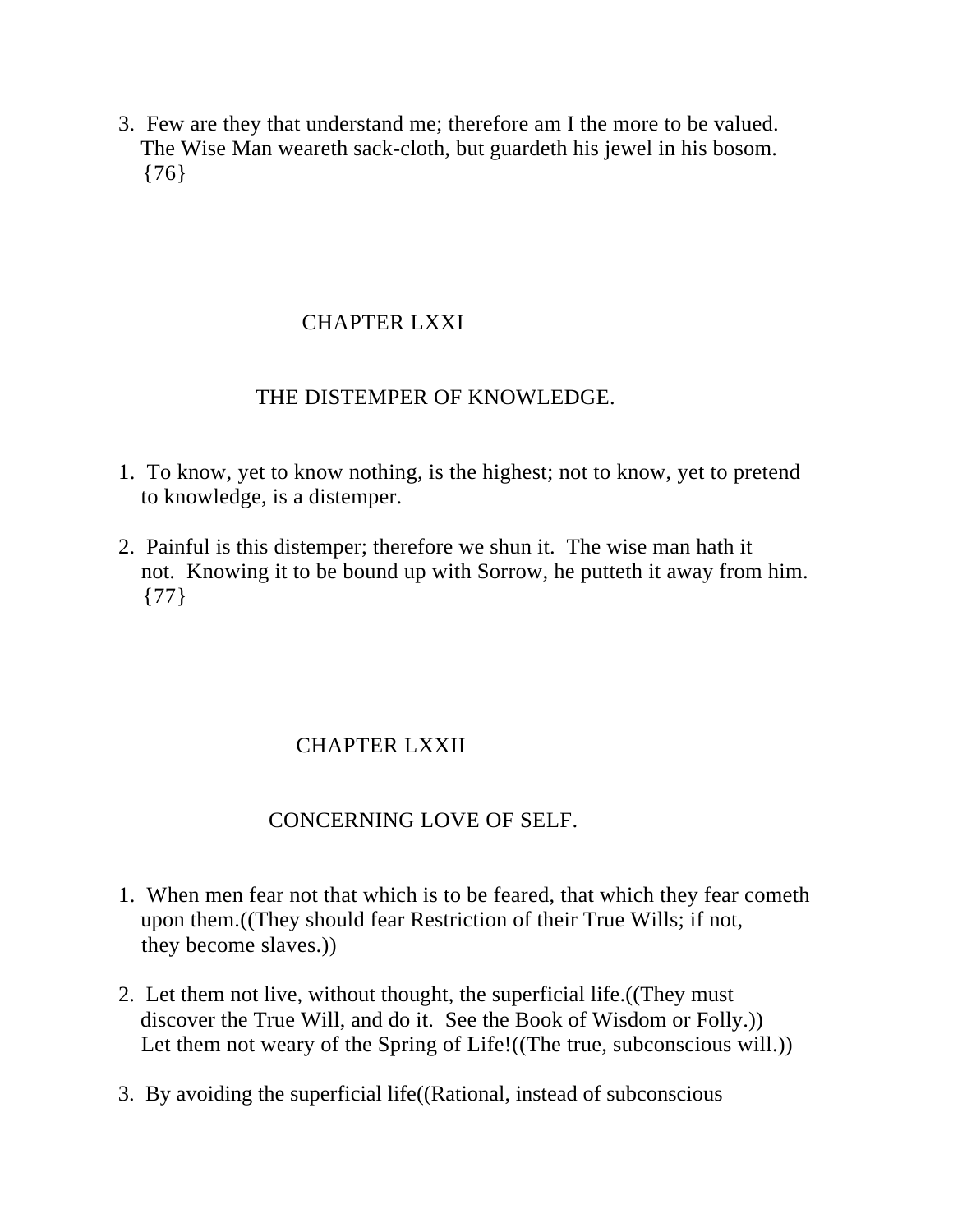reaction to environment.)), this weariness cometh not upon them.((One must make a habit of doing one's true will; at first it is irksome, because of conflict with the accidents of life.))

 4. These things the wise man knoweth, not showeth: he loveth himself, without isolating his value.((confounding the space-marks, etc.)) He accepteth the former and rejecteth the latter. {78}

## CHAPTER LXXIII

#### ESTABLISHING THE LAW OF FREEDOM.

- 1. One man, daring, is executed; another, not daring, liveth. It would seem as if the one course were profitable and the other detrimental. Yet when Heaven smiteth a man, who shall assign the cause thereof? Therefore the sage is diffident.((This difficult passage deprecates the security afforded by worldly prudence. He who fights and runs away may get cut down by pursuing cavalry. The only way is to adapt oneself to one's environment; that is, to the Way of the Tao, which is everywhere.))
- 2. The Tao of Heaven contendeth not, yet it overcometh; it is silent, yet its need is answered; it summoneth none, but all men come to it of their free will. Its method is quietness, yet its will is efficient. Large are the meshes of Heaven's Net; wide open, yet letting none escape.((Cf. -- 'Through the mills of God' etc.)) {79}

## CHAPTER LXXIV

A RESTRAINT OF MISUNDERSTANDING.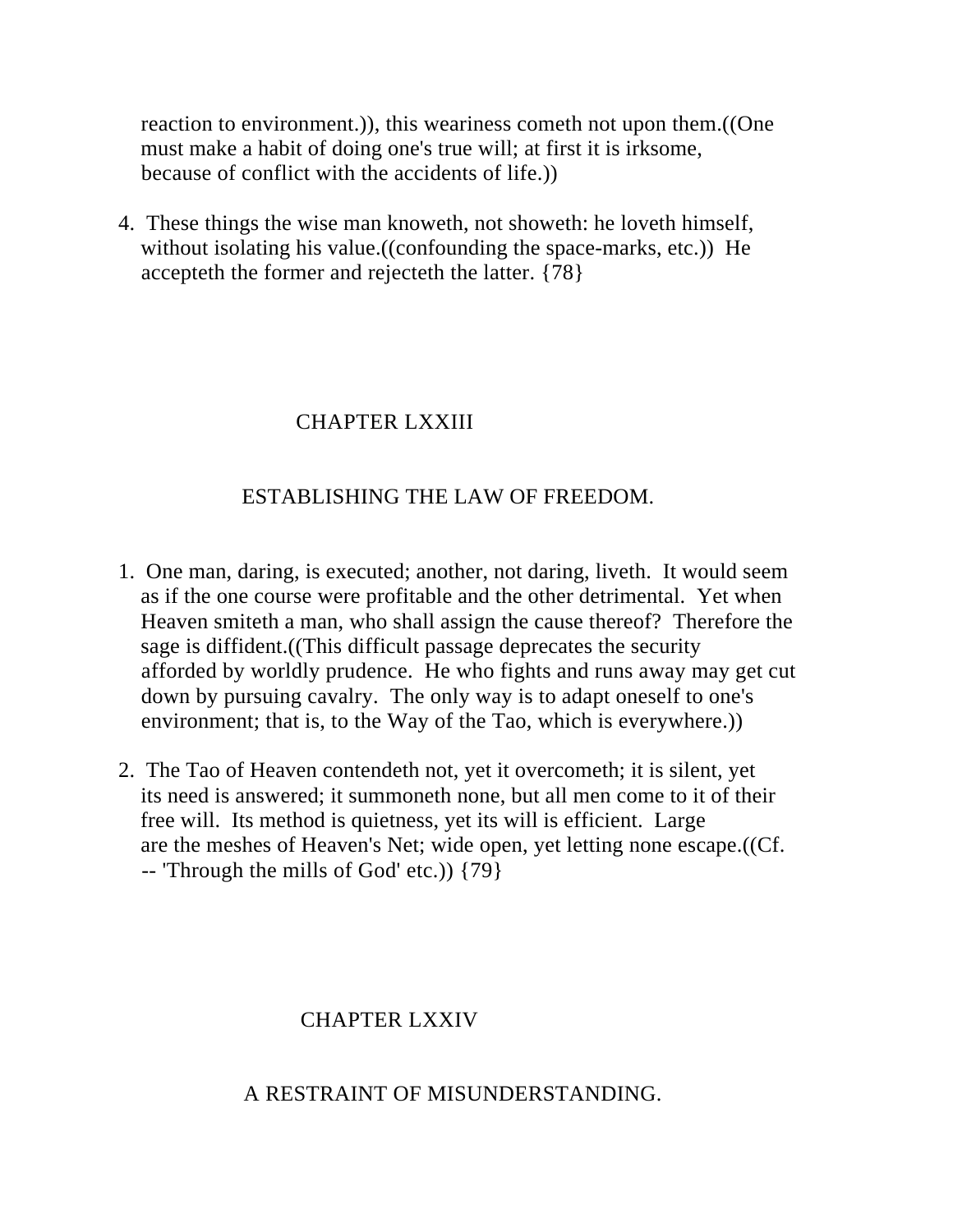- 1. The people have no fear of death;((for the meddlesome governments have made their lives intolerable.)) why then seek to awe them by the threat of death? If the people feared death((their lives being pleasant.)) and I could put to death evil-doers, who would dare to offend?
- 2. There is one appointed to inflict death.((Azrael in the lore of Islam. This chapter is again difficult. Par. 2 shows capital punishment as interference with Heaven's privilege. Yet in Par. 1 we see the threat of it kept as a ruler's last resort. Only, this is a 'fool's knot' proposal; for such punishment is effective only when the people are so happy that they fear it infinitely, so that none ever incurs it. Hence it need never be carried out.)) He who would usurp that position resembleth a hewer of wood doing the work of a carpenter. Such an one, presumptuous, will be sure to cut his own hands. {80}

### CHAPTER LXXV

#### THE INJURY OF GREED.

 In such a state of insecurity it is better to ignore the question of living than to set store by it.((These chapters 74 and 75 are an interpolation, describing the conditions resulting from neglect of the Tao. The last sentence is not to be taken as didactic, as though a counsel of despair. It is the climax of the lamentation.)) {81}

#### CHAPTER LXXVI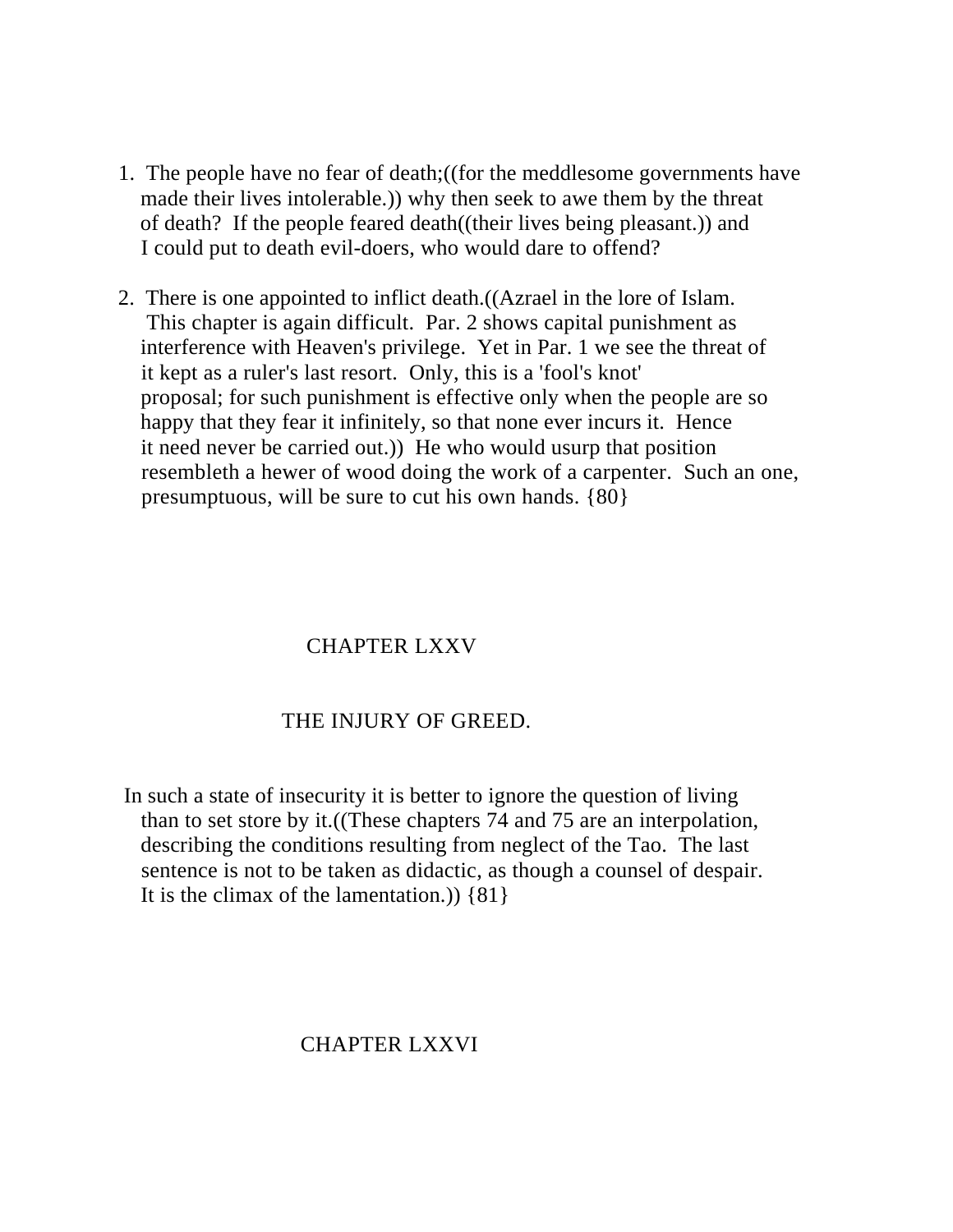### A WARNING AGAINST RIGIDITY.

- 1. At the birth of man, he is elastic and weak; at his death, rigid and unyielding.((unable to adapt himself to his environment.)) This is the common law; trees also, in their youth, are tender and supple; in their decay, hard and dry.
- 2. So then rigidity and hardness are the stigmata of death; elasticity and adaptability, of life.
- 3. He then who putteth forth strength is not victorious; even as a strong tree filleth the embrace.((is ready for cutting, and also, unable to grow further, decays.))
- 4. Thus the hard and rigid have the inferior place, the soft and elastic the superior. {82}

## CHAPTER LXXVII

## THE WAY OF HEAVEN.

- 1. The Tao of Heaven is likened to the bending of a bow, whereby the high part is brought down, and the low part raised up. The extreme is diminished, and the middle increased.
- 2. This is the Way of Heaven, to remove excess, and to supplement insufficiency. Not so is the way of man, who taketh away from him that hath not to give to him that hath already excess.
- 3. Who can employ his own excess to the weal of all under Heaven? Only he that possesseth the Tao.
- 4. So the Wise Man acteth without lust of result; achieveth and boasteth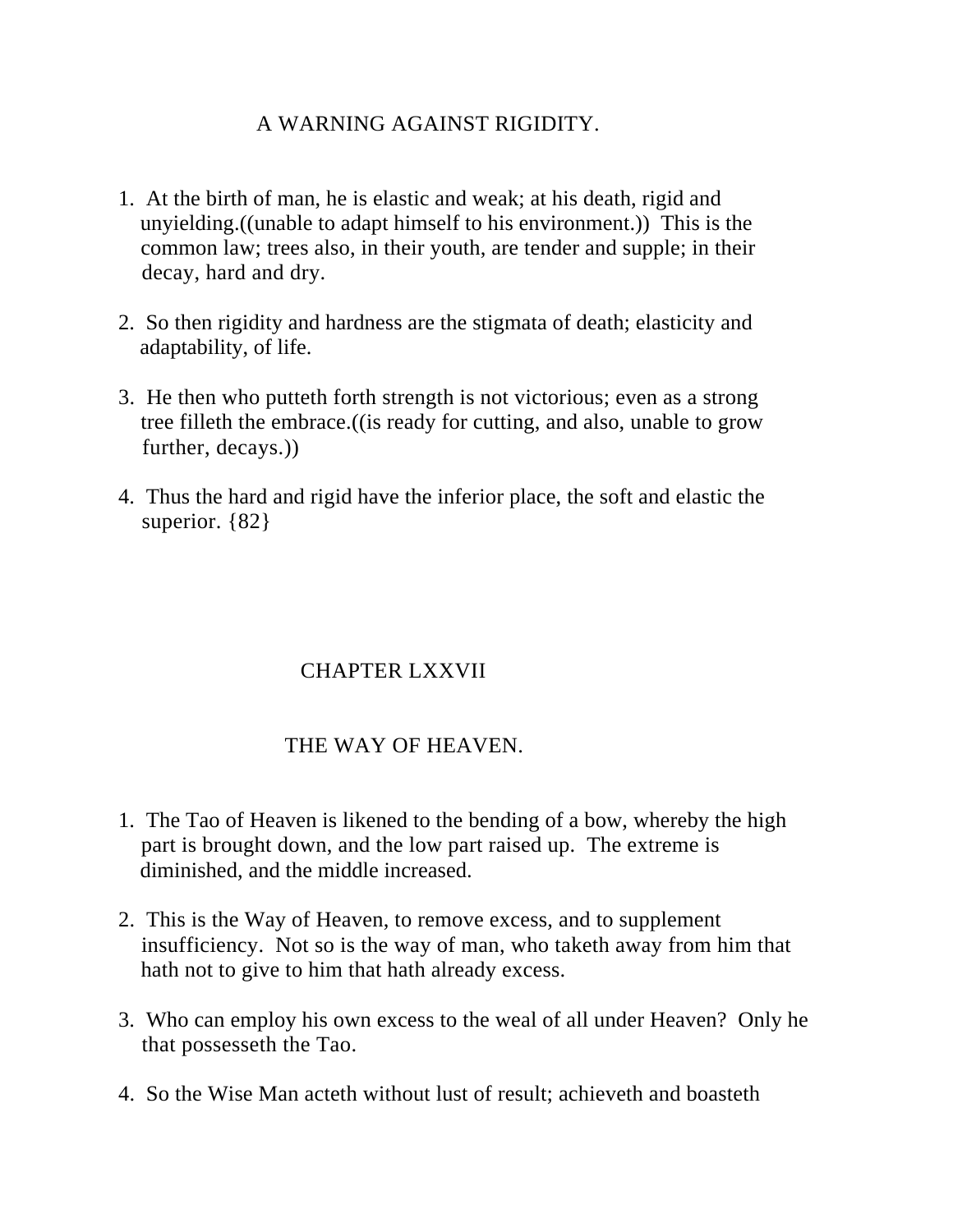not; he willeth not to proclaim his greatness. {83}

### CHAPTER LXXVIII

### A CREED.

- 1. Nothing in the world is more elastic and yielding than water; yet it is preeminent to dissolve things rigid and resistant; there is nothing which can match it.
- 2. All men know that the soft overcometh the hard, and the weak conquereth the strong; but none are able to use this law in action.
- 3. A Wise Man hath said: 'He that taketh on the burden of the state is a demigod worthy of sacrificial worship; and the true King of a people is he that undertaketh the weight of their sorrows.'
- 4. Truth appeareth paradox. {84}

## CHAPTER LXXIX

### TRUTH IN COVENANT.

- 1. When enemies are reconciled, there is always an aftermath of illwill. How can this be useful?
- 2. Therefore, the Wise Man, while he keepeth his part of the record of a transaction, doth not insist on its prompt execution. He who hath the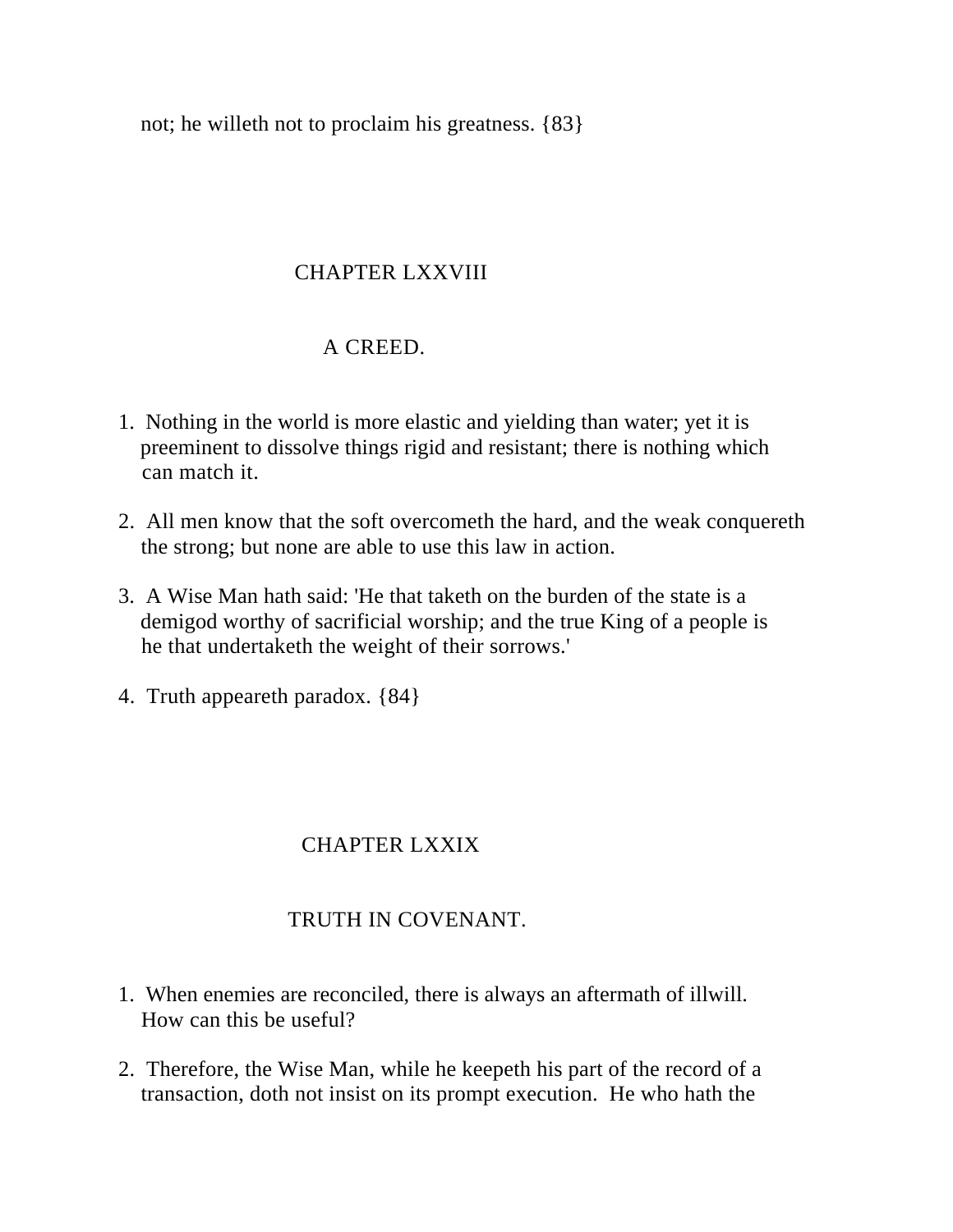Teh considereth the situation from all sides, while he who hath it not seeketh only to benefit himself.((The Magick Powers must be exerted only according to the whole Will of the Universe without partiality.))

 3. In the Tao of Heaven, there is no distinction of persons in its love; but it is for the True Man to claim it. {85}

## CHAPTER LXXX

#### ISOLATION.

- 1. In a little kingdom of few people it should be the order that though there were men able to do the work of ten men or five score, they should not be employed.((at this high pressure.)) Though the people regarded death as sorrowful, yet they should not wish to go elsewhere.
- 2. They should have boats and wagons, yet no necessity to travel; corslets and weapons, yet no occasion to fight.
- 3. For communication they should use knotted cords.((The curse of modern society is the Press: babble of twaddle, like a drunk prostitute vomiting. One should say only things strictly necessary.))
- 4. They should deem their food sweet, their clothes beautiful, their houses homes, their customs delightful.
- 5. There should be another state within view, so that its fowls and dogs should be heard; yet to old age, even to death, the people should hold no traffic with it. {86}